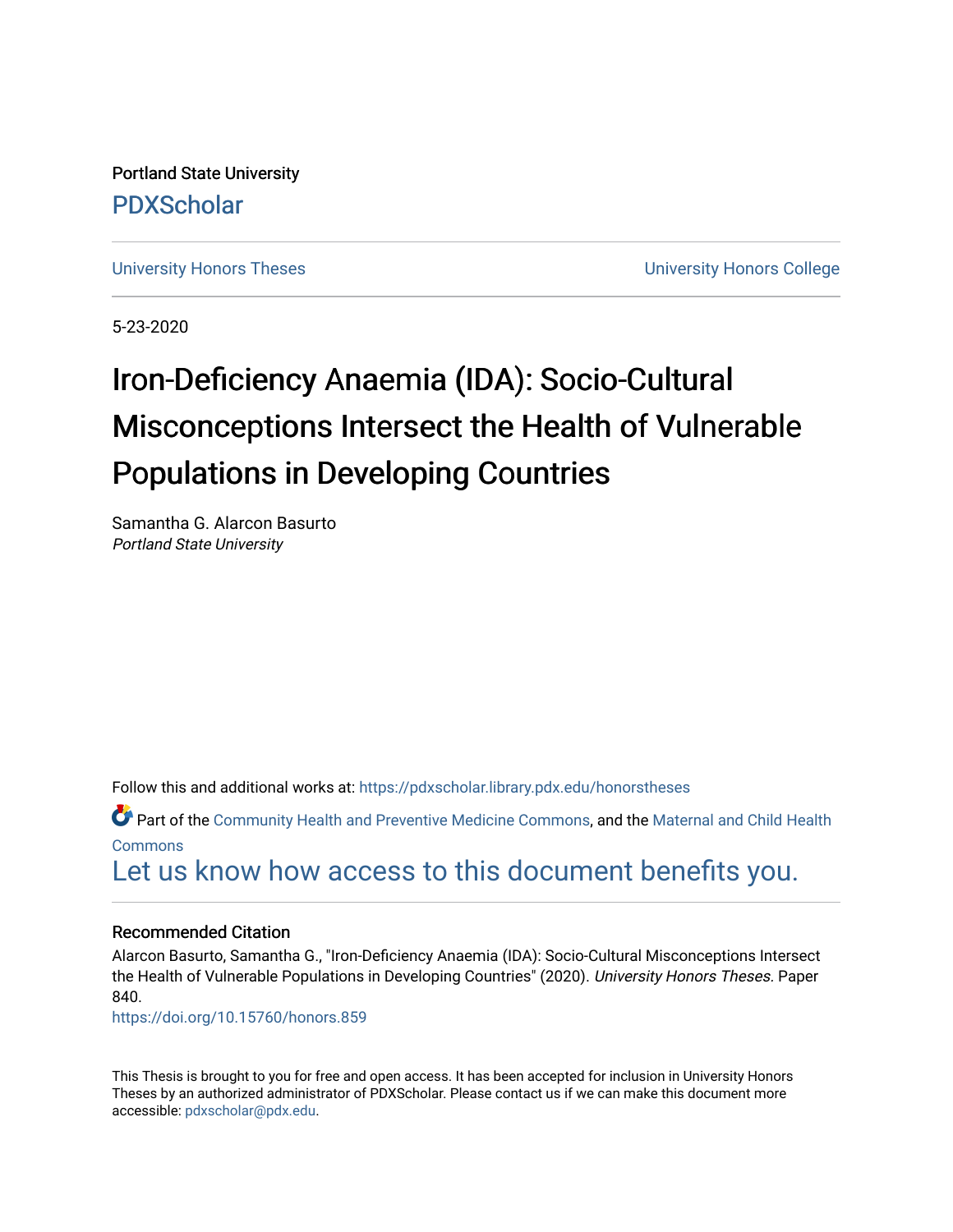# Iron-Deficiency Anaemia (IDA): Socio-Cultural Misconceptions Intersect the

## Health of Vulnerable Populations in Developing Countries

Authored by:

### Samantha G. Alarcon Basurto

An Undergraduate Honors Thesis submitted in partial fulfillment of the requirements for a

Bachelor of Arts

degree from

Portland State University Honors College

and

The School of Public Health

in

Health Studies: Community Health Promotion

Thesis Adviser:

Dr. Shawn Smallman

Portland State University

May 23rd, 2020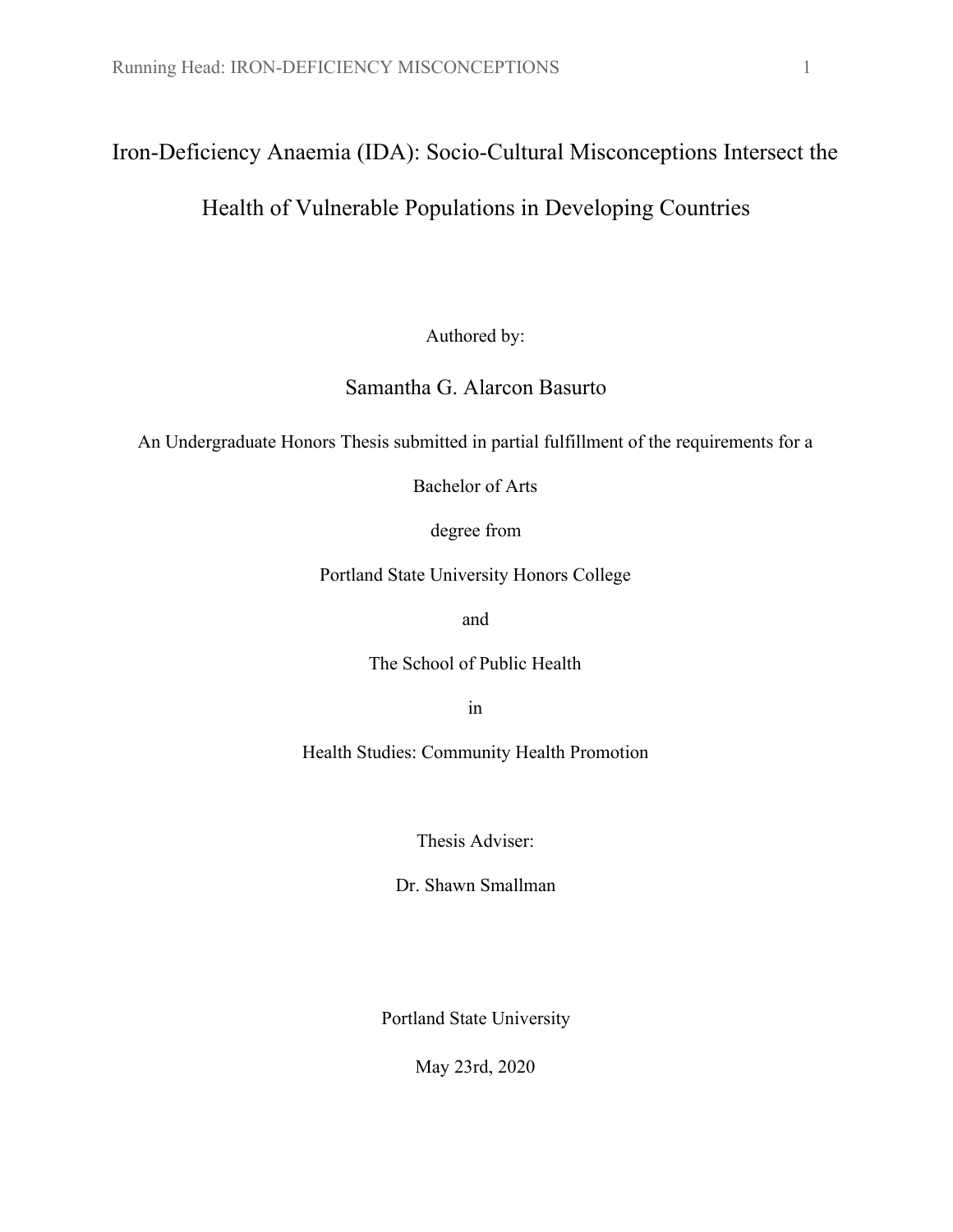#### **Dedication**

"*To my supportive family, Tamara, Franco, Mirtha and Martin, who from kilometers away still managed to keep me on track writing this thesis. To my godfather, Lenin, who consistently updated me on the incidence of anemia in Peru. To my partner, Ian, who listened to my never-ending writer's crises and endlessly made tea to keep me awake to write. To my thesis advisor, Shawn, my biggest cheerleader and coach throughout the thesis process. And to my beloved roommates, Claire, Zoe, Maritsa, Bella, and Eduardo, for helping me edit and remind me that I've got a family of scholars ready to back me up*".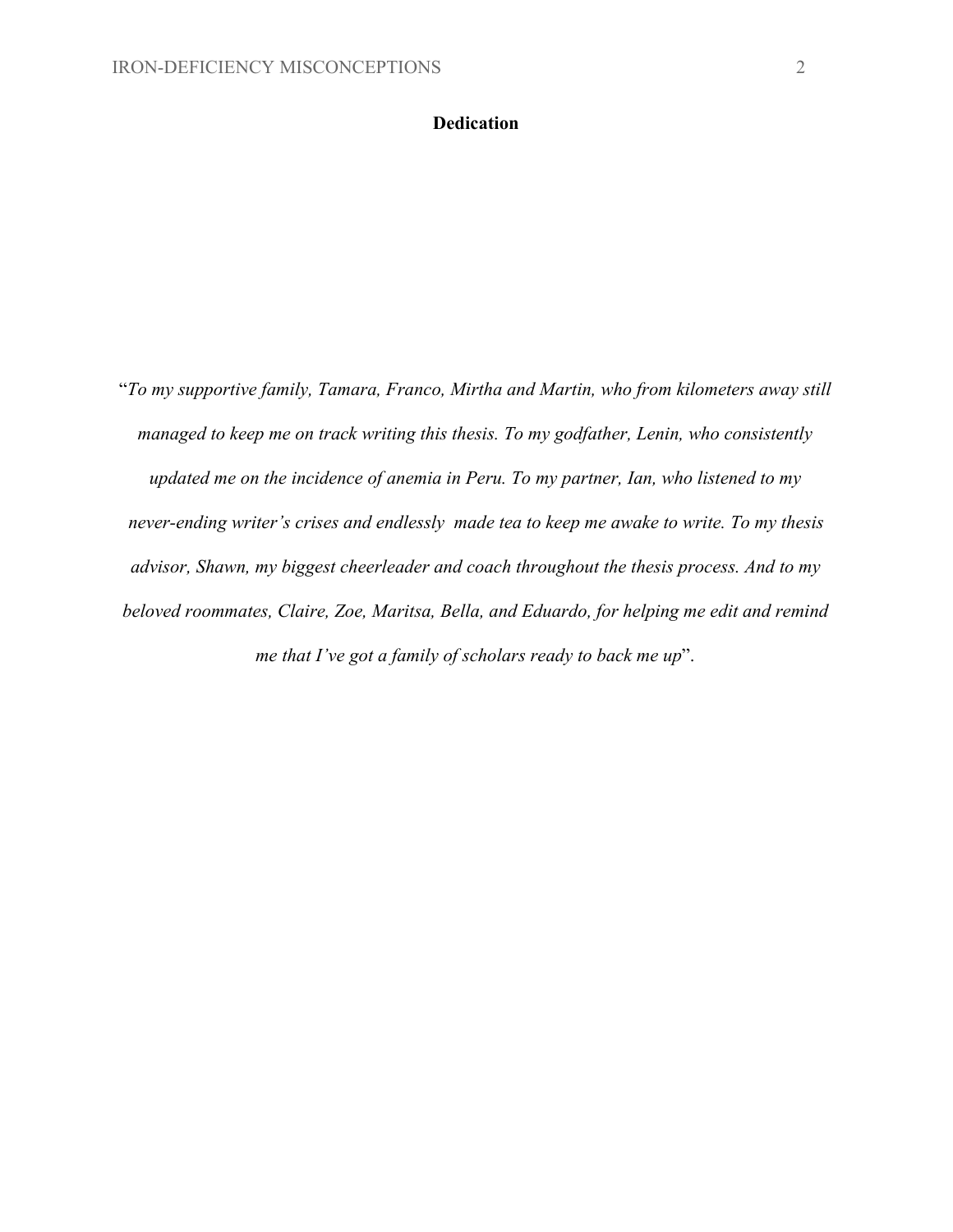#### **Abstract**

Iron is a mineral that the human body uses to make hemoglobin, a protein that red blood cells need to carry oxygen from the lungs to all parts of the body. The lack of adequate iron in the blood is known as iron deficiency, which if experienced in greater proportions, can lead to anaemia. Iron-deficiency anaemia is generally understood as a nutritional deficiency that can be treated with a diet of iron-rich foods or the ingestion of iron supplements; yet lack of information, restricted access to bioavailable iron-rich foods, minimal awareness of anaemia's detrimental effects on childrens' cognitive development, culturally inaccurate understandings of anaemia's consequences, and prevalence of non-compliance regarding supplemental intervention among pregnant women illuminate a public health issue of the developing world that is greater than simply focusing on the mass distribution of iron supplements. A holistic and culturally-driven perspective of iron-deficiency anaemia is necessary for adjusting our current practices of health counseling, distribution of complete information regarding iron supplements, informed and culturally-sensitive diets, as well as ensuring the delivery of substantial preventative and follow-up programs for treating iron-deficiency anaemia.

*Keywords: iron, iron-deficiency anaemia, developing countries, pregnant women, cognitive development, first and second tier hospitals, multisectorial plan, culturally-sensitive.*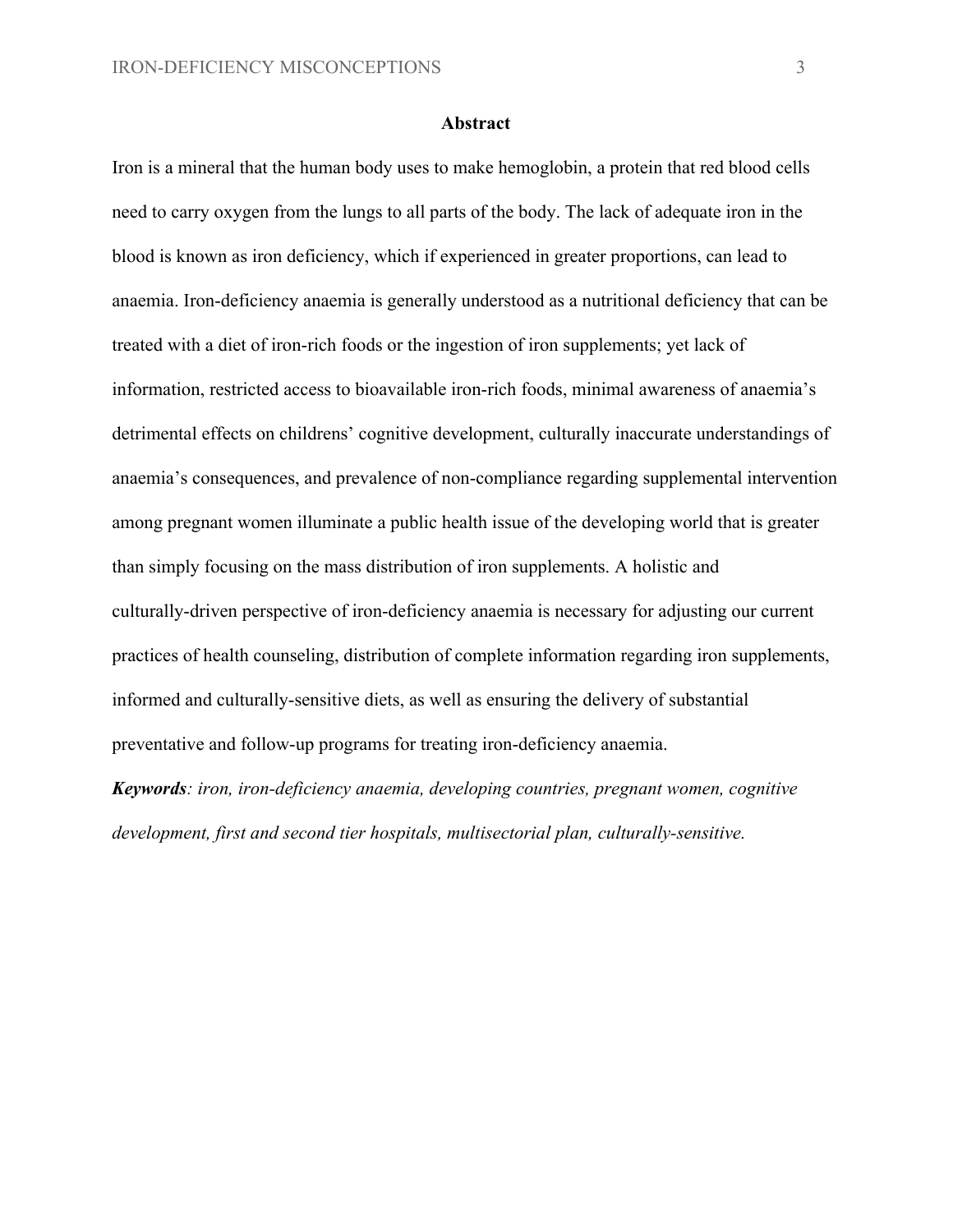#### **Abstracto**

El hierro es un mineral que el cuerpo humano utiliza para crear hemoglobina, proteína que glóbulos rojos necesitan para llevar oxígeno a los pulmones y a todas las partes del cuerpo. La falta de hierro en la sangre se considera una deficiencia nutricional, la cual experimentada en mayores proporciones es capaz de provocar una anemia. Generalmente dicha condición es tratada utilizando una dieta rica en hierro, así como también implementando la ingestión de suplementos de hierro. Sin embargo, la falta de información, el acceso restringido a un dieta biodisponible en hierro, el conocimiento mínimo de los efectos perjudiciales en el desarrollo cognitivo de los niños, la comprensión cultural inexacta de las consecuencia de la anemia, y el incumpliento de la ingestión de píldoras de hierro; apuntan a un problema mucho más grande, presente en la salud pública de países subdesarrollados el cual pasa desapercibido. El porcentaje de personas que padecen de insuficiencia de hierro sugiere que el problema no radica en la falta de suplementos de hierro, sino en un concepto impreciso de cómo tratar la anemia. Una perspectiva integral y culturalmente orientada es necesaria, para ajustar nuestras prácticas actuales de asesoramiento de la salud, para la distribución e información completa de suplementos de hierro, para proveer dietas informadas y culturalmente sensibles, y para la creación de programas sustanciales de prevención y seguimiento de la anemia por deficiencia de hierro.

**Palabras Clave**: *hierro, anemia por deficiencia de hierro, países subdesarrollados, mujeres embarazadas, desarrollo cognitivo, plan multisectorial.*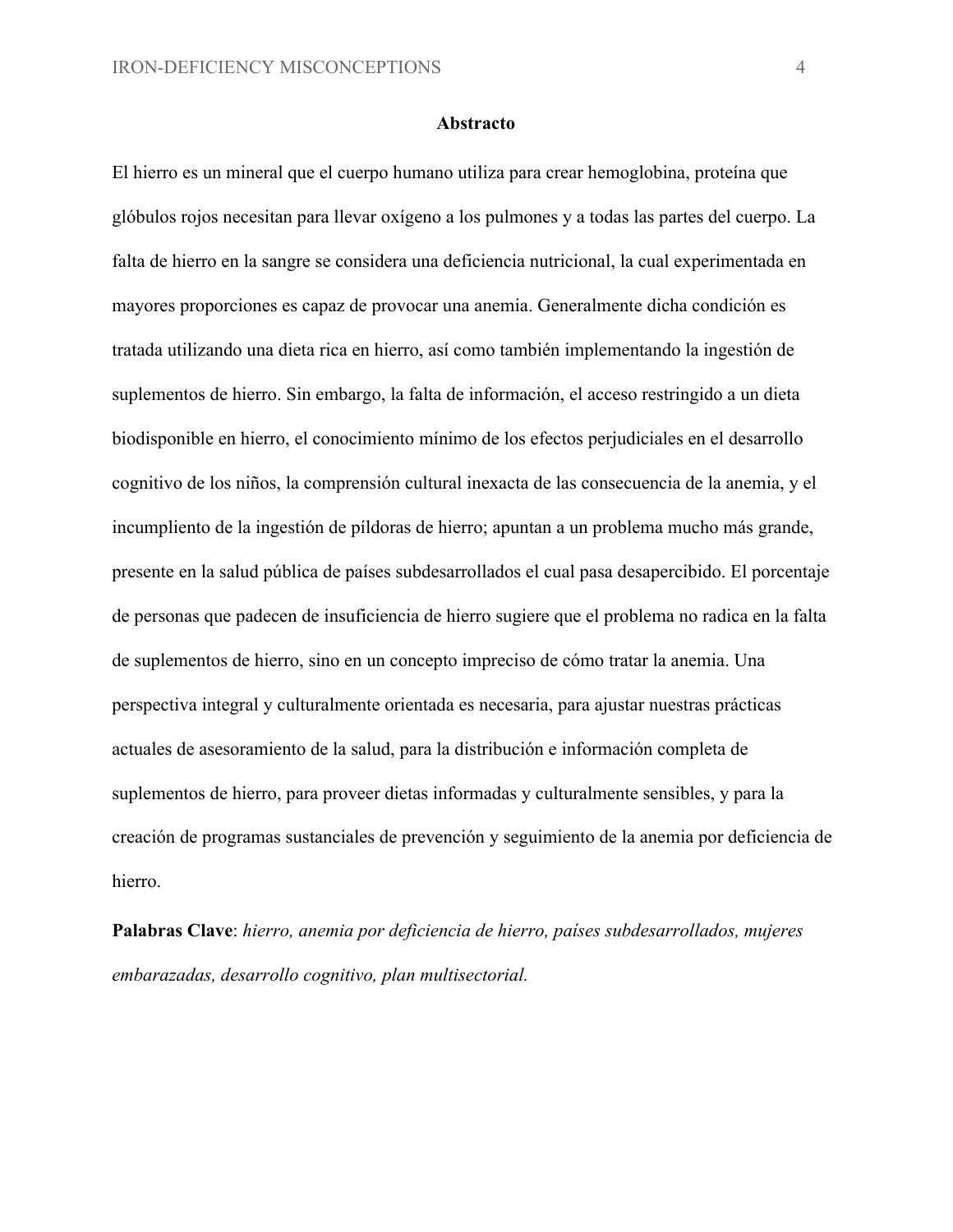Iron-Deficiency Anaemia (IDA): Socio-Cultural Misconceptions Intersect the Health of Vulnerable Populations in Developing Countries

Despite vast scientific knowledge around identifying essential nutrients for the body to function, improved nutritional patterns, and the availability of low-cost oral iron supplements, iron deficiency anaemia (IDA) remains one of the most pressing public health issues worldwide, affecting vulnerable populations at disproportionate rates. The World Health Organization (2015) estimates that anaemia affected 800 million children and women in 2011, with approximately 50% of anaemia cases considered to be a product of iron deficiency. The majority of the burden of anaemia is concentrated in the Southern Hemisphere, territory occupied by developing countries. While developed countries have an estimated 9% of anaemia cases, developing countries suffer anaemia at a rate of approximately 43%. Indeed, anaemia is not distributed evenly throughout the world, as indicated by the fivefold increase seen in underdeveloped geographies (Miller, 2013).

Human development is an important factor when discussing anaemia prevention strategies. Pregnancy, growth spurts, and blood loss due to menstruation, lead to iron shortage in the body, requiring the body to produce more red blood cells than usual to compensate for the fast-paced iron usage needed for proper development (NHLBI, 2011). In the course of a pregnancy, the fetus's rate of growth occurs early in the second trimester. It is in these beginning stages of pregnancy when iron stores must be fully replenished in order to meet the exponential iron demands of the growing fetus. If iron demands are not fully met by the mother, defects in cognitive development may occur in the child.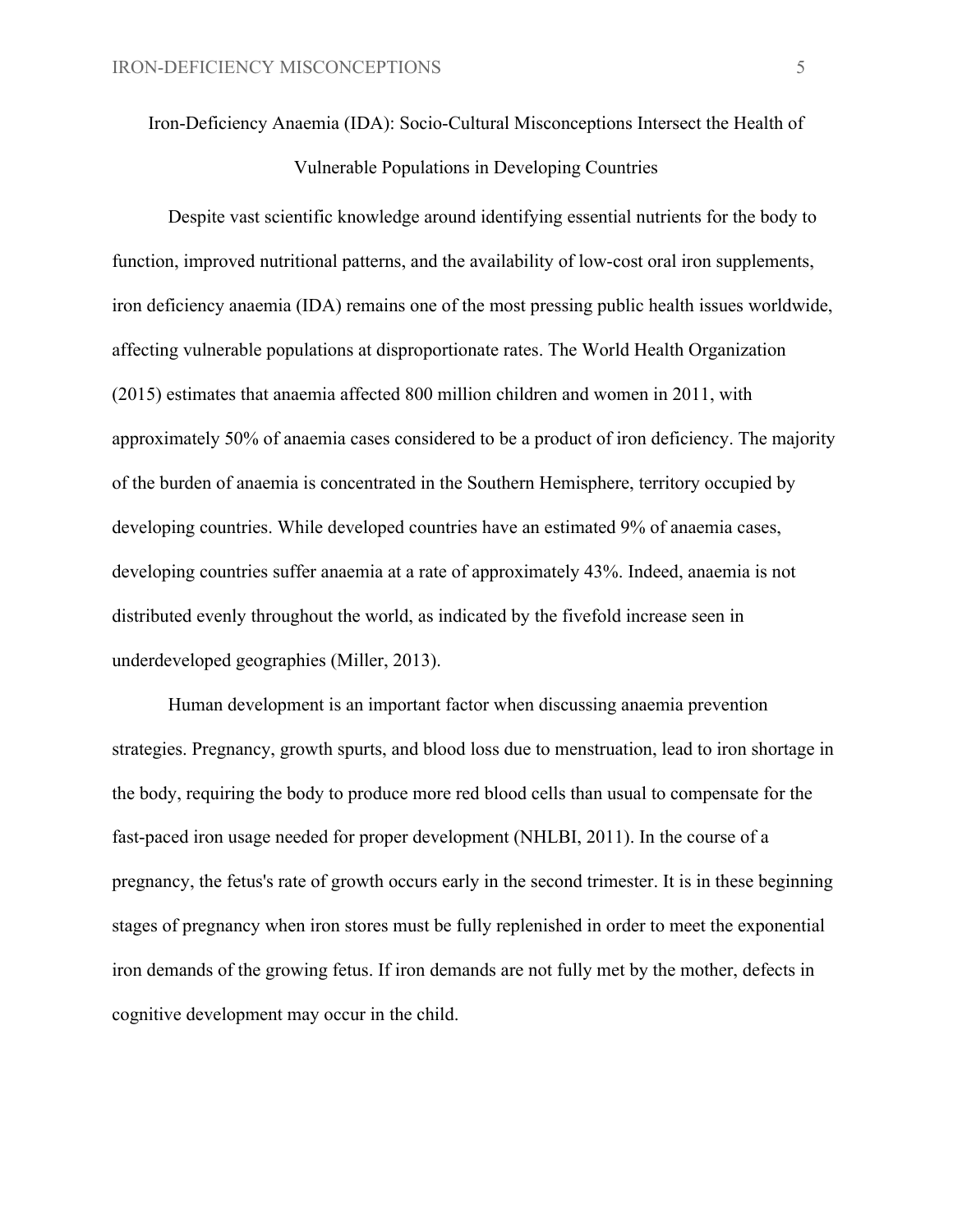Two methods of preventing and treating IDA exist: iron supplementation (i.e. iron pills) and iron fortification (i.e. iron fortified foods). The notion that the provision of iron pills to treat and prevent anaemia is beneficial is not incorrect, but its effectiveness has been overestimated and poorly misguided since the burden of IDA is still a prevalent health issue around the globe. Lack of attention ascribed to this devastating condition is what ultimately sparked my research, shedding light on the social conditions of iron deficiency anaemia. The research question I attempt to answer is the following: *Why is iron-deficiency anaemia still a public health issue for developing countries, despite the advancements of medical diagnosis and availability of iron supplements?* I argue that iron deficiency should be analyzed under the lens of the social determinants of health, where public health officials accept that an intervention strategy cannot solely rely on the distribution of iron supplements. A holistic and culturally-tailored approach is required to comprehend why IDA is still a challenge to the overall health of developing countries.

The structure of this paper is meant to instruct and expose the reader to diverse forms of IDA representation and its major repercussions. Out of the four groups at risk described, I will particularly focus on pregnant women. The literature reviewed argues that diverse factors enable the onset of anaemia: behaviors around diet, health practices and diagnosis, infectious diseases, pregnancy and parity, biological development, and misconceptions of the condition. The paper culminates with a case study performed in a first and second tier hospital of Lima, Peru, where thirteen midwives were interviewed about their health practices and personal opinions on what elements and circumstances drive iron deficiency anaemia among Peruvian pregnant women.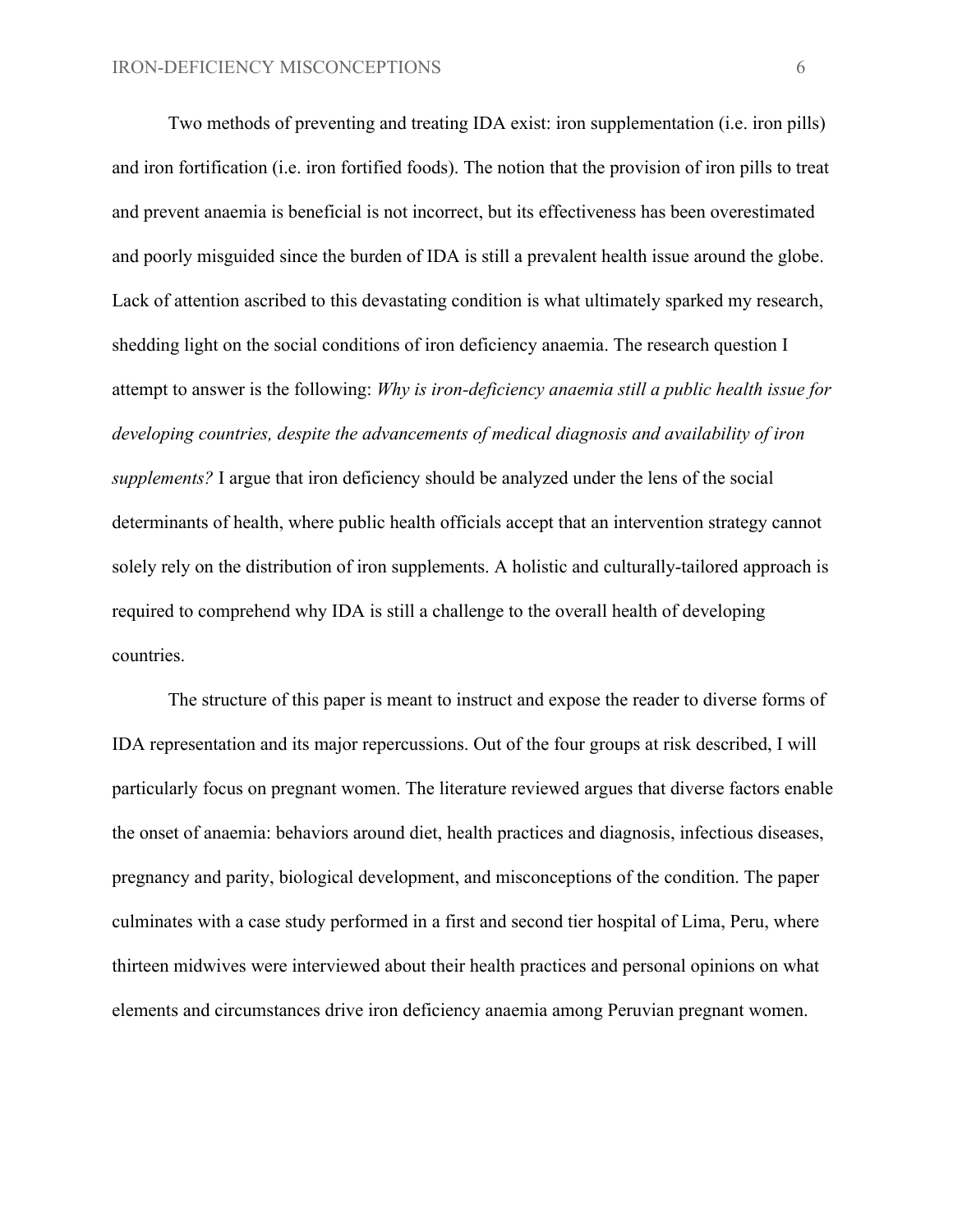#### **Background**

Iron is a mineral that the body needs for growth and development (NIH, 2019). The body uses iron to make hemoglobin, which is a protein in red blood cells (RBCs) that carry oxygen from the lungs to all parts of the body. The amount of iron needed for the human body to function is based on "your age, your sex, and whether you consume mostly a plant-based diet" (NIH, 2019). The consumption of low iron in your diet, menstruation cycles, pregnancy, post-pregnancy, and periods of growth and development impacts iron levels and most of the time it requires an adequate amount of iron storage. Almost two thirds of the iron is found in hemoglobin (Millman, 2011, pg.369), thus a lower-than-normal hemoglobin concentration can lead to iron-deficiency, and subsequently to iron-deficiency anaemia.

There are many types of anaemia such as "iron-deficiency anaemia, pernicious anaemia, aplastic anaemia, and hemolytic anaemia" (NHLBI, 2011), however, IDA is by far the most important, causing approximately "75-80% of the total burden of anaemias" (Millman, 2011, pg.370). The decreased and faulty production of RBCs is a worldwide illness affecting populations disproportionately, with the highest percentage of people affected in developing countries (Kadivar, 2003). Ironically, IDA can be preventable (NHLBI, 2011), but it is often not successfully treated or prevented (U.S. Department of Health and Human Services, 2018).

#### **IRON-DEFICIENCY ANAEMIA**

The main way the body gets iron is from food (NHLBI, 2011). Individuals that follow a meat-based diet are not as susceptible to become iron deficient. Eating foods fortified with iron is also another way to enrich your diet, but it all comes down to access and bioavailability of iron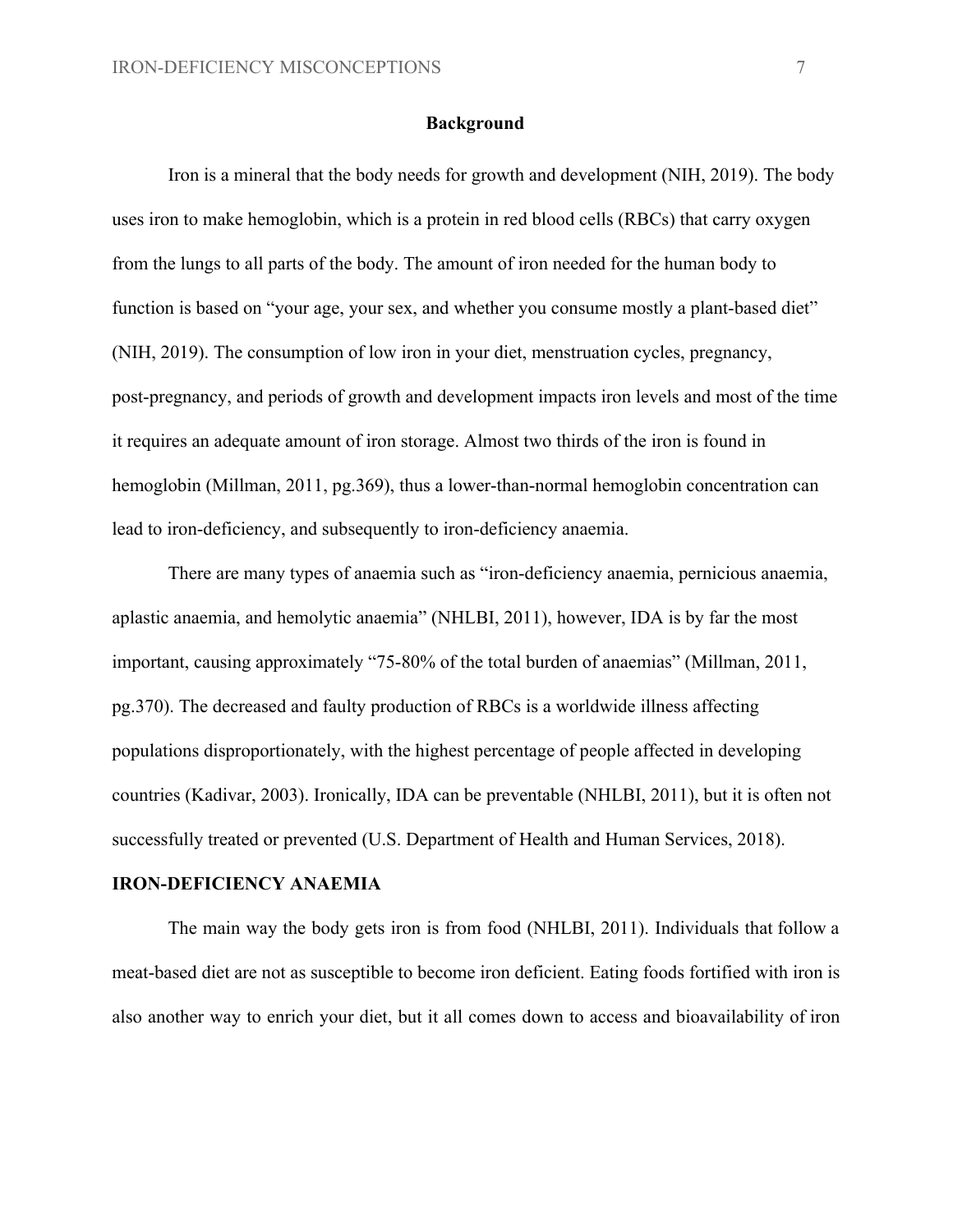in the foods one consumes. Communities living in poverty have limited access to the previous iron channels, which is coupled with a lack of awareness of food-iron inhibitors.

Most cases of anaemia are due to iron deficiency, which often "work in symphony with folate deficiency and/or vitamin B12 deficiency as well as with infections" like malaria and hookworm, and birth defects like sickle cell and thalassemias. In developing countries "folate deficiencies occurs in as many as 25% to 72% of women of reproductive age" and if the factor factor of living in a tropical area with poor sanitary conditions exposed to malaria and hookworms is added, the burden of IDA is even higher (Millman, 2011, pg.369).

IDA is classified in three evolving stages, as the following:

"The first phase is the depletion of storage of iron, however, even though the total body has decreased hemoglobin and red blood cells remain unaffected. The second phase is when the supply of iron to bone marrow becomes a problem by causing erythropoiesis. The third phase occurs when the iron supply is insufficient to maintain a normal level of hemoglobin concentration, and eventually this last stage leads to iron-deficiency anaemia"

(Chung et al., 2013).

The phases can also be understood as being mild, moderate, and severe anaemia. In this sense, the majority of the population would be diagnosed with mild-to-moderate anaemia, and just a specific proportion of patients are identified with severe anaemia. It is important to pay attention to the phases of anaemia when creating an intervention, because in the initial phase the first step should be to institute a change in diet to increase iron storage. Comparatively, for individuals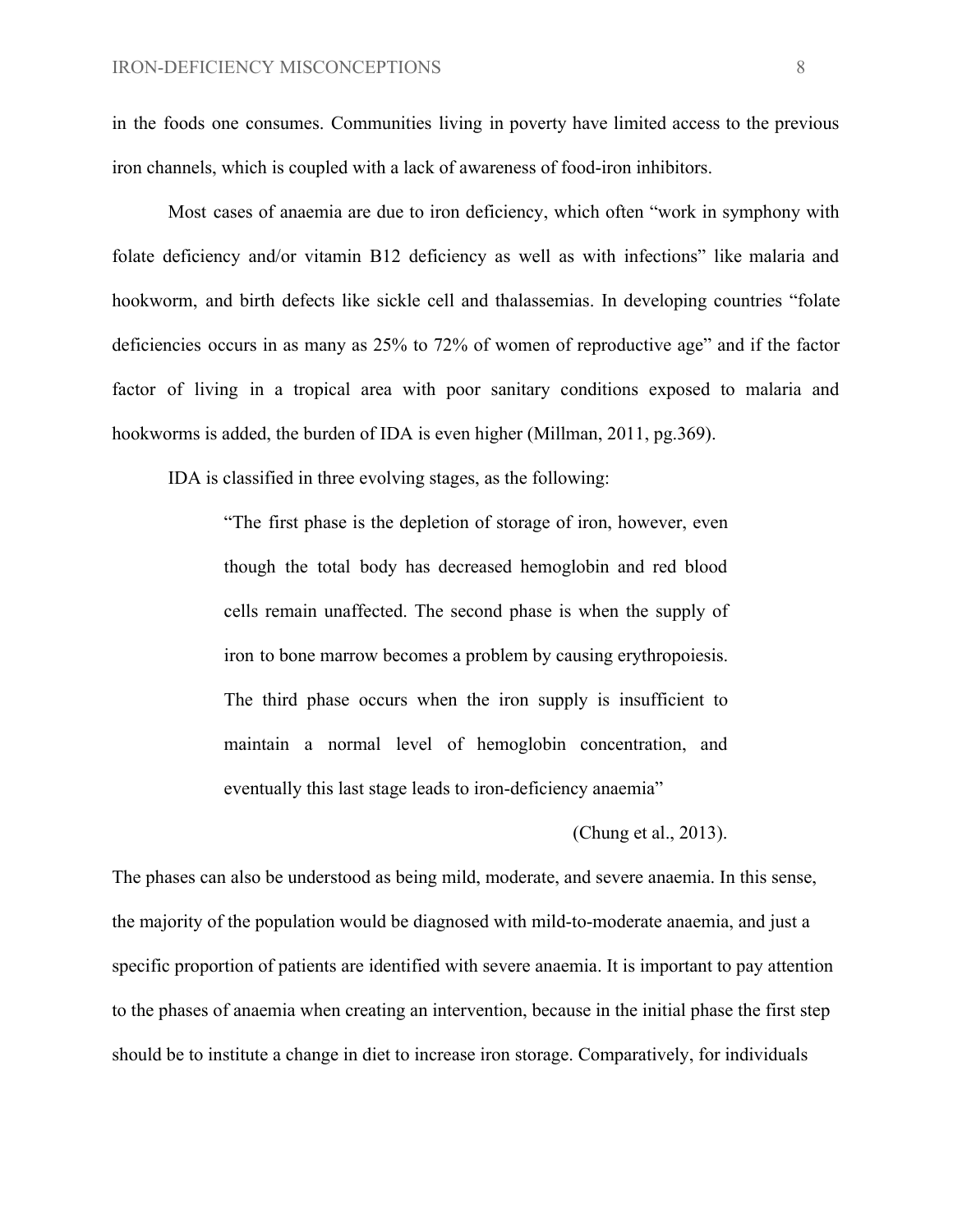with severe anaemia treatment might have to go even further, and they may begin to think about blood transplants. The stage of the patient is also important, for example, a pregnant woman with a growing fetus is going to need a greater amount of bioavailable iron.

Multiple studies show that the measurement of ferritin levels are directly proportional to the total iron in the body. However, "its synthesis increases in the presence of inflammatory or malignant diseases" produce a false elevation of ferritin while iron stores can still be low or absent (Denic & Agarwal, 2007, pg. 604). The limited medical resources and undertrained staff to diagnose IDA presents a greater disadvantage when determining who constitutes the at-risk population in need of iron. Furthermore, the lack of equipment and gaps in knowledge might also act as obstacles when diagnosing IDA. This is especially the case for groups at risk: infants and children, adolescents, women of childbearing age, pregnant women, and postpartum women.

Timing is an important factor when diagnosing for IDA because during certain stages—pregnancy, growth spurts, or blood loss—the body needs to make more red blood cells than usual to compensate for the fast-paced iron usage needed for a proper development (NHLBI, 2011). For instance, "the neural tube is formed within approximately 30 days after conception", making it essential for pregnant women to have a good folate status prior to conception, and during the gestation period (Millman, 2011, pg.375). Then again, iron-deficiency is developed if the body cannot keep up with its need for iron, even though it is known that in the absence of hemorrhage "anaemia generally develops slowly over the course of months or years" (Miller, 2013, pg.2). It is important to note that iron-deficiency (ID) and iron-deficiency anaemia should not be used synonymously as they both stand for different levels of iron in our bodies. However, it is known that the latent stage of ID usually leads to IDA. As a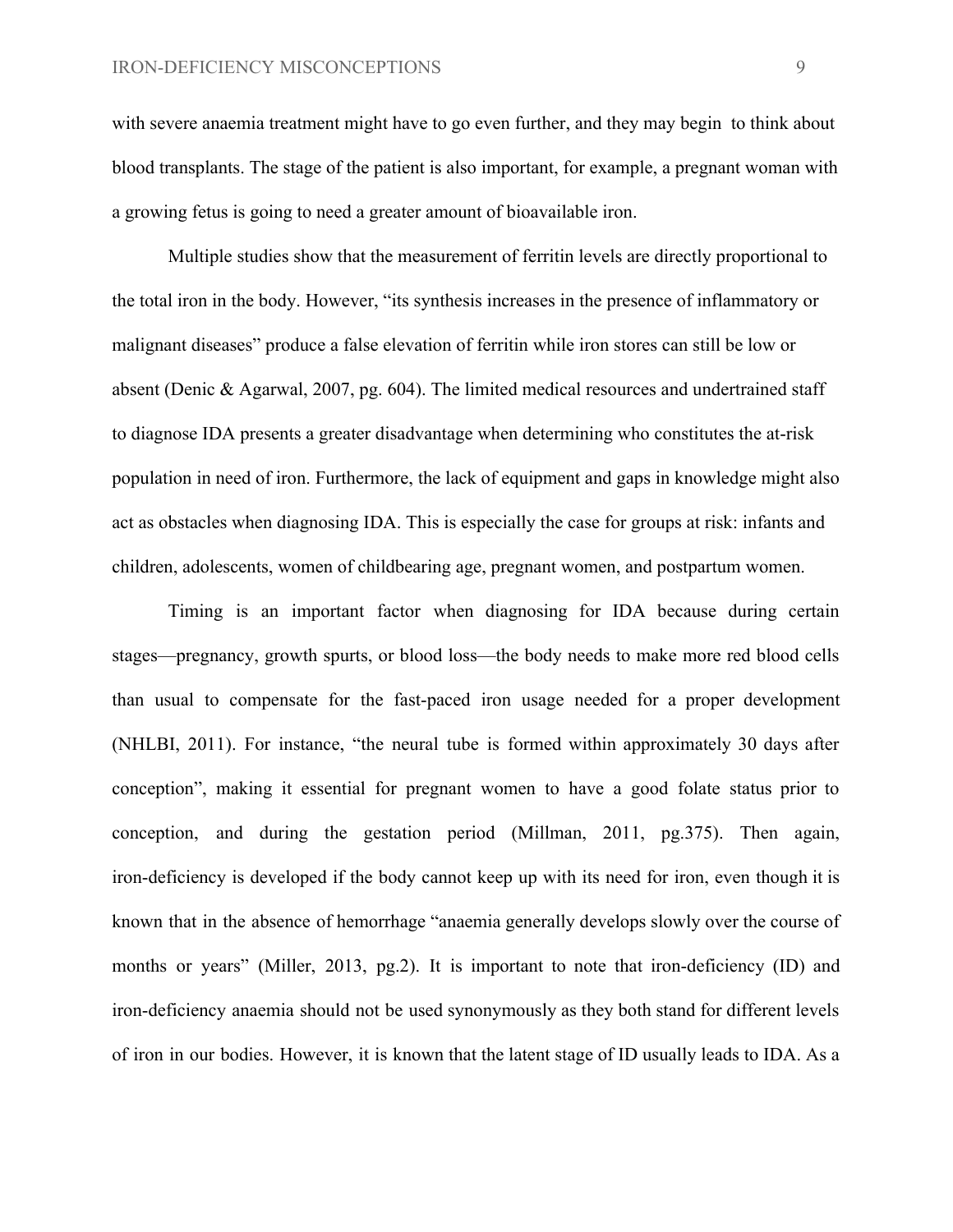matter of fact, attempts to prevent the onset of iron deficiency would also work to decrease the numbers of people diagnosed with iron-deficiency anaemia in the long-run.

#### EFFECTS ON GROWTH AND DEVELOPMENT

The usual symptoms of iron-deficiency anaemia include GI upset, weakness, tiredness, lack of energy, and problems with concentration and memory. Infants and children who have IDA could even develop learning difficulties (NIH, 2019). The most challenging disadvantages are faced during periods of growth and development, since during the duration of IDA "the developmental trajectory may be put *on hold*, progress more slowly or out of synchrony, causing a delay or disruption in brain development" (Lozoff et. al, 2006, pg. 40). Timing again plays a role, because it is more important to have iron delivery during early brain development than ultimately reaching the normal concentrations of iron after the growth spurt has already happened.

Studies have shown that "the reversibility of cognitive defects caused at an early age by iron deficiency is unclear" especially if it's not treated in pregnant females. Consequences might be passed to their infant/newborn (Miller, 2013, pg.6). For example, if IDA is present, then the second trimester of pregnancy (weeks 13 - 26) is associated with anthropometric Z-scores —helps evaluate children's growth and nutritional status—. Moreover, if IDA is present at the third trimester of pregnancy (week 27 to the end of pregnancy) it is associated with orientation NBAS (Neonatal Behavioral Assessment Scale) cluster scores, which focus on the measurement of the infant's quick behavioral responses (Menon et. al, 2016). The results of the study concluded that IDA during pregnancy scores lower on the anthropometric Z-scores and the orientation NBAS compared to children born from non-anaemic women. Additionally, the "peak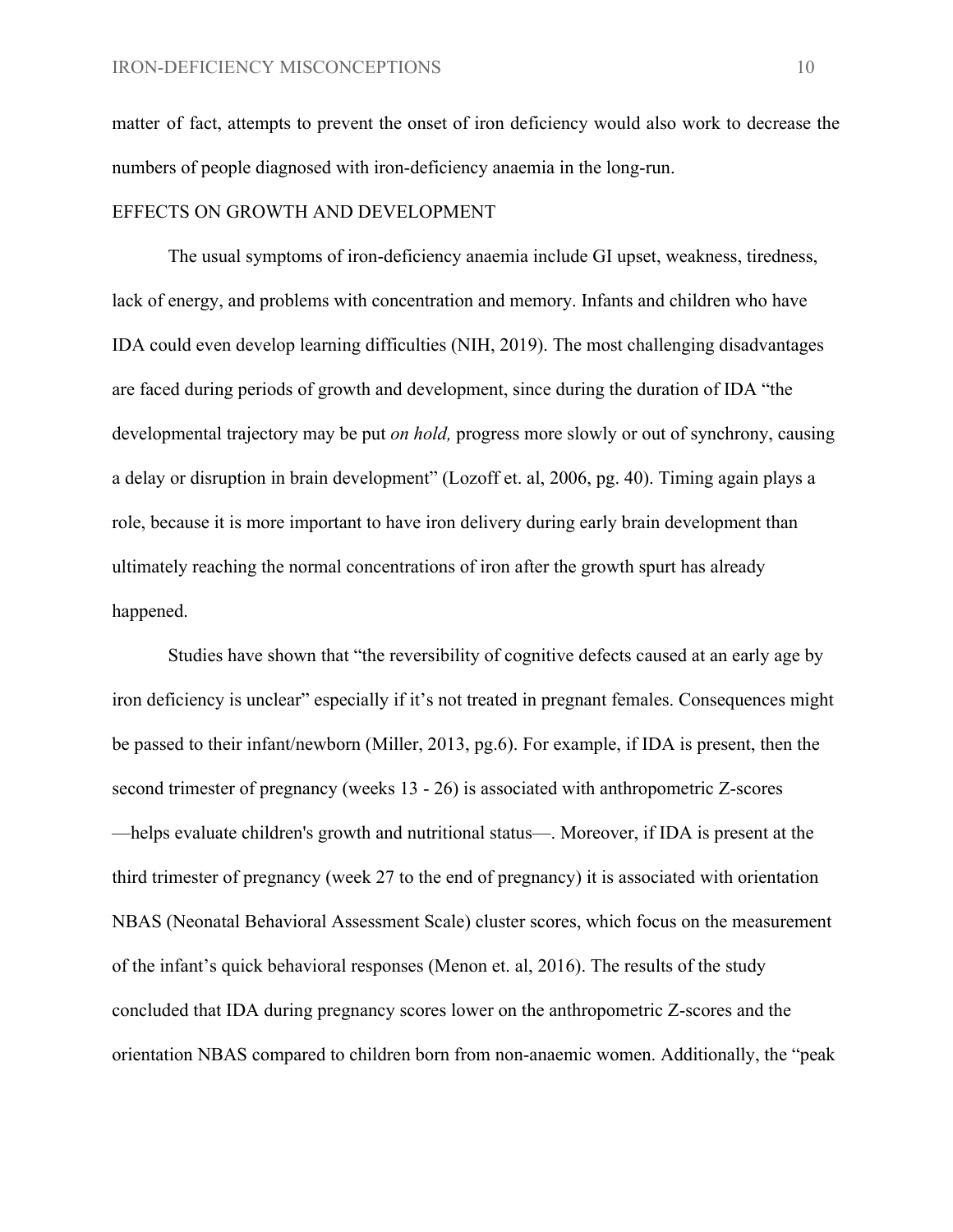growth velocity occurs during the early second trimester followed by a gradual decline to the third trimester" (Menon et. al, 2016, pg. 63), providing information that it is at the beginning stages of pregnancy that iron stores need to be fully replenished to meet the exponential iron demands of the growing fetus.

Several case-control studies have compared healthy full-term infants with IDA infants which resulted in data illustrating lower iron status among the IDA infants, also visible in "mental development test scores averaged 6 to 15 points lower" compared to healthy infants (Lozoff et. al, 2006, pg. 34). IDA infants already find themselves at a greater cognitive disadvantage from an early stage of life, and the overall development is also triggered by "poor recognition memory" (Lozoff et. al, 2006, pg. 39) when IDA hits the hippocampus, which affects other components of the nervous system as well.

The impact caused by IDA among young children is carried into adulthood due to the repercussions of the impaired learning capacity, cognitive performance, and psychomotor development that impact worker productivity. Equally, evidence generated through analysis indicates that for every 10% increase in hemoglobin concentration, a 15% improvement in worker productivity of anemic laborers was expected (Cook, 1994; Levis 1986).

An easy fix would be the delivery of iron supplements to the entire population affected with IDA, however, such a fix is not as simple as it seems. Receiving an accurate diagnosis that determines the stage or non-stage of IDA is important prior to the ingestion of iron supplements, since too much iron in the body can be harmful, as well as clinically understood to cause death in some cases. To emphasize, "high doses of iron can decrease zinc absorption, however, extremely high doses of iron can cause organ failure, coma, convulsions, and ultimately death"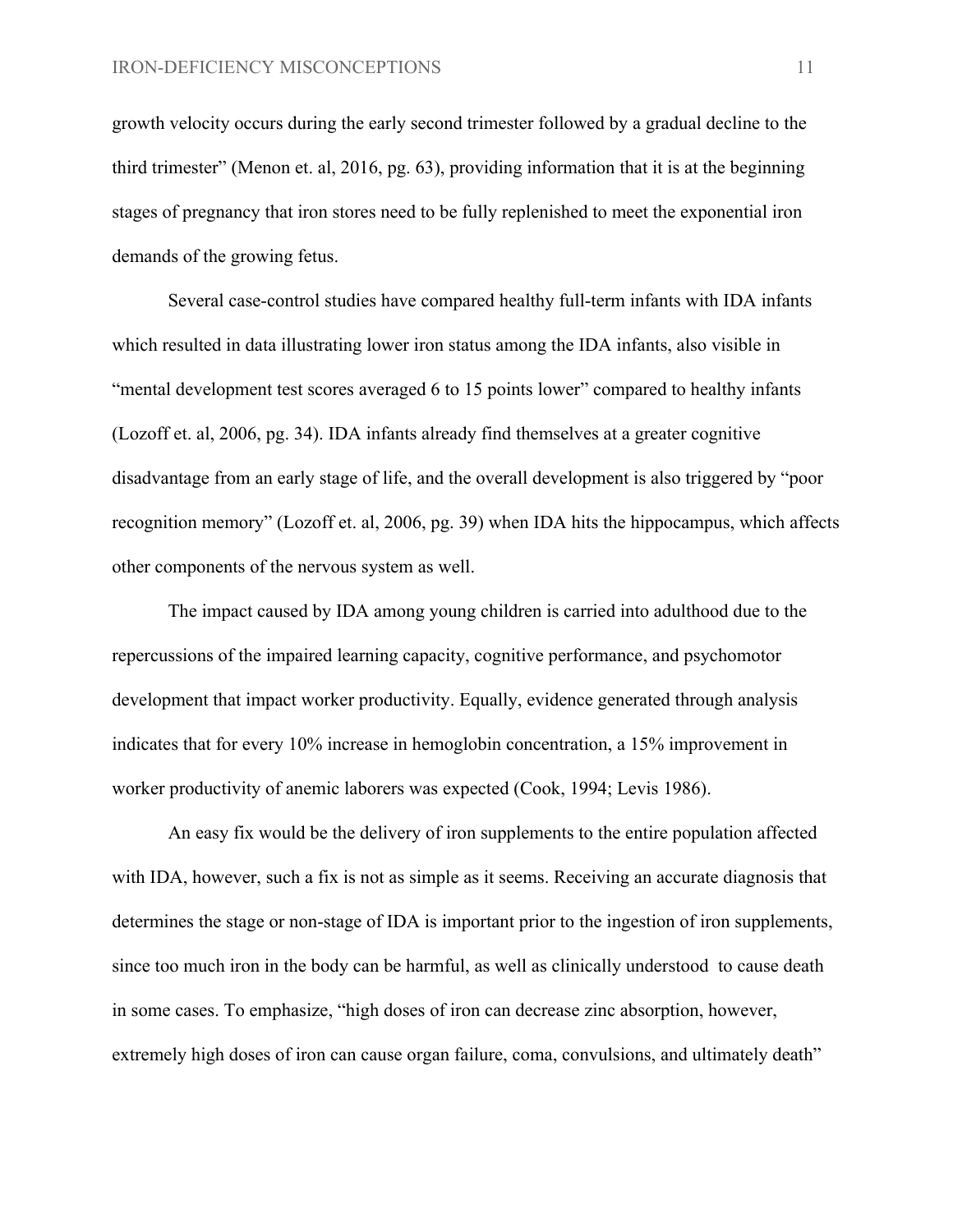(NIH, 2019). Additionally, the great majority of developing countries do not tend to have the latest medical tools to test for IDA and misdiagnosis could lead to an additional case of fatality, due to an overdose of iron supplementation.

#### **BURDEN OF "IDA" AND ITS MAJOR RISK GROUPS**

As identified by Millman (2011) the major risk groups experiencing the burden of IDA are young children (under-5 years of age), adolescent females (non-pregnant women of reproductive age who lose iron through their menstruation cycles), pregnant women (who have an increased need of iron for the growing fetus), and postpartum women ( women currently lactating).

#### NEWBORN INFANTS AND YOUNG CHILDREN

In part due to their physiological vulnerability and constant growth and development, are at a high risk of developing IDA. The percentage of children under 5 years of age with a hemoglobin concentration less than 110 g/L (before developing mild anaemia) is 59.71% for the African region, followed by 51.61% for the South-East Asia region, and 45.32% for the Eastern Mediterranean region, adjusted for altitude (see Table 3). Not surprisingly, the fetus and newborn infant's iron status depends on the iron status of the mother, and therefore, "iron deficiency in the mother-to-be means that the growing fetus will probably be iron-deficient as well" (Millman, 2011, pg. 372). However, this relationship has received very little attention due to the fact that infants are protected if the mother is not experiencing acute anaemia or severe anaemia. Nonetheless, children who have IDA, presumably due to anaemia during infancy "continue to perform less well than peers who had good iron status during infancy" (Lozoff et.al, 2006, pg. 37).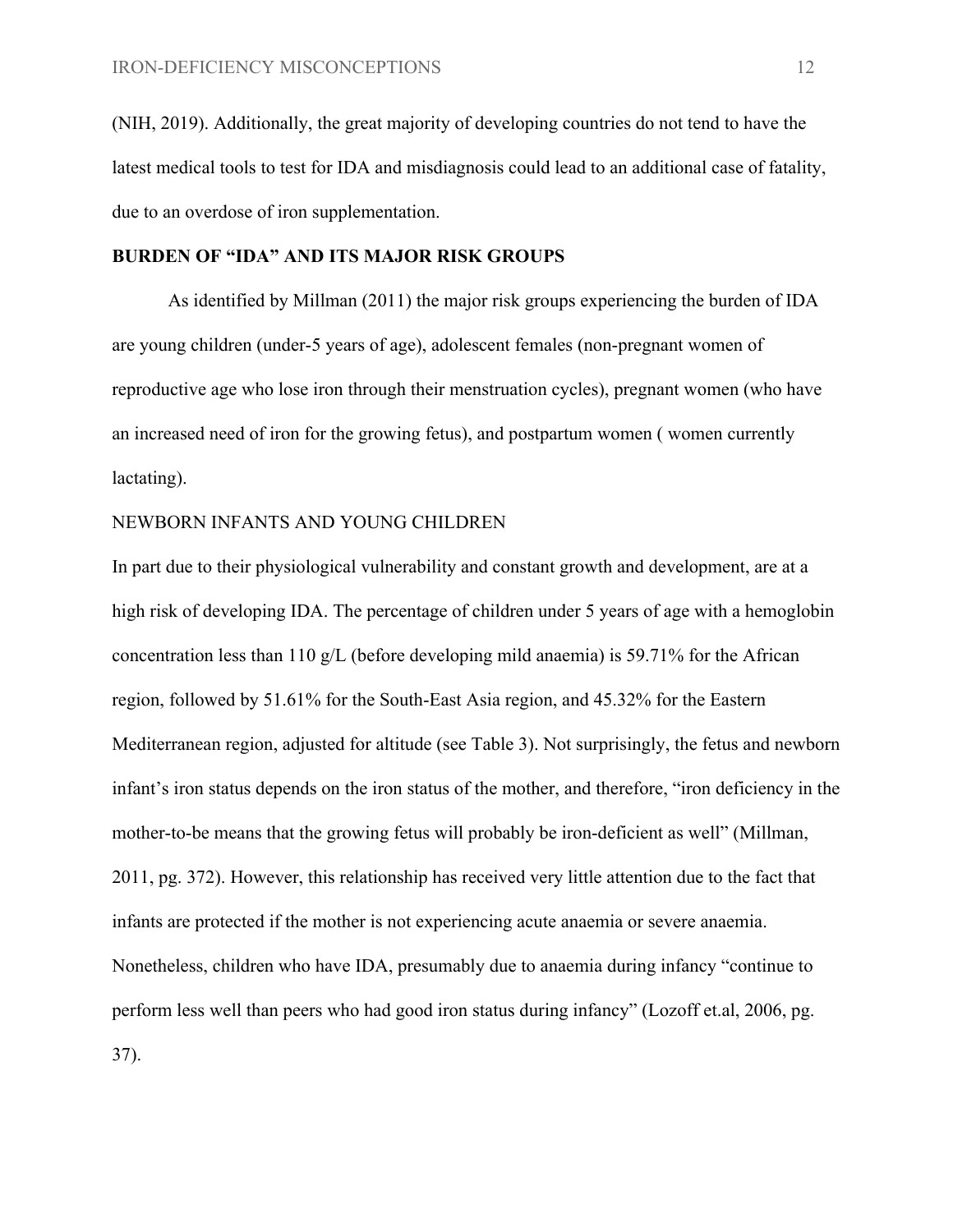#### ADOLESCENT FEMALES

Adolescent women, women who are non-pregnant and of reproductive age, are at a high risk of developing IDA due to the loss of iron during their menstruation cycles, developmental periods of growth, and changes in diet to attain a slimmer body. It is therefore estimated that "the combination of these three factors (growth, iron losses, and dietary habits) make them more vulnerable to develop iron deficiency, and consequently IDA" (Millman, 2011, pg.372). The percentage of anaemia among women of reproductive age less than 120g/L, adjusted for altitude and smoking, indicates a higher prevalence in South-East Asia with 45.3%, followed by Eastern Medierranean with 39.09%, and Africa with 38.8% (see Table 4). Although, there is not a significant difference in the prevalence of anaemia among non-pregnant women (Table 5), aside from a small variation in the decimals, yet the order of the regions with the highest prevalence follow the trend observed in *Table 4.* Furthermore, when an iron-deficient woman or a woman with IDA becomes pregnant, both the "prevalence and the severity of IDA may increase" remarkably during pregnancy" unless treatment is available (Millman, 2011, pg.372). This indicates that it would be beneficial for women of a reproductive age to check their iron stores before conception, "to ensure an adequate micronutrient status during early stages of gestation,"(Menon et. al, 2016) as pregnancy requires higher levels of iron for adequate development of the fetus.

#### PREGNANT WOMEN

Pregnant women diagnosed with IDA are exposed to significant negative influences on the outcome of their pregnancy, since IDA causes a "higher risk of complications at delivery, a higher risk of early preterm deliveries, and a higher risk of delivering premature children with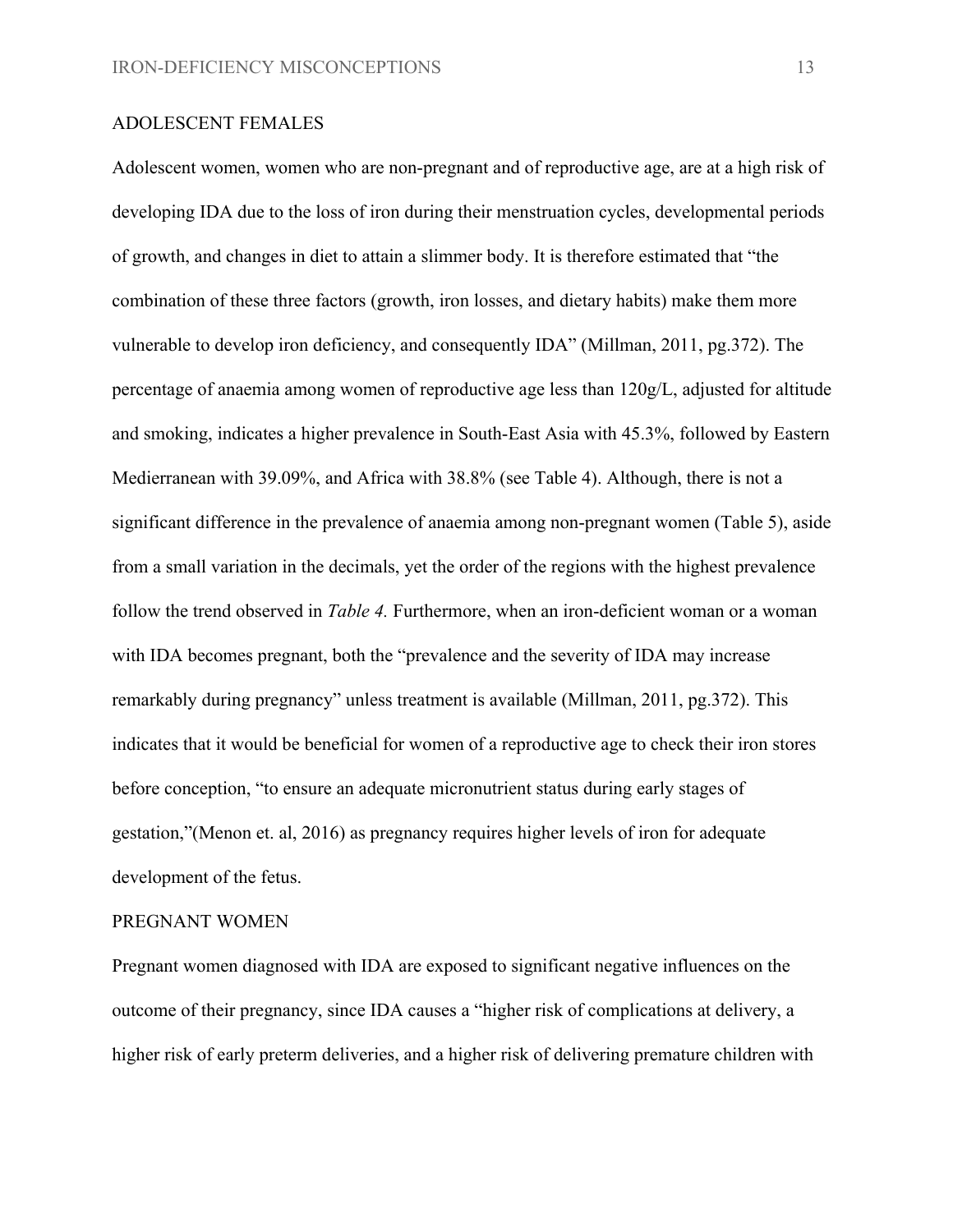low-birth weight for their gestational status" (Millman, 2011, pg.373). In addition to the fetus's higher demand for iron stores from the mother, the "fetal iron demands are prioritized over the red cell mass of the mother," (Miller, 2013, pg. 5) leaving the mother with even lower iron stores, which results as an obstacle during breastfeeding stages. The percentage of pregnant women diagnosed with anaemia is less than 110g/L, adjusted for altitude and smoking, is higher in South-East Asia with 47.92%, followed by Africa with 46.34%, and Eastern Mediterranean with 40.57% (see Table 6). Research studies suggest that "infants of women who were not anemic at 13 to 22 weeks gestation (i.e. at the second trimester) were 0.26 SD heavier, 0.50 SD taller, and had 0.26 SD larger head circumference compared to infants of anemic women," to the same point, infants of women who were not anemic in the third trimester had "orientation scores 3.88 higher than infants of anemic women" (Menon et. al, 2016, pg. 63). These findings suggest that IDA affects growth and cognitive development of the fetus when iron stores are low in pregnant women, and sometimes this partial neurobehavioral and cognitive deficit can be "irreversible or partially reversible" (Menon et. al, 2016,pg. 61).

#### POSTPARTUM LACTATING WOMEN

Postpartum lactating women diagnosed with IDA is a partially unrecognized problem in many parts of the world, however, there is a "direct link from IDA in pregnant women to IDA during postpartum;" therefore, the prevention of postpartum anaemia means also preventing prepartum anaemia (Millman, 2011, pg.373). In other words, we should be concentrating our efforts on women of reproductive age. Furthemore, given that breast milk is the main source of food for the baby for several months, the "quality and quantity of breast milk relies on a proper nutritional status of the mother" (Millman, 2011, pg.373). Additionally, mother's milk contains iron but it is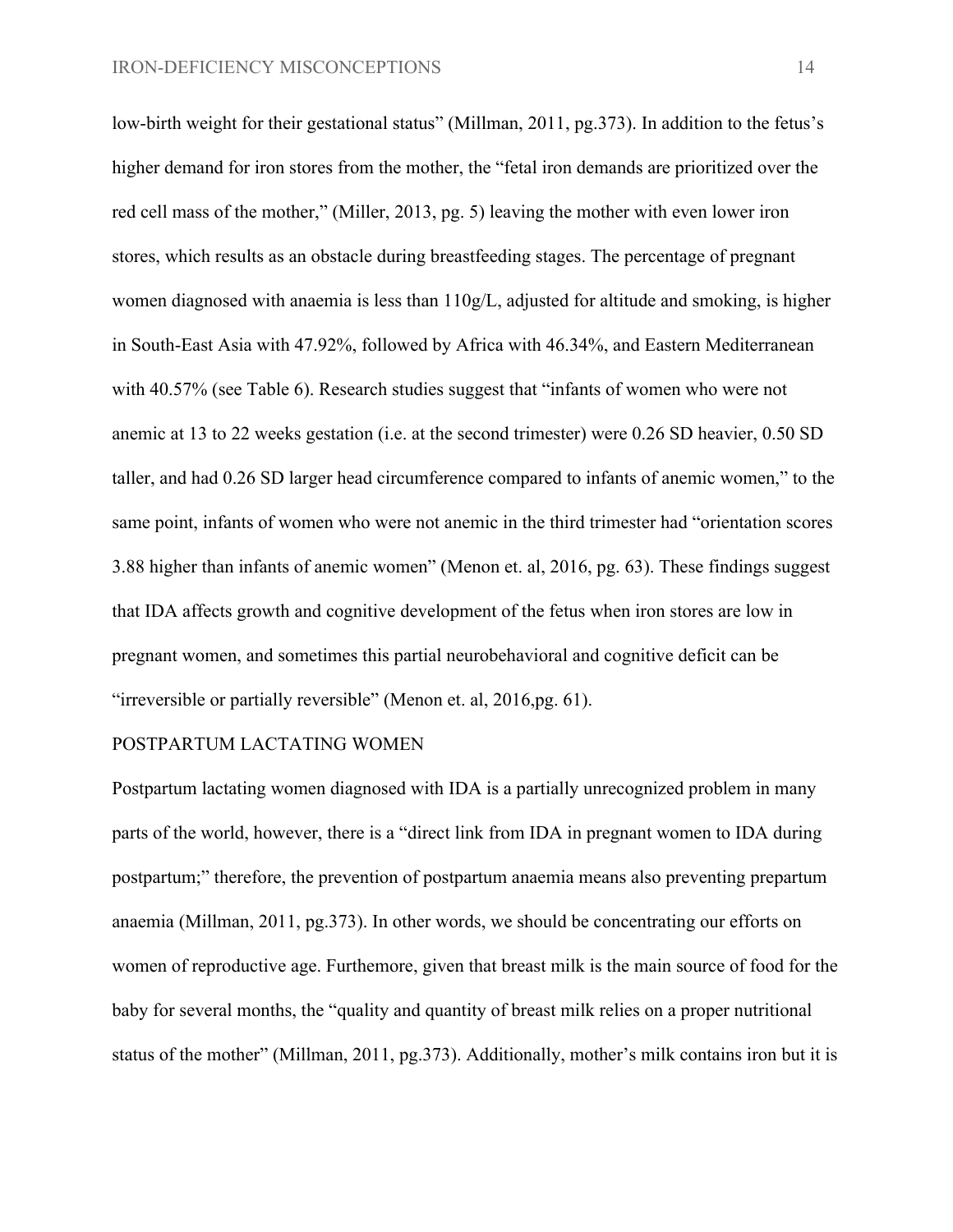tightly bound to lactoferrin—a protein found in the human body that attaches to iron—and thus iron in breast milk becomes harder for the infant to absorb. In this case, if infants are "fed only with mother's milk, they predictably develop iron deficiency within 6 months" (Denic  $\&$ Agarwal, 2007, pg. 608).

#### **PREVALENCE OF "IDA" WORLDWIDE**

Most recent data from the World Health Organization (2015) estimates that anaemia in 2011 affected 800 million children and women, and approximately 50% of anaemia cases were considered to be a product of iron deficiency. Anaemia as a result from iron-deficiency is associated with low-birth weight and increased probability of maternal mortality. Further estimations attribute 90,000 deaths in both sexes and across all age groups to iron deficiency alone. The prevalence of IDA translates into "273.2 million children, 496.3 million non-pregnant women, and 32.4 million pregnant women, giving a total of 528.7 million women of reproductive age with anaemia worldwide in 2011" (see Tables 1 and 2). Moreover, severe anaemia—associated with worse cognitive and functional outcomes—accounts for 9.6 million children and 20.2 million women of reproductive age (WHO, 2015).

The concentration of lowest blood hemoglobin and highest prevalence of anaemia varies considerably between regions and countries. Comparatively, in the case of the African region alarming data from "children aged 6-59 months with the lowest hemoglobin level averaged at 104g/L and the highest proportion of individuals with anaemia at 62.3%, accounting for 84.5 million of children in 2011" (see Table 1).

*Table 1*. Global and WHO regional mean blood hemoglobin concentration and prevalence of anaemia among children aged 6-59 months in 2011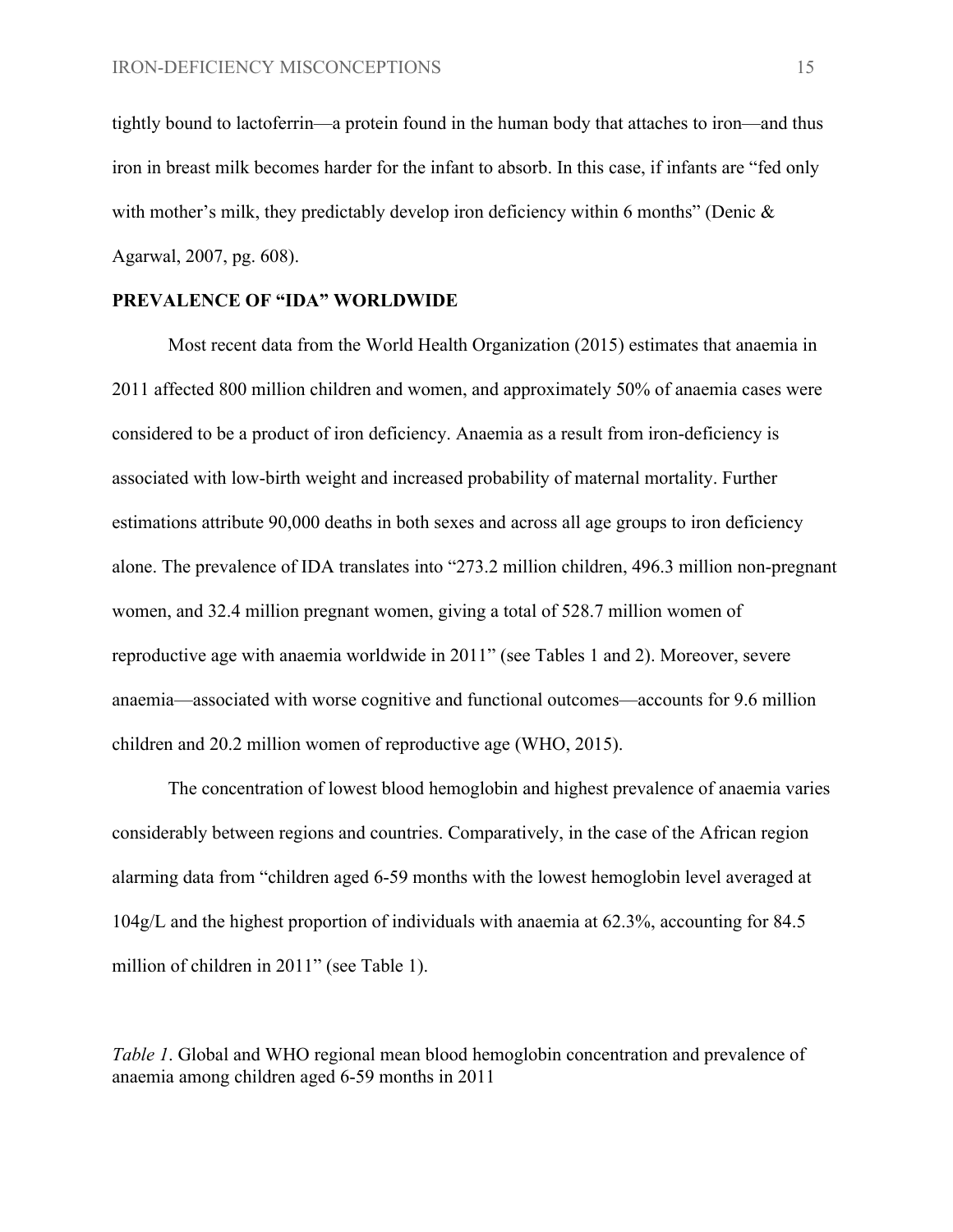|                                    | <b>Mean blood</b><br>hemoglobin<br>concentration | Percentage of<br>population<br>with anaemia | Number of<br>anaemia | Percentage of<br>people with population with<br>severe anaemia severe anaemia | <b>Number of</b><br>people with |
|------------------------------------|--------------------------------------------------|---------------------------------------------|----------------------|-------------------------------------------------------------------------------|---------------------------------|
| <b>WHO Region</b>                  | (g/L)                                            |                                             | (millions)           |                                                                               | (millions)                      |
|                                    | African Region 104 (103 to 105)                  | 62.3 %                                      | 84.5                 | 3.6%                                                                          | 4.9                             |
| Region of the<br>Americas          | $119(117 \text{ to } 121)$                       | 22.3 %                                      | 17.1                 | 0.2%                                                                          | 0.18                            |
| South-East<br>Asia Region          | 107 (104 to 112)                                 | 53.8%                                       | 96.7                 | 1.5%                                                                          | 2.7                             |
| European<br>Region                 | 109 (115 to 122)                                 | 22.9%                                       | 12.7                 | $0.3\%$                                                                       | 0.2                             |
| Eastern<br>Mediterranean<br>Region | 120 (106 to 112)                                 | 48.9%                                       | 35.8                 | $2.0\%$                                                                       | 1.5                             |
| Western<br>Pacific Region          | $120(114 \text{ to } 125)$                       | 21.9%                                       | 25.7                 | 0.2%                                                                          | 0.2                             |
| Global                             | 111 (110 to 113)                                 | 42.6%                                       | 273.2                | 1.5%                                                                          | 9.6                             |

*Note*: Graph of global and WHO regional mean blood hemoglobin concentration and prevalence of anaemia among children aged 6-59 months in 2011. "Reprinted from WHO. The global prevalence of anaemia in 2011," by WHO, 2015. Reprinted with permission.

Table 1 shows South-East Asia, Eastern Mediterranean and Africa with the lowest hemoglobin concentrations that translates into the highest prevalence of anaemia among their population. The mean blood hemoglobin concentration in these three regions goes from 104 to 109g/L, with more than half of the cases concentrated among South-East Asia and Africa. Further, severe anaemia is highest in Africa concentrated among 4.9% of the population of children aged 6-59 months (WHO, 2015).

As for all women of reproductive age (non-pregnant women, pregnant women) in 2011,

the WHO estimated 29.4% prevalence of anaemia despite their hemoglobin concentration being

higher than that of children under 5 years of age (see Table 2).

*Table 2*. Global and WHO regional mean blood hemoglobin concentration and prevalence of anaemia among all women of reproductive age (15-49 years) in 2011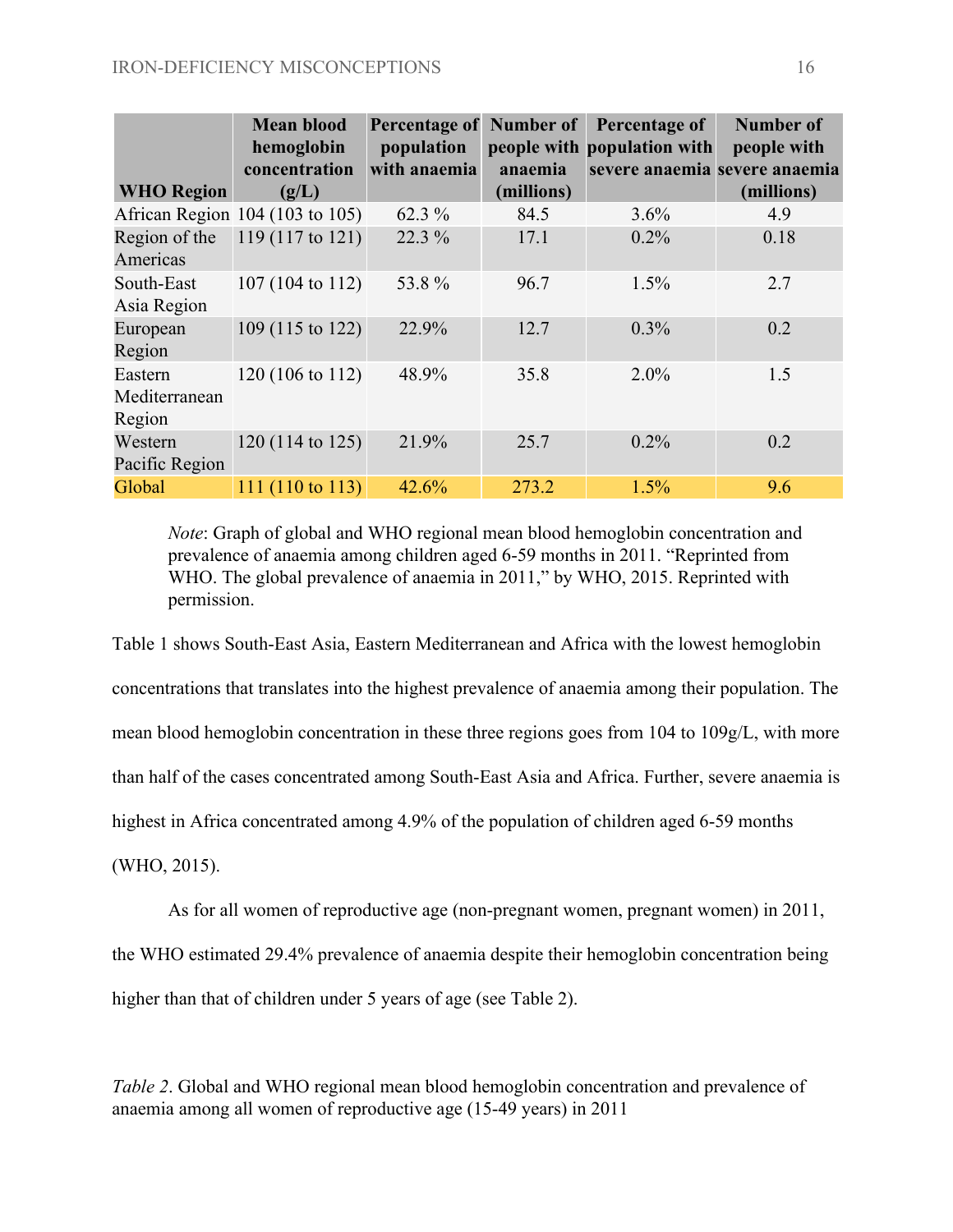| <b>WHO Region</b>                  | <b>Mean blood</b><br>hemoglobin<br>concentration<br>(g/L) | <b>Percentage of</b><br>population<br>with anaemia | Number of<br>anaemia<br>(millions) | Percentage of<br>people with population with<br>severe anaemia severe anaemia | <b>Number of</b><br>people with<br>(millions) |
|------------------------------------|-----------------------------------------------------------|----------------------------------------------------|------------------------------------|-------------------------------------------------------------------------------|-----------------------------------------------|
|                                    | African Region 123 (120 to 125)                           | 38.6%                                              | 19.1                               | 1.8%                                                                          | 3.6                                           |
| Region of the<br>Americas          | 131 (128 to 133)                                          | 16.8%                                              | 40.5                               | 0.5%                                                                          | 1.3                                           |
| South-East<br>Asia Region          | 121 (117 to 125)                                          | 41.9%                                              | 202.0                              | 1.8%                                                                          | 8.9                                           |
| European<br>Region                 | 128 (125 to 130)                                          | 22.6%                                              | 50.2                               | 0.6%                                                                          | 1.4                                           |
| Eastern<br>Mediterranean<br>Region | 122 (120 to 125)                                          | 37.8%                                              | 59.1                               | 1.8%                                                                          | 2.7                                           |
| Western<br>Pacific Region          | $129(124 \text{ to } 134)$                                | 19.9%                                              | 96.2                               | 0.5%                                                                          | 2.3                                           |
| Global                             | 125 (125 to 127)                                          | 29.4%                                              | 528.7                              | 1.1%                                                                          | 20.2                                          |

*Note*: Graph of global and WHO regional mean blood hemoglobin concentration and prevalence of anaemia among all women of reproductive age (15-49 years) 2011. "Reprinted from WHO. The global prevalence of anaemia in 2011," by WHO, 2015. Reprinted with permission.

Table 2 shows the highest prevalence of anaemia among populations of South-East Asia, Eastern Mediterranean, and Africa. With the majority of reproductive women with severe anaemia concentrated in the South-East Asia region with 8.9 million, followed by the African region with 3.6 million women with severe anaemia (WHO, 2015).

From the previous tables (Tables 1 and 2), a pattern has been established identifying the regions where the majority of vulnerable populations are affected by anaemia and severe anaemia based on the data calculated for millions of people. The majority of the burden of anaemia is concentrated in the South Hemisphere, essentially territory occupied by developing countries. Additionally, "the prevalence of anaemia is estimated to be at 9% in countries with higher development, however, in countries with lower development the prevalence of anaemia is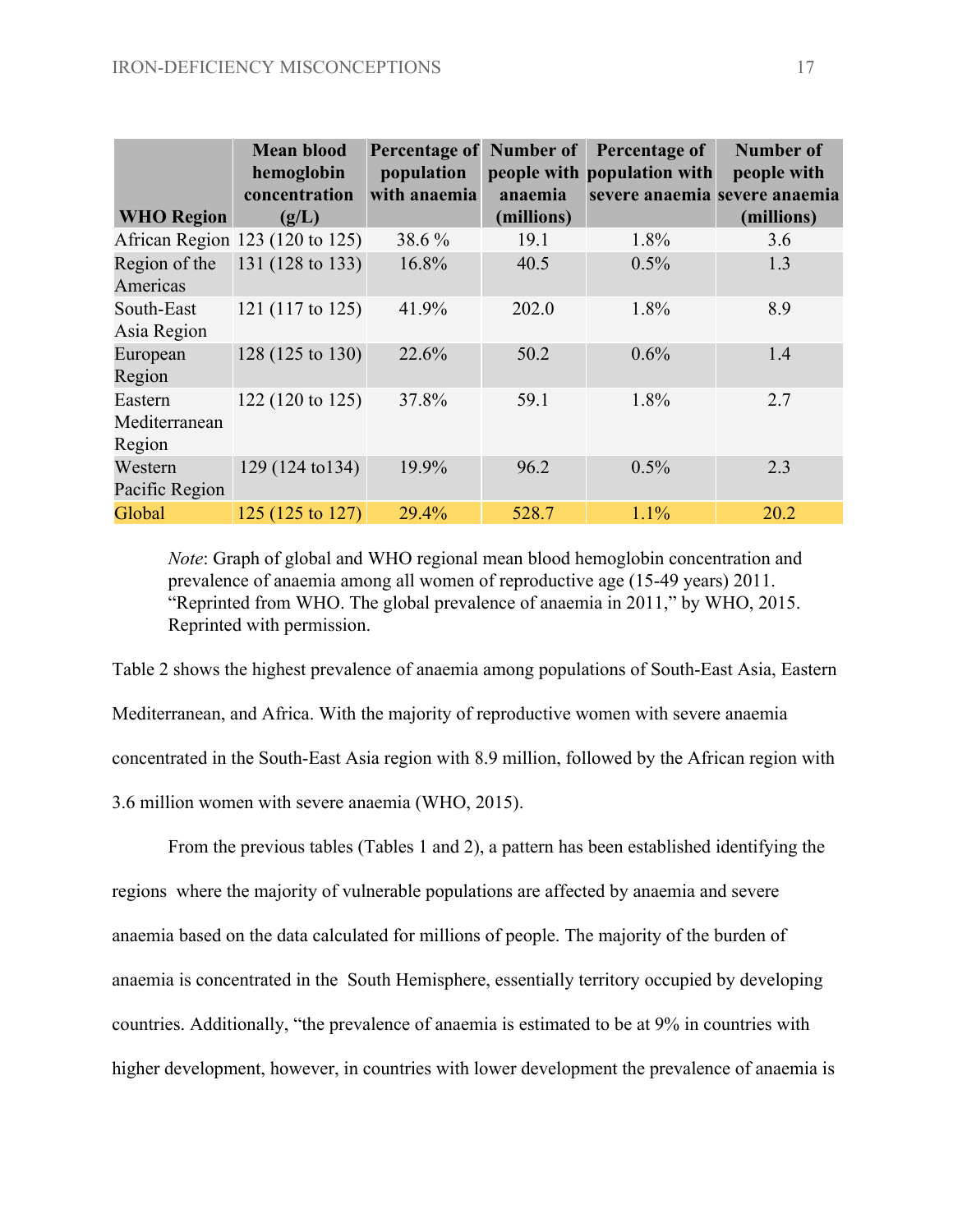43%" (Balajaran et al, 2011, pg. 2123). The fact that anaemia affects particular regions disproportionately to other regions, suggests that anaemia is a health condition that contributes to worldwide health inequalities. In addition, data from the World Health Organization speak to anaemia being a condition that doesn't get enough attention despite the fact that it affects millions of people, particularly children and pregnant women. This observable lack of global emphasis sparked the majority of my research, particularly centered upon the rates of IDA among women of reproductive ages in developing countries.

#### **RECURRENT FORMS OF INTERVENTION**

There are two main forms of intervention to prevent and treat IDA: iron supplementation (i.e. iron pills) and iron fortification (i.e. iron fortified foods). The assumption that the provision of iron pills or iron droplets to treat and prevent anaemia is not wrong but it is overestimated, since the burden of IDA is still a prevalent health issue around the globe.

#### A) SUPPLEMENTATION

Supplementation is the primary form of intervention to combat anaemia. However, its intended effect depends on the compliance of the patients which is usually obstructed by the side effects of iron pills. It is also argued that "women do not receive proper instruction about the importance of taking iron tablets regularly and they also do not obtain adequate follow-up at their regular visits about the use of iron supplements," (Cook, 1994, pg. 224) which becomes a relevant factor in non-compliance as well.

Iron supplements are known to cause gastrointestinal side effects "in up to 50% of patients" (Breymann, 2015, pg. 591). "Nausea, epigastric discomfort, and occasional vomiting that occurs within an hour or two of taking iron pills," (Cook, 1994, pg. 225) are common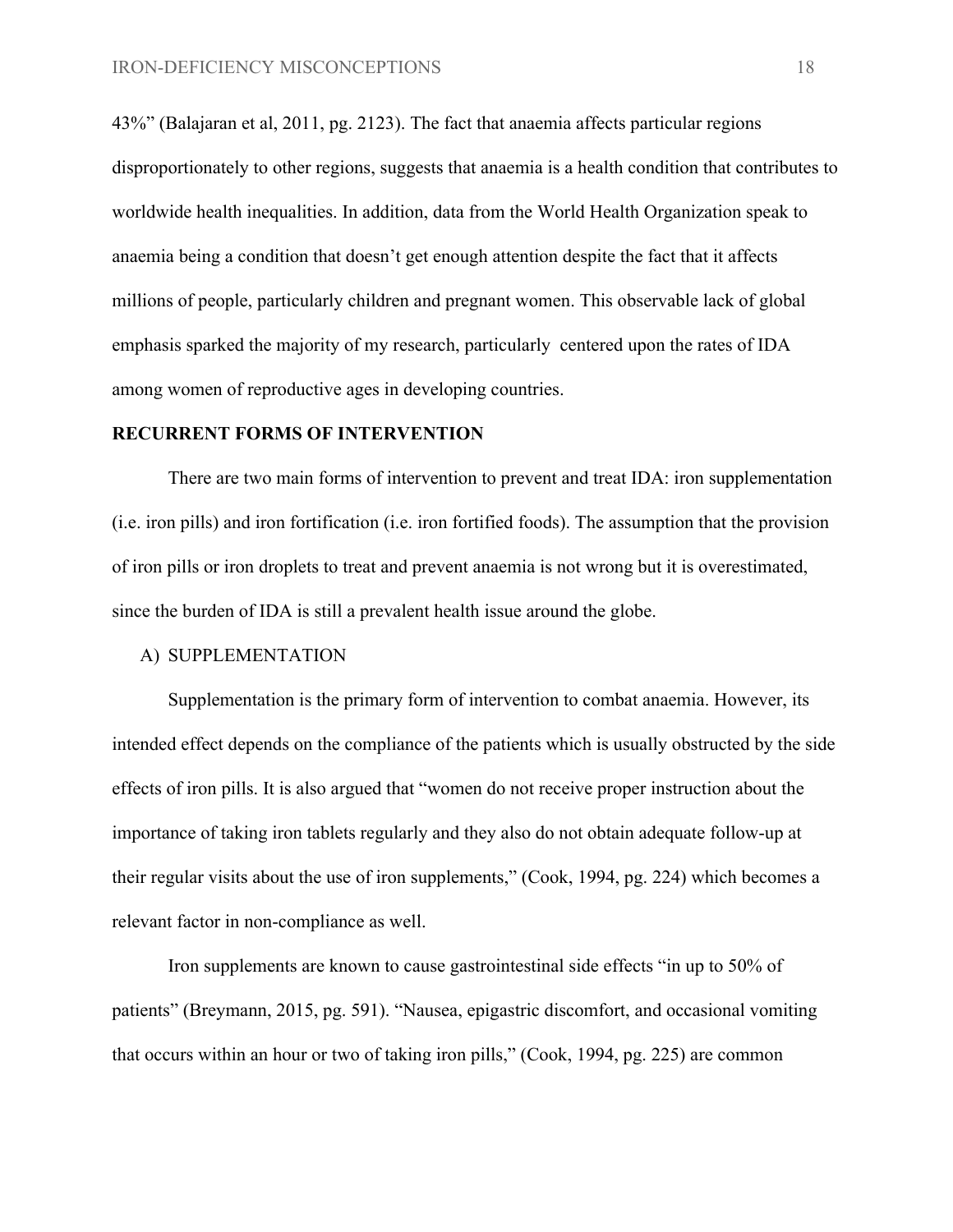contributors to the non-compliance of the patients. It has also been shown that "only 36% of pregnant women regularly took oral iron, even if they had been specifically informed about the problems of iron deficiency" (Breymann, 2015, pg. 591). The biggest obstacles in supplementation as a primary intervention for IDA are that women don't take the pills either because they are intimidated by the severity of the side-effects or because there is a lack of understanding about the importance of maintaining sufficient levels of iron in the body during pregnancy.

Nonetheless, iron supplements can come in many forms, and the iron polymaltose complex (IPC) is one of the few oral iron compound supplements available that belongs to the class of so-called *slow-release iron preparations*. The advantages of this iron supplement are "first, its favorable side-effect profile compared with iron salts as a result of the slow release, and, second, that it can be taken with meals" (Breymann, 2015, pg. 592). In other words, IPC doesn't cause the level of severe or debilitating side-effects that result from the most recurrent iron supplement, iron salts . Despite the advantage of IPC over ferrous salts (FS)—the most commonly prescribed treatment that includes ferrous sulfate, ferrous gluconate, and ferrous fumarate that work in iron formulation to increase iron and hemoglobin concentrations (Ramírez-Luzuriaga et al., 2018)—"the efficacy of IPC has not been well established in pregnancy" (Saha et. al, 2007). Studies have shown that IPC is as effective as FS, however, there are also studies that contradict these results. Additionally, most of the conducted studies that informed the efficacy of IPC have been done in non-anemic pregnant women. Further studies are necessary to strengthen and prove the efficacy of IPC.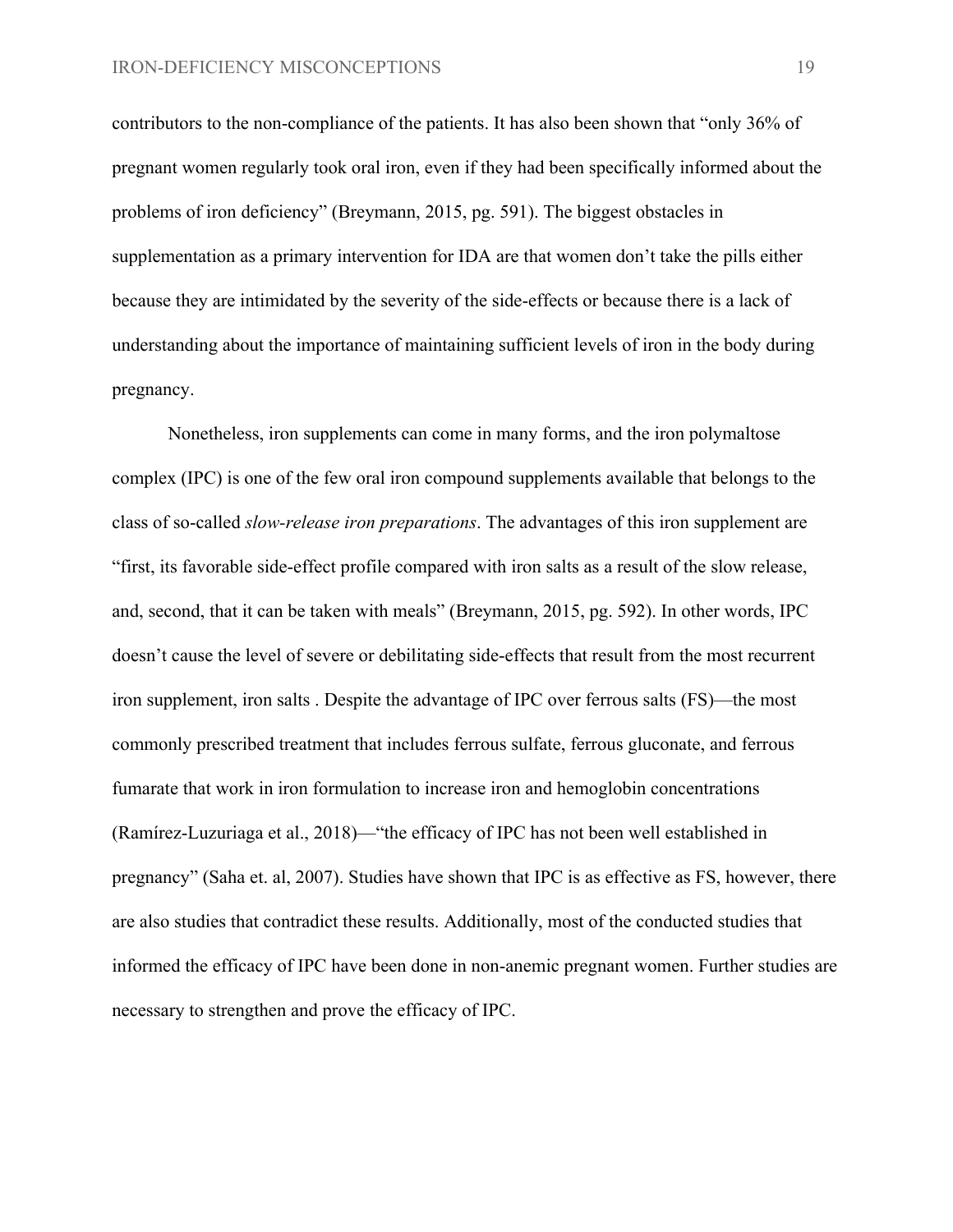Despite the fact that supplementation as a prevalent form of intervention is impacted by non-compliance, this approach to treat anaemia does have the potential to play a part in the solution. In fact, if compliance is achieved, iron pills are the most effective solution for a fixed amount of time and the benefits can be seen in patients who maintain consistency in the treatment. For instance, a double-blind randomized trial was conducted where a group of pregnant women were given iron supplements and another group were given a placebo, the results showed that "supplemented women had significantly longer gestation durations (+0.6. wk), and increased infant birth weight (+206g.) than those who were not supplemented" (Scholl, 2005, pg. 1220S). Furthemore, those who received iron supplements also saw reductions in preterm delivery, but this finding was not considered significant due to the trial participants being in their second trimester of pregnancy.

#### B) FORTIFICATION

Food fortification is generally considered "the most cost-effective method for providing additional iron for populations with a high prevalence of nutritional iron-deficiency" (Lynch, 2011, pg.765S). However, this vehicle to combat anaemia might not reach people that have restricted access to processed foods. The success of iron fortification depends on the "bioavailability of the iron compound employed, the inhibitory and enhancing effects of absorption of the meals in which it is eaten, the level of addition, and the consumption pattern of the vehicle to which it is added" (Lynch, 2005, pg.338). Therefore, if an individual's diet contains iron inhibitors and they are only exposed to minimal iron-fortified foods, the effect of increasing their iron levels will not be as significant or meaningful.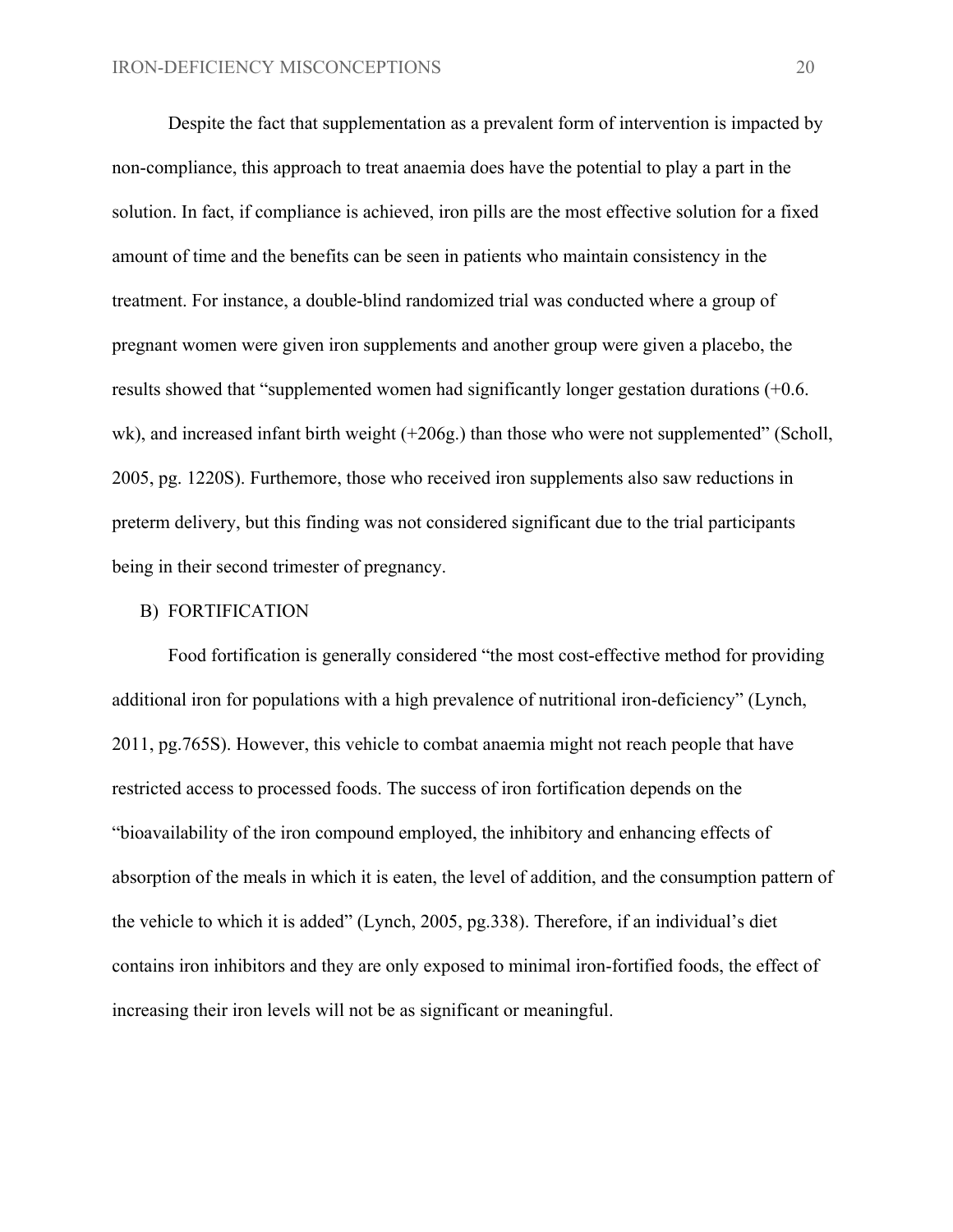Additionally, food fortification is one of the principal factors that results in an observable difference between developed and developing nations' furthered by the prevalence of iron deficiency. To illustrate, the fortification of wheat and bakery products was first introduced in industrialized countries during World War II, and currently provides "between 10% and 40% of the dietary iron intake" (Cook, 1994, pg. 225) to their populations. Moreover, "wheat flour has been fortified with iron in Canada and the United States since the 1940s," (Lynch, 2011, pg.763S) which marked a stark decline in the prevalence of IDA in these countries. There was also a decline in IDA prevalence in infants and young children, attributed in part to the fortification of infant formula and weaning foods.

Three categories of fortification were defined by the WHO/FAO: (1) market-driven fortification of products such as breakfast cereals and other staples that the population tends to eat regularly; this type of food-fortification has been implemented in many industrialized societies. (2) Targeted fortification, which is designed to meet the needs of specific groups, such as fortifying formula-feeding for children and infants. (3) Mass fortification, defined as the addition of micronutrients to food, and generally in the food staples consumed in greater amounts by the public.

On one hand, it could be argued that the prevalence of IDA is an easy problem to fix by mass fortification, however, this method has its concerns due to the health risks associated with over-supplementation of iron in the diet; "particularly the risk of iron overload among men if mass fortification is introduced" (Lynch, 2011, pg.765S). Furthermore, it cannot be assumed that fortified-food staples would be accessible across cultures, because in the implementation of an effective food-fortification method "cost becomes very important in selecting the best approach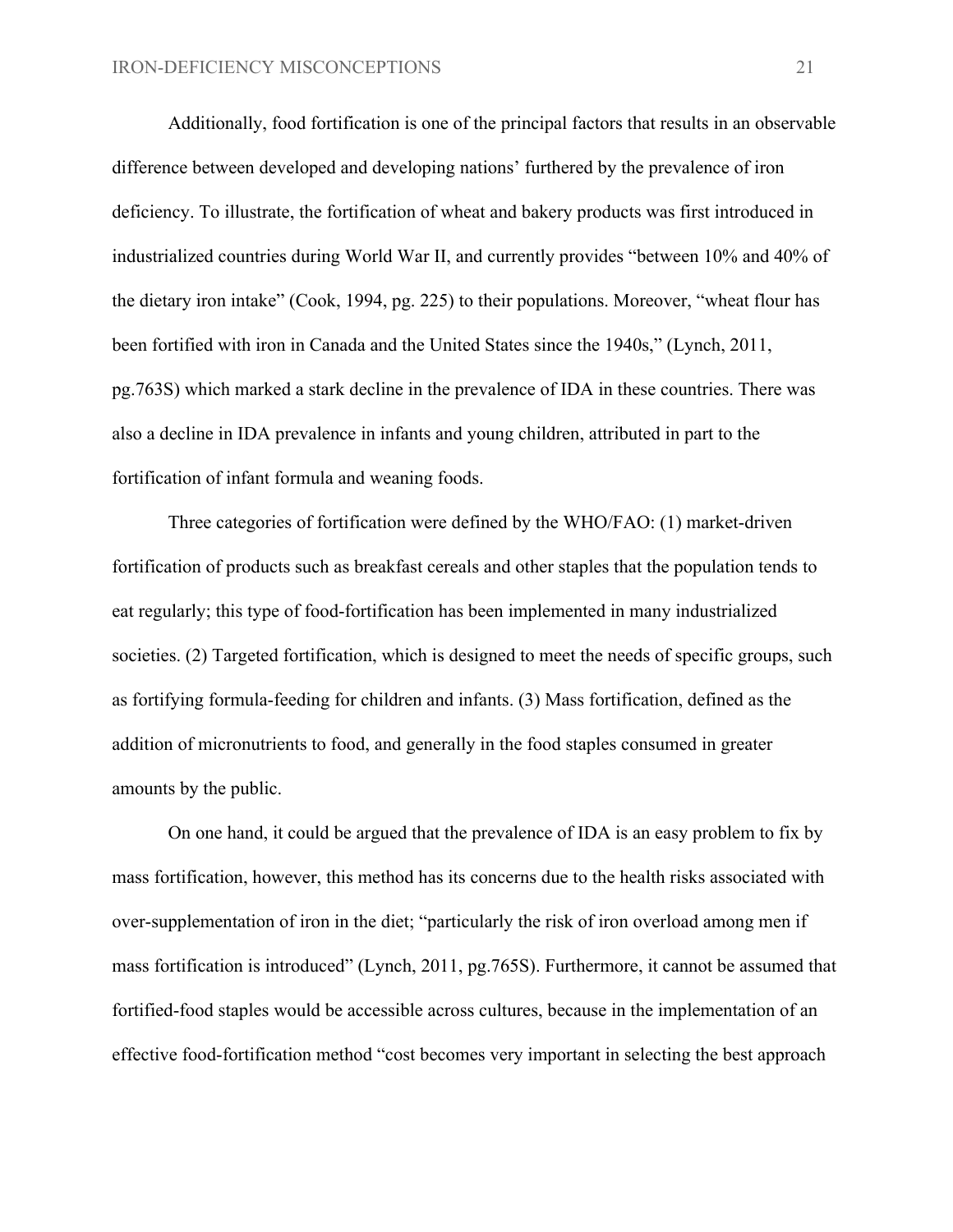to implementation" (Hurrell et. al, 2004, pg. 398). Accessibility becomes an issue because iron-fortified foods would not be as affordable even at reduced prices if government subsidies are challenging to obtain.

Despite these two types of recurrent interventions, personal behaviors, scientific studies, and economic bioavailability play an important role in better assessing the social conditions of anemia and the provision of quality iron pills to improve patient compliance. A multidisciplinary perspective when diagnosing IDA is suggested as the result of such narrowed forms of intervention and prevention.

From the library of research and studies performed, I question: Why is a patients' lack of compliance with taking iron supplements still an obstacle, despite the worldwide narrative of IDA and its major effects on the cognitive development of children? Are the secondary effects of iron pills the only factor for non-compliance? And why is the burden of IDA as a prevalent public health issue centered in developing regions?

#### **Framework**

The previous exploration into the background of the discourse serves as the basis to frame my research question—*Why is iron-deficiency anaemia still a public health issue for developing countries, despite the advancements of medical diagnosis and availability of iron supplements?*—which I will attempt to answer by introducing literature about iron-deficiency anaemia, explicitly concentrated on studies about developing countries. In addition, to exemplify the current practices of developing countries, I designed and performed a case study in two governmental public hospitals in Lima, Peru that I will review and discuss.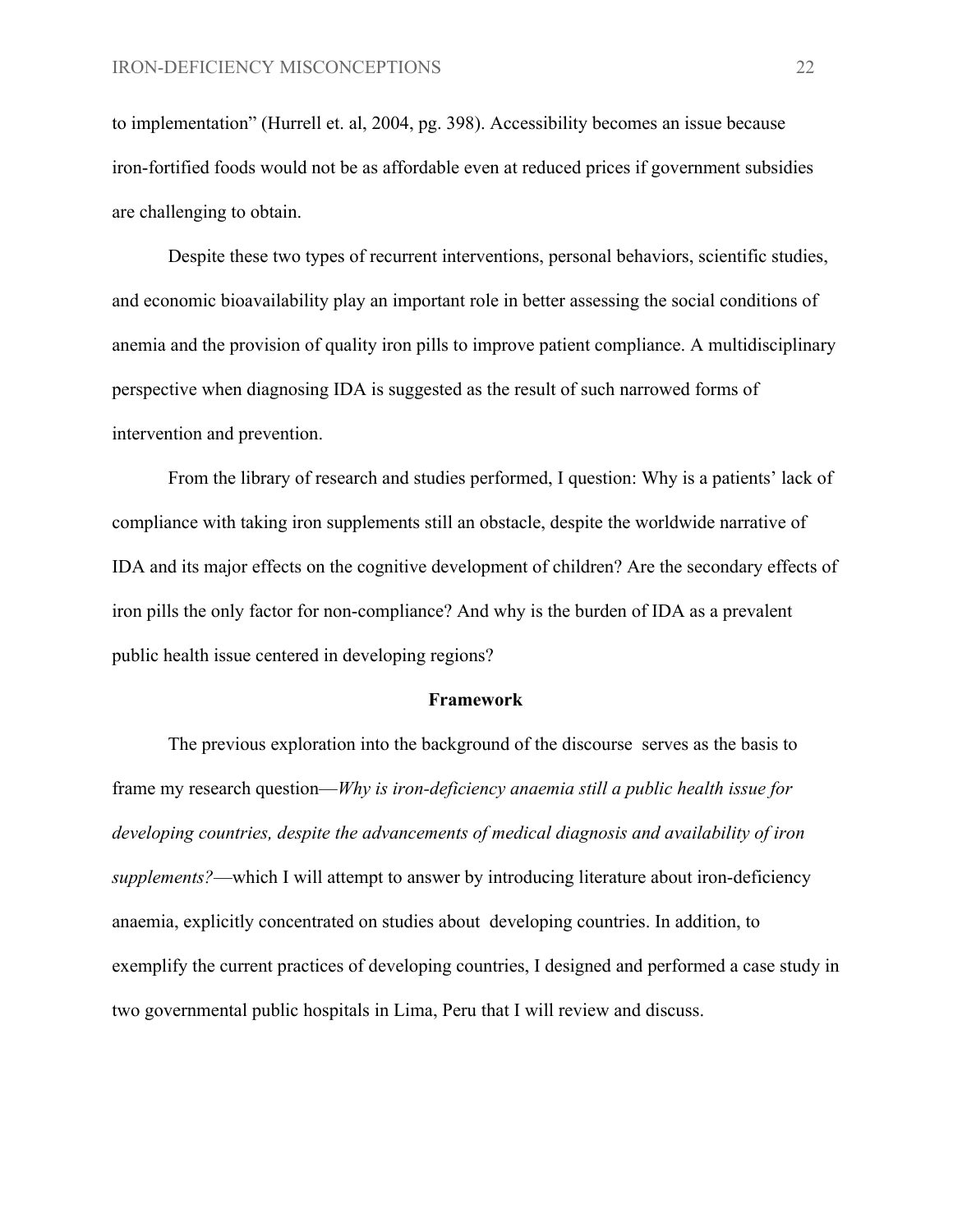The literature reviewed focuses on previous and current cohort and randomized studies attempting to prove the efficiency of iron supplements. For the most part the article by Cook (1994) sets up the framework and discusses the stages of iron-deficiency anaemia worldwide before the 2000's, shedding light on the health inequity between developed and developing regions. The bulk of the research articles that frame the overall current understanding of and identifies forms of interventions for iron deficiency anaemia, as well as options for enhancing iron-fortified foods, are dated from the 2000s. However, it is around 2010 when researchers started asking themselves why anaemia is still an issue when centered in the developing world, despite all the trials done in order to understand how iron is better absorbed in the human body.

The current literature of iron-deficiency anaemia dating from 2015 onward tries to incorporate a "multidisciplinary perspective" to study this public health issue, through the additional lens of the social determinants of health in which socioeconomic status, diet, access to health services, and access to education play important roles in determining the current stage of anaemia in many developing countries. Such is the case of Lima, Peru, which incorporated the 2018 nationwide campaign **#luchacontralaanaemia**. The focus of this campaign wasn't only to increase hemoglobin levels for pregnant women and children, but centered a more holistic approach based on prevention that involves many other public health practitioners and local governments.

With the recollection that the groups at most risk of developing IDA are children and women of reproductive age. For the purpose of this project, I focus on examples of women of reproductive age, with a particular take on the experiences of pregnant women. With the mere purpose that pregnant women's health also influences the health of the baby, and in focusing on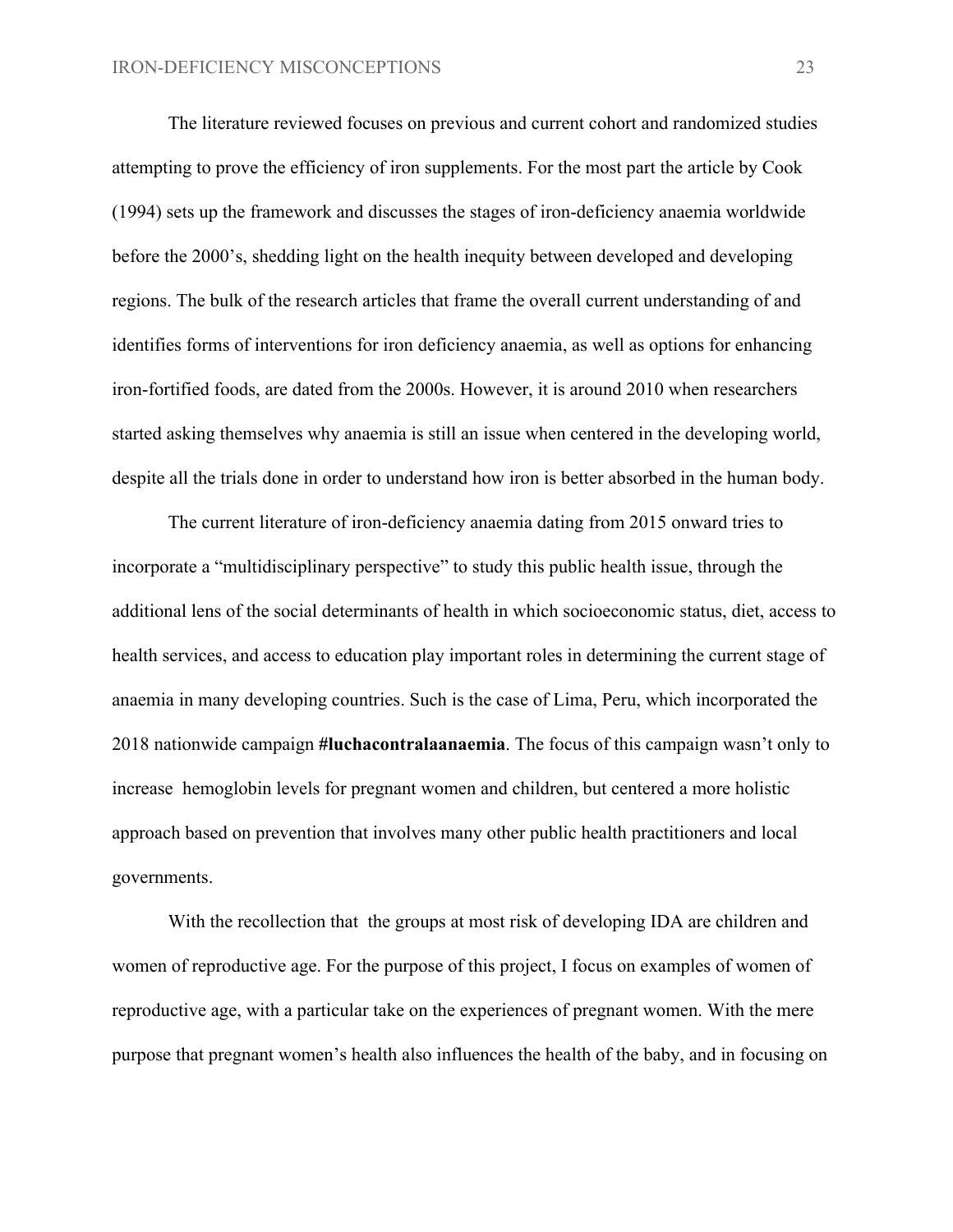pregnant women, I gain further data on elements that determine the health status of the child. I will draw examples from current diets, health practices in IDA diagnosis, but most importantly, I will try to understand how growing misconceptions and the lack of cultural/public understanding of anaemia informs the non-compliance factor previously discussed.

The literature review will be analyzed under the umbrella of the social determinants of health, since much of the work that iron-deficiency anaemia research misses is concentrated in areas that can be improved by applying a multidisciplinary perspective.

#### **Literature Review**

The focus of the literature review will be based on "the case of developing countries" where the prevalence of anaemia concentrates in regions like Africa, South-East Asia, and East Mediterranean, with less incidence in Europe and the Americas. (Under the umbrella of 'The Americas' the territories encompassed include the United States and Canada, as well as the countries of South America. This coupling works to distort the data from South American countries that experience a disproportionate number of cases compared to North American territories). However, based on the "social gradient" of health (see Box 1.), we can make the assumption that within each region there is a social gradient of health based on socioeconomic status in which populations located at the bottom of the ladder experience health hardships in greater amounts.

#### **Box 1. Social Determinants of Health & Social Gradient of Health**

The social determinants of health are the conditions in which a person "is born, grows, lives, work and age". These circumstances are constantly shaped by the distribution of "money, power, and resources at a global, national, and local level" (WHO, 2020). Marmot and Allen argued (2014) that the magnitude of health inequalities is an indicator of the impact of social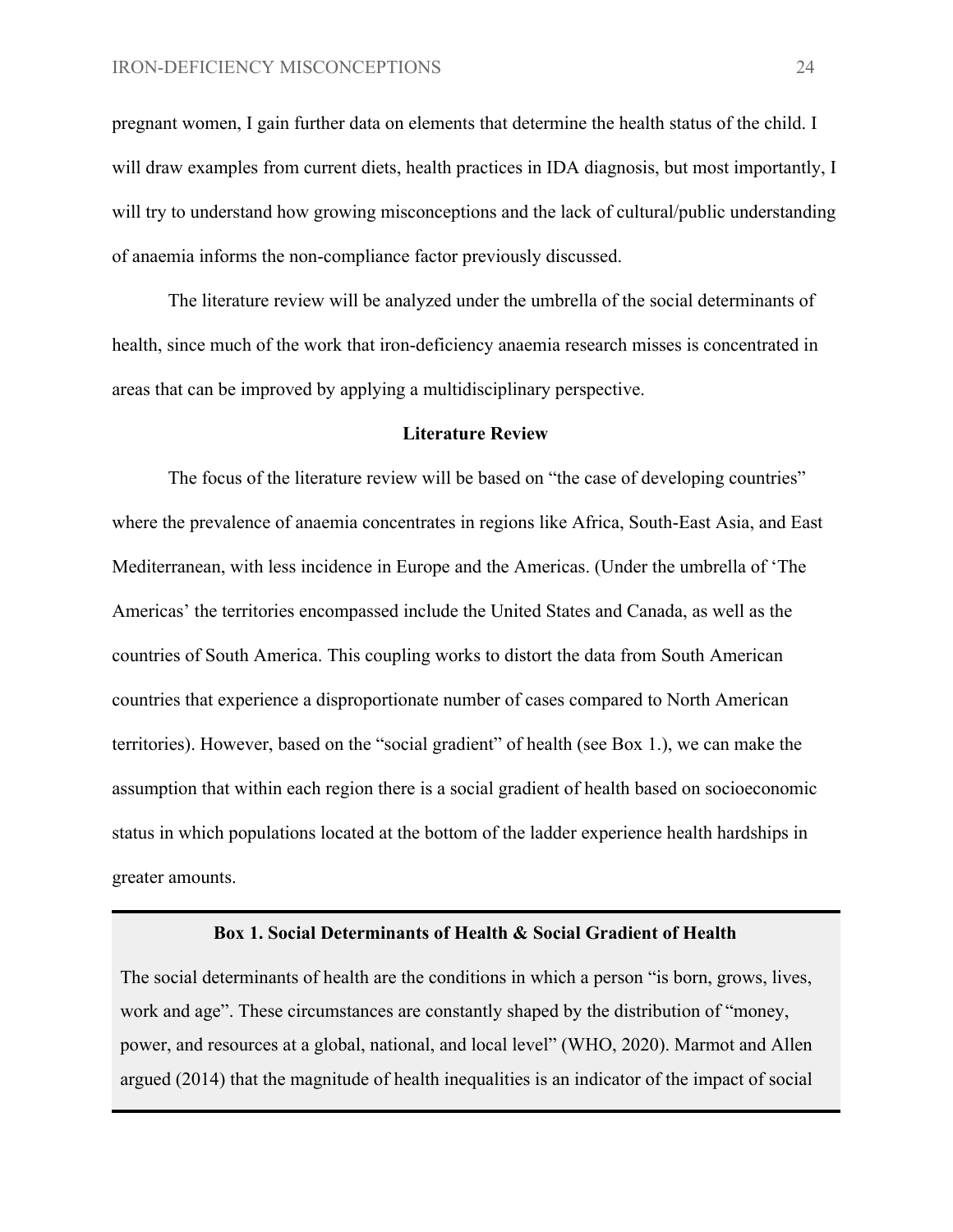and economic inequalities on people's lives (pg. S517), and therefore, the unfairness and differences in health status that we see within and between countries are attributed to the social determinants of health.

In addition, one of the particular issues that stand in the way of addressing the social determinants to finally achieve health equity is the so-called lifestyle drift, "which describes the tendency in public health to focus on individual behaviors, such as smoking, diet, alcohol, and drugs, that doubted causes health inequities" but we fail to ignore the drivers of these behaviors "[...]the causes of the causes" (Marmot & Allen, 2014, pg. S517). In this sense, the use of the social determinants of health as a lens will certainly improve the understanding of our surroundings which will then point us towards integrated strategies to reduce health inequities and improve health status overall.

Nonetheless, health inequalities are not limited to "only poor health for the worst off, or the most socially disadvantaged. There is a striking social gradient in health and disease running from top to bottom of society" (Marmot & Allen, 2014, pg. S518). The social gradient of health is a term utilized to describe the phenomenon of worse health attributed to those at the bottom of the socioeconomic ladder than those who are at a more advantage and higher position in the ladder. However, the bottom of the socioeconomic ladder in a developed country might not indicate the same disadvantage for the bottom of the socioeconomic ladder in a developing country.

According to Millman (2011), in both developing and developed countries the prevalence of anaemia has a social imbalance, meaning that there is a higher prevalence in the lower social strata of the low-income groups, which is also the case among the least educated portion of the population. Anaemia is then understood as "a marker of socioeconomic disadvantage" with the poorest being at a greater risk of exposure to risk factors of anaemia and its consequences (Balajaran et, al, 2011).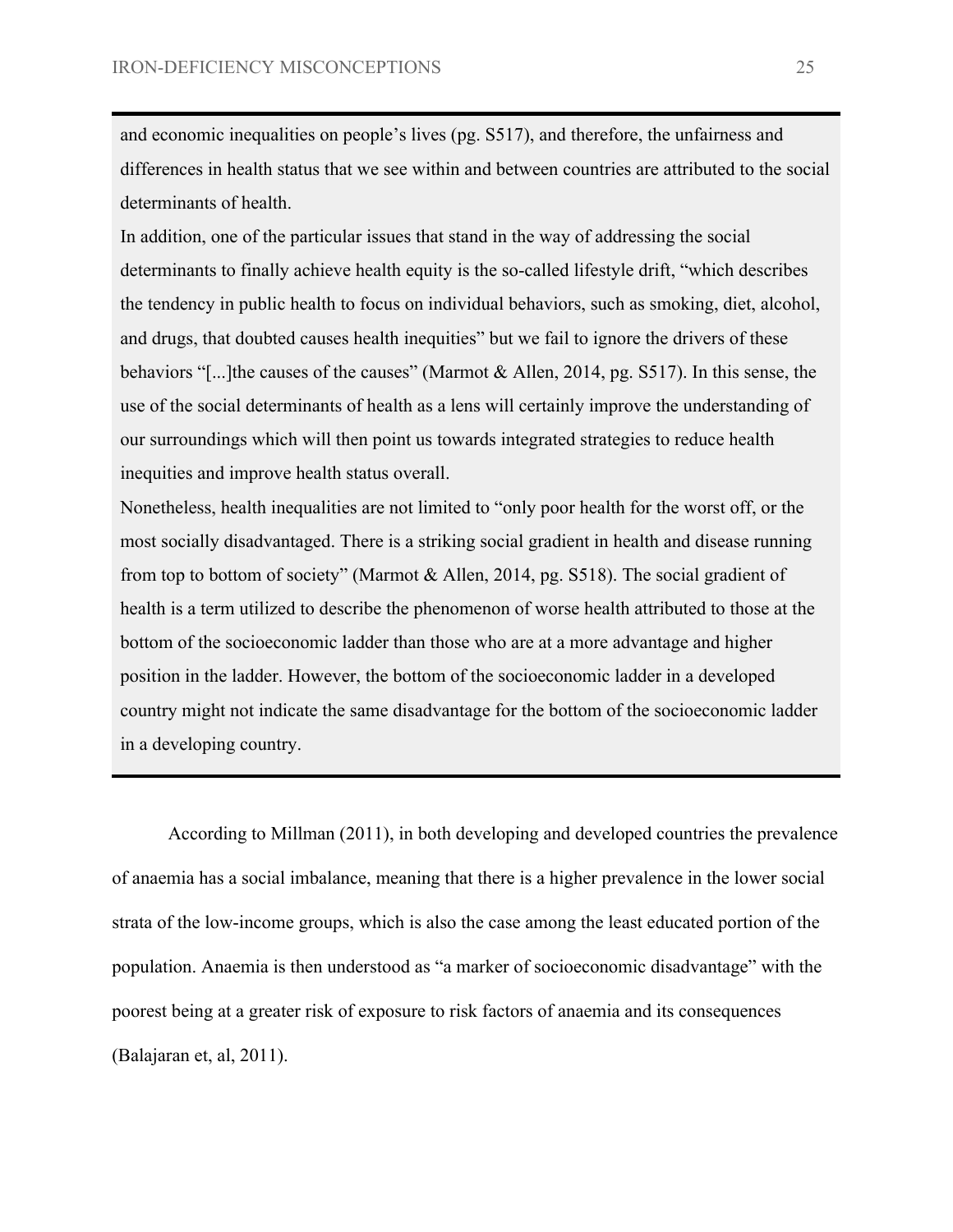Utilizing both the social determinants of health and the social gradient of health as a lens allowed me to frame the case of developing countries as an issue in which *wealth equals access to health*.

#### **THE CASE OF DEVELOPING COUNTRIES**

The causes of anaemia in countries with low or middle income are concentrated in three different areas:

> "Nutrition (iron deficiency, folic acid deficiency, vitamin B12 deficiency, Vitamin A deficiency, and protein energy malnutrition), Genetic hemoglobin disorders (thalassaemias, hemoglobin variants, etc.), and Infectious Diseases (soil transmitted helminths, malaria, Schistosomiasis, tuberculosis, AIDS, tropical sprue, malabsorption and disorders of the small intestine)"

> > (Balajaran et al., 2011).

The areas described above as factors that cause anaemia can be interpreted as:

- 1. **Diet behaviors** (heme vs. non-heme iron foods, iron inhibitors)
- 2. **Health Practices/diagnosis of IDA** (misdiagnosis of genetic hemoglobin disorders leading to iron overdoses).
- 3. **Presence of infectious diseases** that maximizes the onset of anaemia.

However, with careful consideration researchers have agreed that these three areas are not the only factors that cause iron-deficiency anaemia. Therefore, using the lens of the social determinants of health, three other areas have been aggregated in order to fully understand the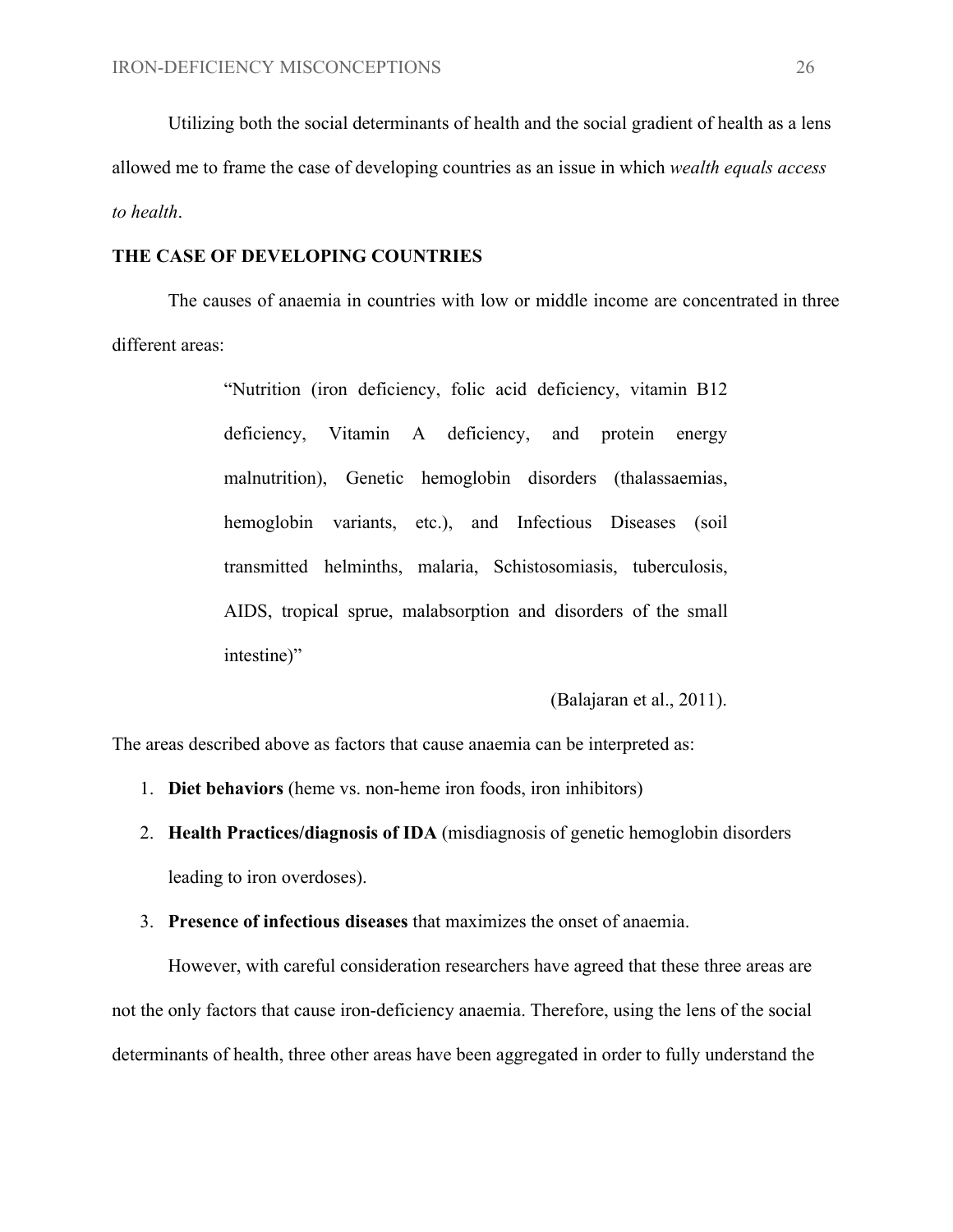phenomenon of iron-deficiency anaemia among women of reproductive age in developing countries:

- 4. **Pregnancy and parity** (frequency of births shows differences in iron stores) effects among nulliparous, uniparous, and multiparous women, as well as, the challenges faced by early onset of childbearing and short intervals between births.
- 5. **Biological developmental** (adolescence) where iron is needed in greater amounts than the normal dose, due either to unavoidable growth spurts or menstruation cycles.
- 6. **Misperceptions of anaemia** (wrong understanding of anaemia that leads to non-compliance with iron supplements).

The following paragraphs will discuss almost every factor that contributes to the inception of iron-deficiency anaemia. I will bring in examples from epidemiological research articles presenting an overview of current practices used to diagnose anaemia, and nuanced research conveying factors that are not usually discussed in the literature of iron-deficiency anaemia. Correspondingly, the factor "Infectious Diseases" will not be discussed in detail since it will mean broadening the focus of the paper by inviting the reader into a discussion that involves other areas of study. Needless to say, infectious diseases are an important factor to take into consideration when diagnosing for IDA, since the prevalence of IDA in a particular region can be deepened with the presence of infectious disease.

a) NUTRITION

The bioavailability of iron or dietary iron consists of two categories: "heme and nonheme iron". Heme iron is from animal origin, and is classified as having higher bioavailability since it leads to favorable gastrointestinal iron absorption. Meat also contains what is called the "meat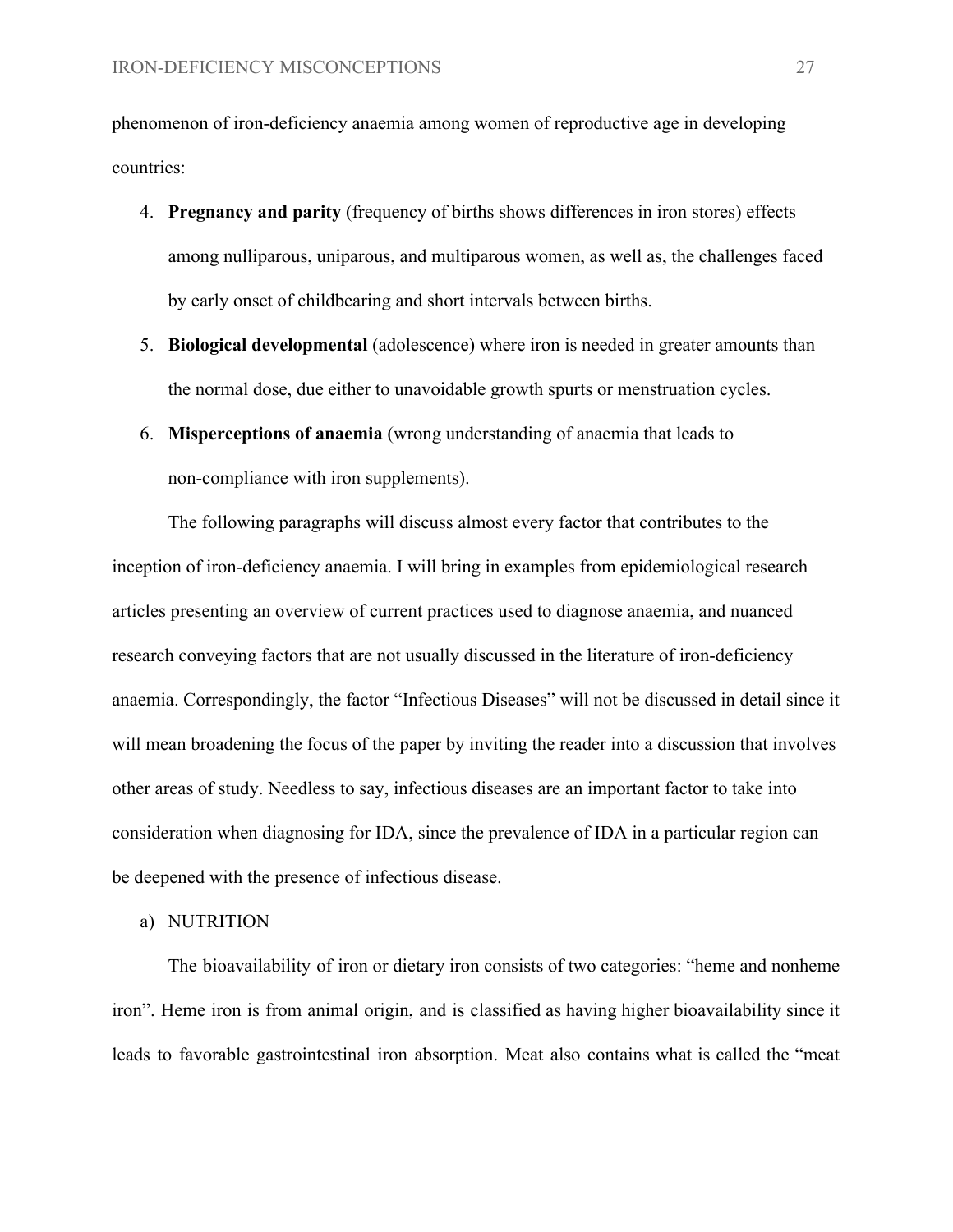factor" which enhances the absorption of nonheme iron, iron found on plants (Millman, 2011, pg. 370). Nonheme iron on the other hand, is classified as having lower bioavailability indicating low iron absorption. However, when accompanied by vitamin C or ascorbic acid, iron absorption from nonheme iron is increased, but not to the extent of being able to replace the consumption of heme iron.

Human diets have shifted over time from hunter-gatherer to more cultivated cereal-based diets. Furthermore, heat exposure has increased when preparing food. Due to these latest eating behaviors, there has been "a large drop in bioavailable haemopoietic nutrients (iron, vitamin B12, and folic acid) and absorption enhancers like vitamin C," indirectly contributing to the development of iron deficiency, and in the long run to IDA (Balajarian et al., 2011, pg. 2127). Additionally, developing countries' diet is composed mainly of foods of plant origin (nonheme iron), foods of low iron content usually eaten together with a diet rich in cereal grains, which are "strong inhibitors for iron absorption" (Millman, 2011, pg.373). Furthermore, the widespread consumption of coffee and tea in some other regions contributes to an impairment of iron absorption from some foods.

A research study done in rural Honduras by Ohri-vachaspati & Swindale (1999) among women and children and the iron in their diets suggested that the main cause of iron deficiency anaemia in developing countries was the poor availability of absorbable iron from their diets. For instance, Honduras' corn-based diet shows a higher intake of "phytates" in the form of corn, wheat, sorghum etc. —known to be iron inhibitors—, paired with a low intake of fruits and vegetables —primary sources of ascorbic acid—, together with foods of animal origin —consumed in very small amounts—, and finally, the ingestion of coffee and tea by all age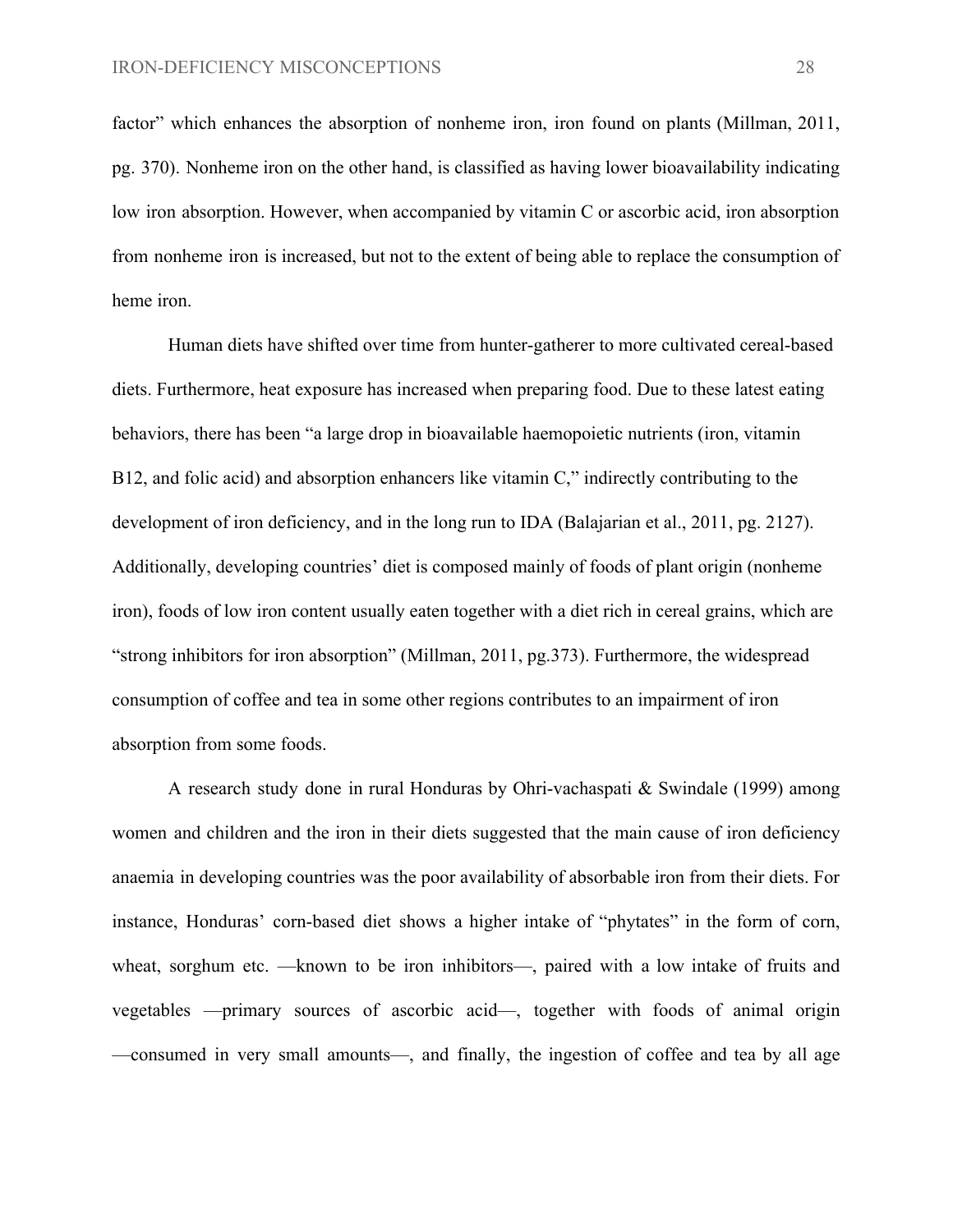groups further limits the availability of dietary iron since "each cup of tea or coffee consumed with the meal can reduce the availability by 20% to a maximum of  $60\%$ " (Ohri-vachaspati  $\&$ Swindale,1999, pg. 289). The research concluded that after computing the role of inhibitors and enhancers in the Honduran diet "less than 5% of dietary iron was available for absorption," (Ohri-vachaspati & Swindale,1999, pg. 295) due to a poor quality diet and high levels of coffee ingestion.

A cross-sectional research study conducted by Samuel et al. (2013) with pregnant women of urban South India correlates anaemia with their dietary habits, and argues that there is in fact an identified prevalence and there are dietary correlates of anaemia as early as the first trimester of pregnancy. Studies conducted in India suggest that "micronutrient deficiencies (Fe [iron], folate and vitamin B12) are the primary cause of anaemia in pregnancy" (Samuel et al., 2013, pg. 316) with less association of maternal age, parity, income and education. It was concluded that the Indian diet is high in energy content but poor in quality. To illustrate, pregnant women consume high amounts of Vitamin C related foods but the "prolonged cooking and storage of food can reduce its enhancing effect". In addition "higher intake of Mn[magnesium] may impose a risk for reduced Fe[iron] utilization by affecting Fe absorption, while higher doses of Zn[zinc] in aqueous solutions are known to impair Fe absorption" (Samuel et al., 2013, pg. 321). Likewise, a higher intake of calcium was associated with risk of developing anaemia, and a higher intake of phosphorus was observed to be "an independent risk factor" (Samuel et al., 2013, pg. 322) for anaemia among pregnant women.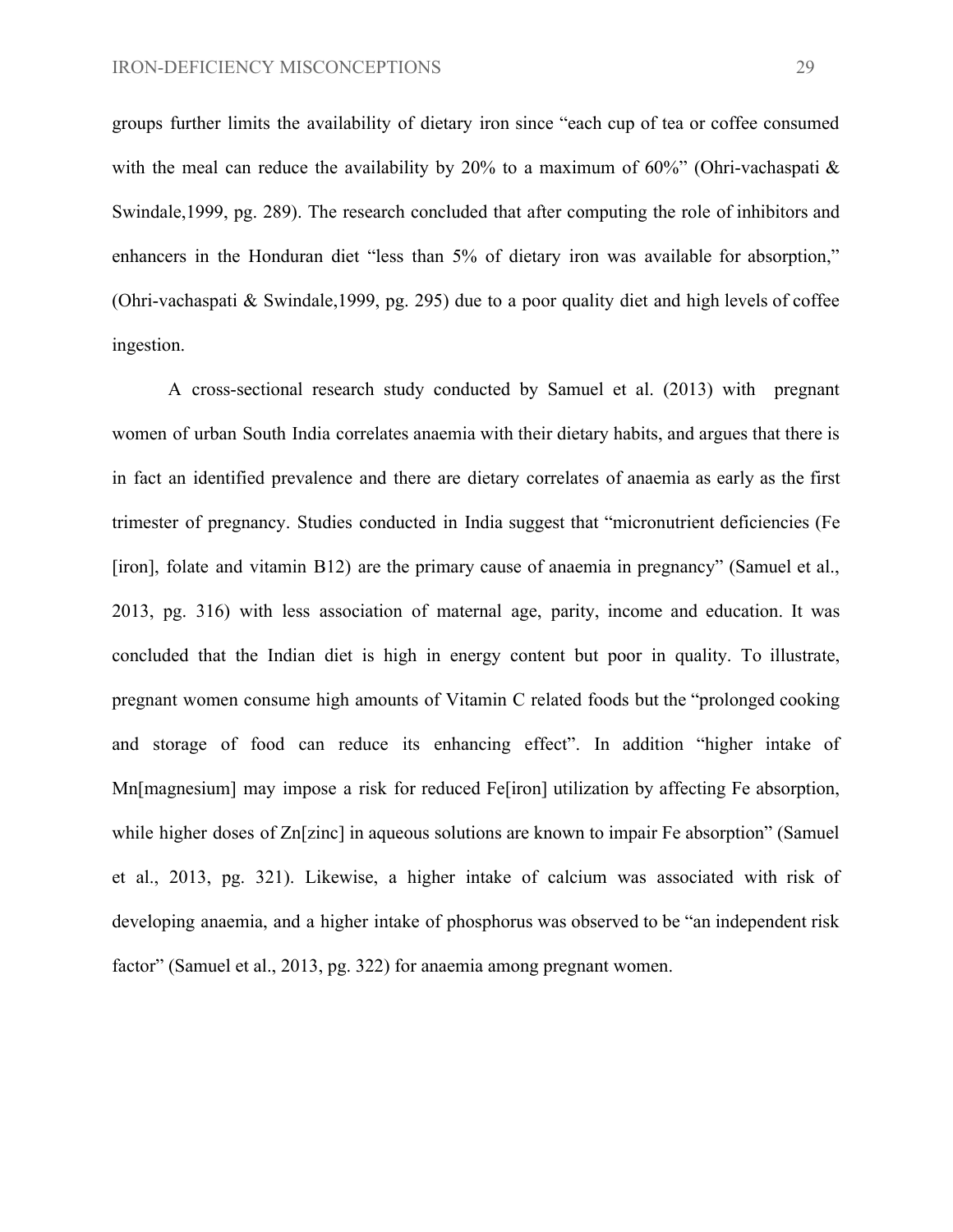Repeatedly, it is emphasized that a poor quality diet, higher intake of food-iron inhibitors, low bioavailability of iron in the diet, and high intakes of calcium and phosphorus are a recipe for a higher risk of developing iron-deficiency anaemia.

#### b) HEALTH PRACTICES / DIAGNOSIS

In many impoverished settings in which "access to routine biochemical and haematological testing is scarce, diagnosis relies on history and clinical examination alone" (Balajaran et al., 2011, pg. 2125). However, accurate diagnosis can be difficult, especially if a patient is misdiagnosed with a genetic disorder, such as thalassemia. IDA and thalassemia are both conditions that affect pregnancy, but both have to be treated very differently because "thalassemia mutations can lead to iron overload in the host by mechanisms that are not fully understood" (Miller, 2013, pg. 9). Therefore, if an individual is diagnosed with IDA but in reality has thalassemia, then the ingestion of iron supplements work against the treatment, resulting in an overload of iron in the body that can lead to death. What's more, iron overdose is shown to "build up the mother's iron store and increase blood viscosity so that utero-placental blood flow is imparied or that the excess iron intake could cause other toxic reactions'' (Scholl, 2005, pg. 1220S). In addition, high levels of iron are also related to increased risk for "the development of gestational diabetes mellitus (GDM) among pregnant women'' (pg. 1221S). It is important to highlight that in many tropical and subtropical countries the high prevalence of genetic hemoglobinopathies (thalassemia, sickle cell disorders, etc.) play a significant role in the prevalence of anaemia (Millman, 2011). In these regions the prescription of iron pills to treat genetic disorders and diseases should be more carefully diagnosed.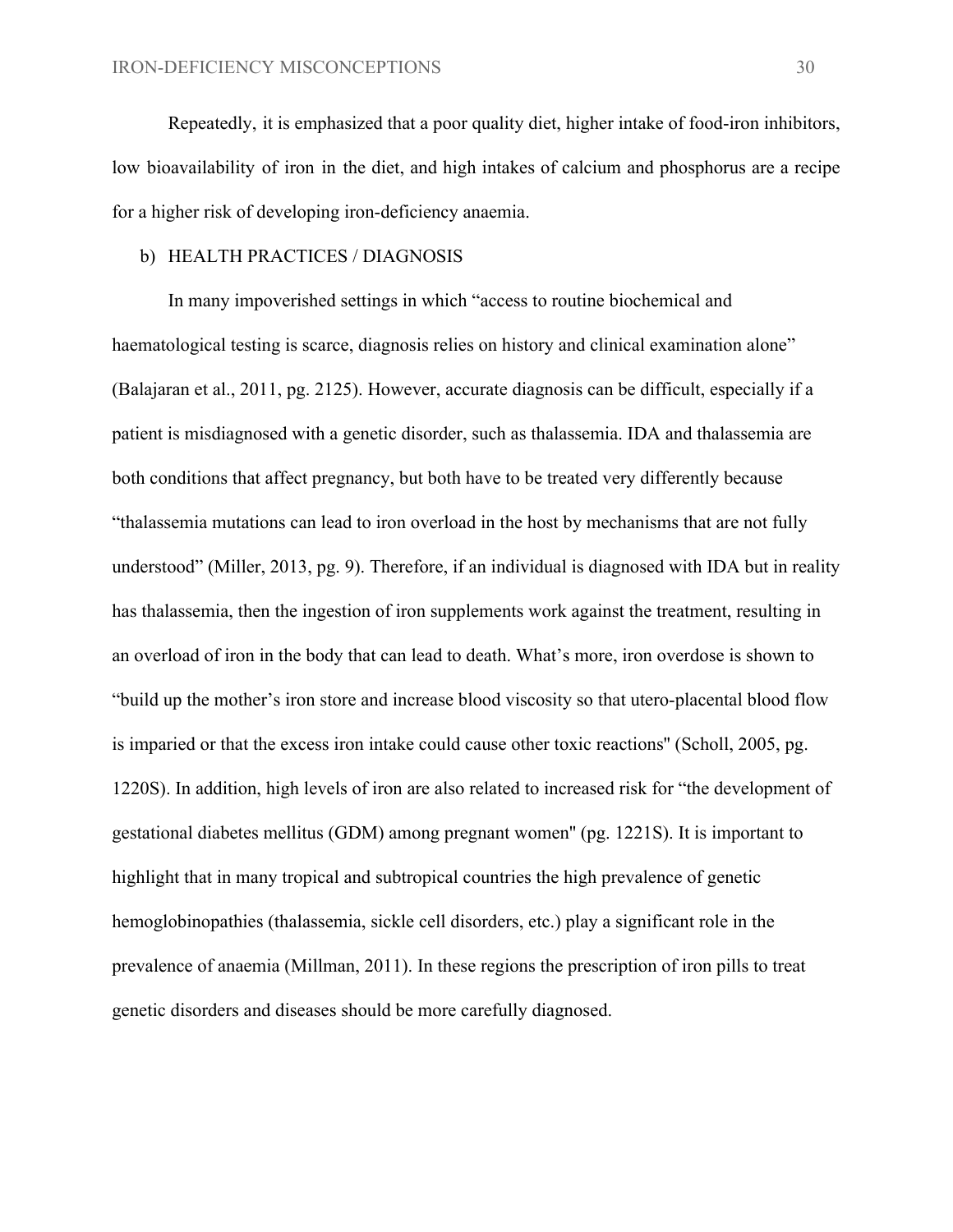As an illustration, a recent cross-sectional research study carried out among pregnant women from the rural areas of Indonesia by Susanti et al. (2017) tried to explore whether anaemia among Indonesian pregnant women was due to an IDA or thalassemia trait. Through an administered finger prick test (recurrent form of measuring Hb levels) it was estimated that a large proportion had developed IDA, however, when a more accurate test was administered, "a significant difference in frequency of anaemia in pregnant women using finger prick test and CBC, that is, 86.7% and 21.9%, respectively" was found (Susanti et al., 2017, pg. 3). Through these results, it was determined that the majority of individuals who tested for IDA actually suffered from thalassemia. It is argued that in areas with limited resources, anaemia during pregnancy is often examined by low-cost tests where inconsistencies "seem too high and may lead to overprescription of iron supplementation" (Susanti et al., 2017, pg. 3). The lack of technology to accurately diagnose thalassemia from IDA is a major concern that leads to iron over-supplementation.

On a different note, there are some health practices that help the mother prevent the early onset of IDA on their newborn. Miller (2013) argues that delayed clamping of the umbilical cord helps prevent iron deficiency among newborns, suggesting that a delay of 5 minutes "results in 166 mL of added blood volume for a 3.5 kg infant" (Miller, 2013, pg. 8). Additionally, the study suggested that infants who had undergone delayed clamping had higher ferritin levels than their counterparts, who experienced a "decrease in ferritin levels of 7.4%" almost immediately after delivery (Miller, 2013, pg. 9). One could easily think that a cesarean delivery (CD) might play a role in reducing placental transfusion and cause poor iron-related outcomes in the neonate, but a study done by Wilunda et al. (2018) did not observe any association between CD and any degree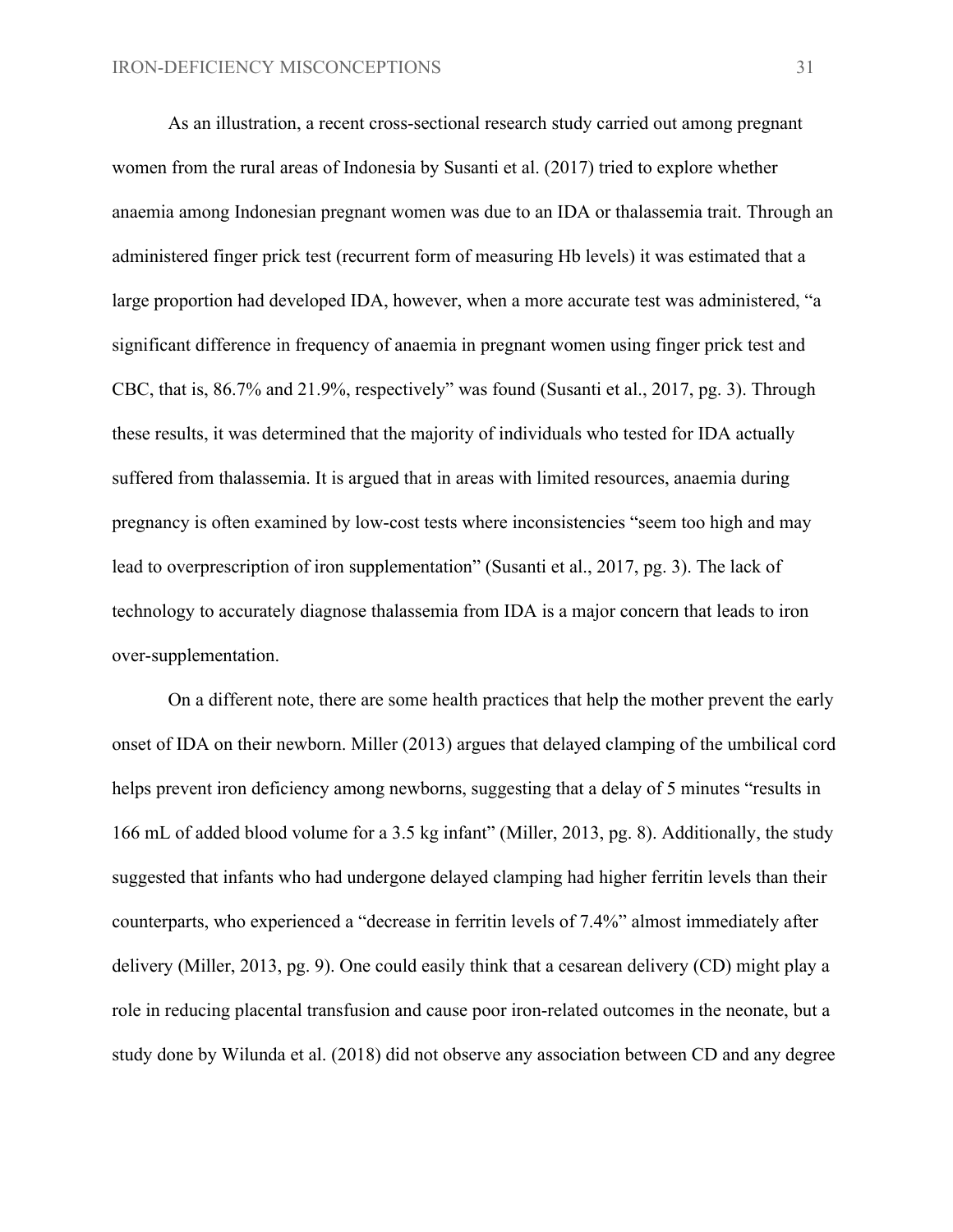of anaemia among children aged less than 5 years in LMICs; early childhood anaemia was attributed to a lack of intervention controls such as iron supplementation, exclusive breastfeeding, and adequate nutrition.

#### c) PREGNANCY AND PARITY

Anaemia during pregnancy is noted to have negative maternal and health effects which increases the risk of maternal and neonatal mortality, specifically contributing to "23% of indirect causes of maternal deaths in developing countries" (Stephen et al., 2018, pg. 2). Likewise, anaemia during pregnancy correlates with an increased risk of the following health concerns: preterm birth, low-birth weight (LBW), intrauterine deaths (IUFD), low APGAR scores at 5 minutes—a scoring system to assess newborns where lower scores indicate the baby needs special care— and intrauterine growth restriction (IUGR) that poses a risk to the developmental growth of children. In addition, the ideal amount of iron storage at birth is unknown, but data suggests that the "developing fetal brain is susceptible to iron insufficiency in utero," and low iron stores at birth are associated with infants' motor-cognitive deficits (Ru et al., 2016, pg. 1052). Furthermore, current studies propose that a higher frequency of births requires greater iron storage to prevent anaemia, suggesting that nulliparous and multiparous women are at a greater risk for developing anaemia.

A study done by Stephen et al. (2018) in Northern Tanzania, assessing the prevalence and risk factors of anaemia in pregnancy, highlighted low education attainment and low attendance of antenatal care work as isolating factors for anaemia during pregnancy. The "women who attended ANC (antenatal care) 4 or more times had lower prevalence of anaemia (17.4%) than those who attended only once (35.5%)" (Stephen et al., 2018, pg. 6). Results were attributed to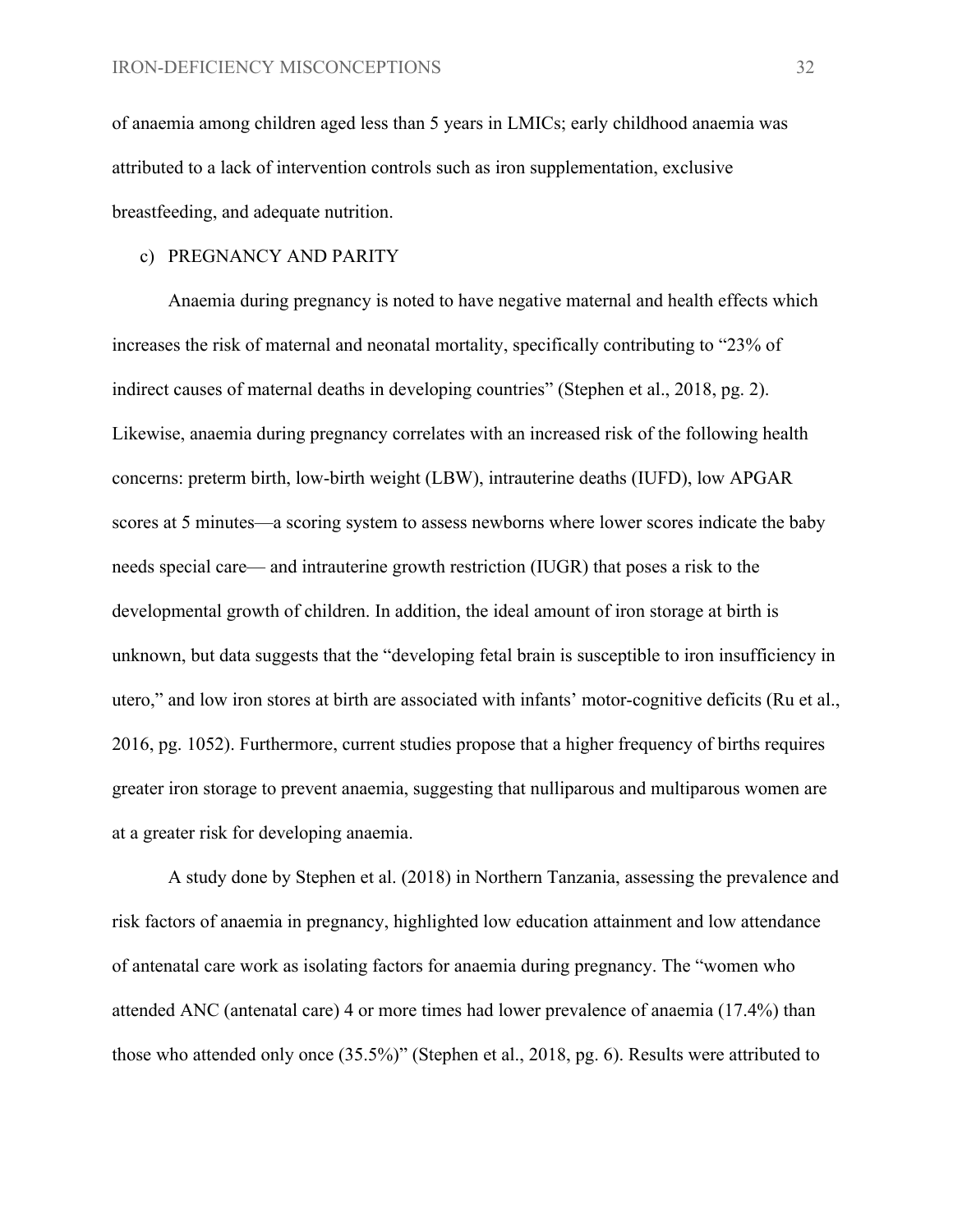pregnant women's educational level. Women with primary and secondary education had significantly less odds of having anaemia due to their "higher frequency of exclusive breastfeeding, attending for antenatal care visits for 4 or more recommended visits, utilization of skilled attendance during delivery, and health care seeking when the children have pneumonia" (Stephen et al., 2018, pg. 7).

A similar cross-sectional study done in Malaysia by Hassan et al. (2005) among Malay women attending an antenatal clinic proposed that "it is important to detect iron deficiency during the first antenatal check up, as it is one of the earliest manifestations of iron deficiency". The article discovered that during the first and second trimesters "hemoglobin and hematocrit decrease as the maternal blood volume expanded" (Hassan et al., 2005, pg. 1304), meaning that if the pregnancy progressed, iron stores will be depleted even further. Screening for iron deficiency during the first antenatal visit is recommended, since iron deficiency is still the leading cause of nutritional deficiency among pregnant women. However, in the previous study, not every pregnant woman made it to their first visit during the first trimester, due to a lack of health resources and education attainment.

On another note, iron deficiency and anaemia are highly prevalent in women with multiple gestations, but little attention has been placed on the particular iron demands of multiparous women. Ru et al. (2016) conducted a cohort study of healthy women with multiple gestations and measured for prevalence of iron deficiency and anaemia. The article stated that "very little is known about iron status in women with multiple gestations." Besides, "it is unknown if the typical iron content of a standard prenatal supplement (27 mg) is sufficient for all higher-risk obstetric groups" (Ru et al., 2016, pg. 1052). Results indicated that anaemia rates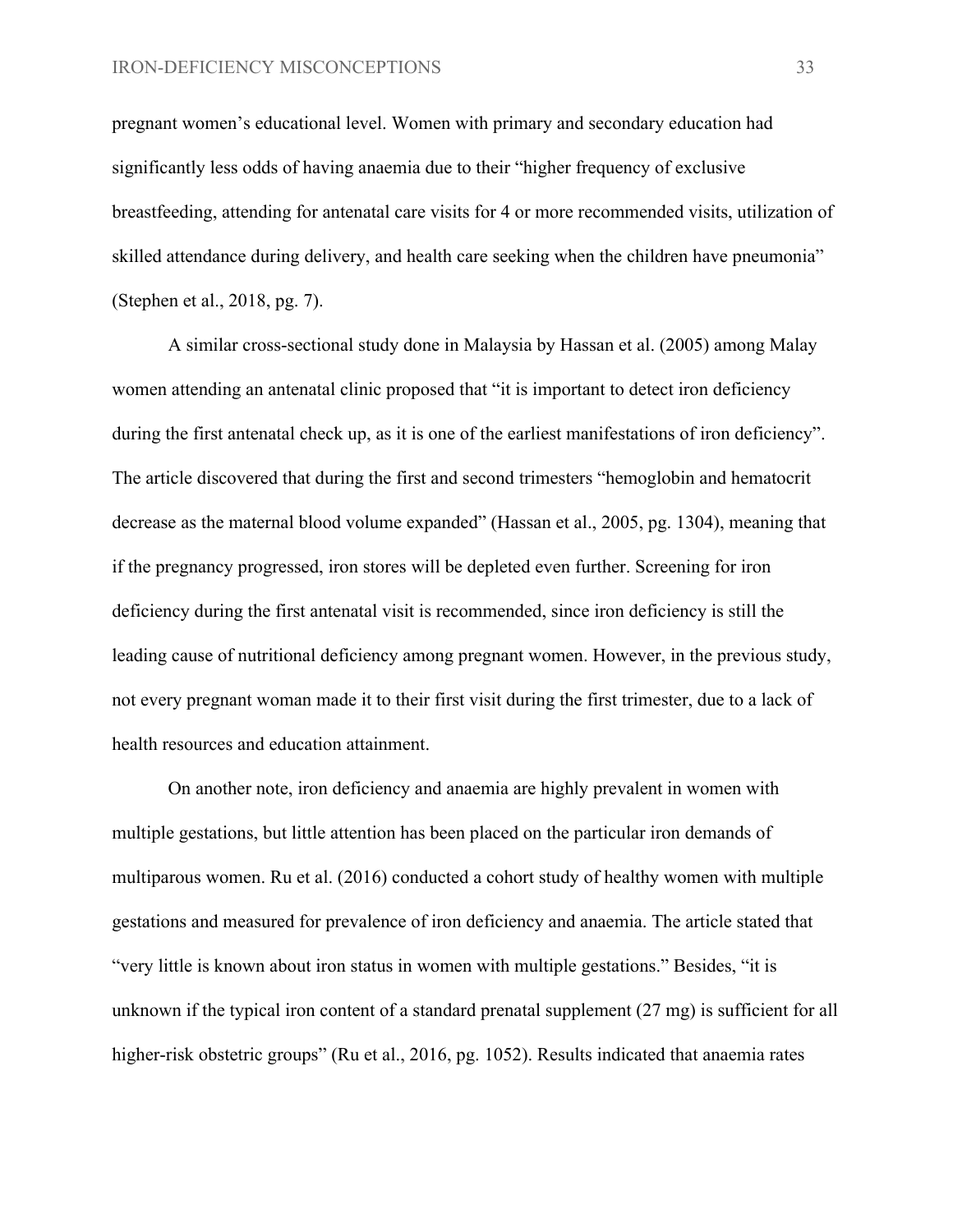were "4-fold higher than the expected national prevalence reported for women who were carrying singletons" (Ru et al., 2016, pg. 1058). An early screening for maternal iron status for this high-risk group is recommended to assure that since the first intervention iron-supplementation can quickly be initiated if needed.

#### d) BIOLOGICAL DEVELOPMENT

The biological development that women of reproductive age experience leads their bodies to be in greater need of iron. Mengistu et al. (2019) argue that even though IDA is the most common cause of anaemia, other conditions such as nutritional deficiency, chronic inflammation, parasitic infections, genetic disorders, growth spurts, and increased iron loss from the body during menstruation are also factors that can lead to anaemia if not watched closely. The high iron needs in girls of childbearing age is caused by an "increased requirement for expansion of blood volume associated with the adolescent growth spurt and the onset of menstruation" (Akramipour et al., 2008, pg 354), and it is estimated that iron requirements increase "two- to threefolds during adolescence due to high growth spurt and the loss of 12.5 - 15 mg iron each month" (Mengistu et al., 2019, pg. 2). In addition, the occurrence of pregnancy among adolescents with anaemia increases the chances for "maternal morbidity but also the incidence of poor maternal birth outcomes such as stillbirth, low birth weight, and prematurity" (Mengistu et al., 2019, pg. 2) impacting the infant's iron status. Several studies conducted to assess iron levels among adolescent girls tended to omit the adolescent's living conditions, knowledge of anaemia prevention, and availability and consumption of foods rich in iron.

To illustrate, Akramipour et al. (2008) conducted a cross-sectional study among adolescent schoolgirls from Western Iran to find out the prevalence of iron-deficiency, iron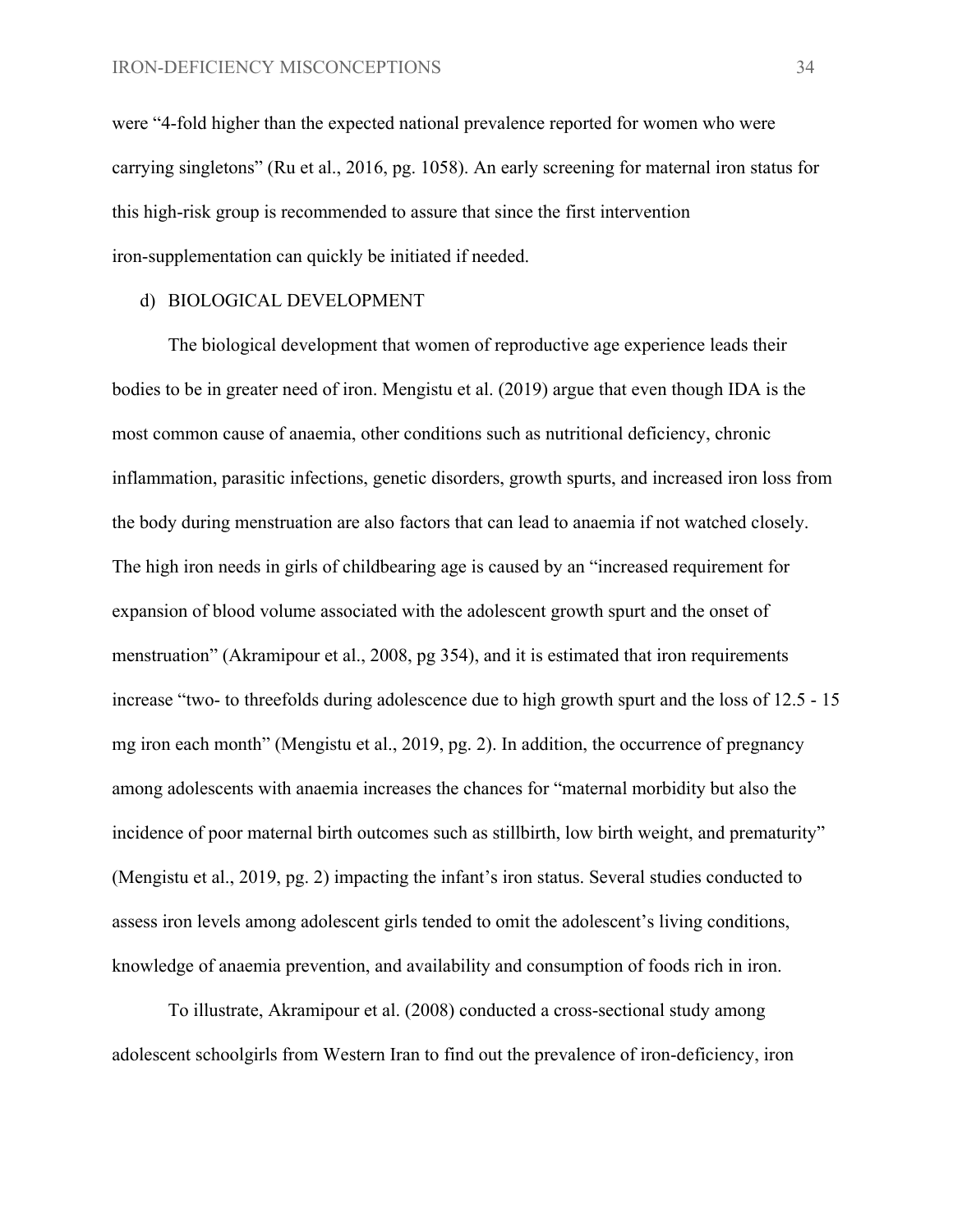deficiency anaemia, and anaemia. Factors like diet, parasitic infections, sanitary conditions, or knowledge of anaemia were not taken into consideration, which pointed out an absence of a "significant difference between the presence of anaemia and the level of education of parents." Nonetheless, "a prevalence of 39% for ID among 15-49 years-old women in Iran was indicated by national reports on anaemia in Iran" (Akramipour et al., 2008, pg. 353). In light of that, a prevention program was recommended to establish higher priority on the health systems of the country, coupled with this, a weekly iron supplementation was recommended.

Mengistu et al. (2019) conducted a more recent cross-sectional study in North West Ethiopia on 443 randomly selected school adolescent girls, to assess the prevalence of anaemia while considering the associated factors of anaemia for adolescent girls. The predictors of anaemia (third variables) considered in the study were the following: household monthly income, family size, intestinal parasite infections, duration of menstruation, and BMI. Results showed that "more than three fourths, 332 (78.5%), of the participants had not heard about anaemia", with more than half of the respondents saying that "they drink tea immediately after a meal within 30 minutes", and almost all of them "419 (99%) did not have a history of iron supplementation" (Mengistu et al., 2019, pg. 3). Moreover, large family sizes meant lower income that lead to less variety of food rich in iron content, and therefore, adolescent girls who had a household family size greater than five were "3.2 times more likely to be anemic" compared to those who had household family sizes less or equal to five (Mengistu et al., 2019, pg. 5). Furthermore, adolescent girls who experienced menstrual flow of more or equal to five days per each cycle "were 2.4 times more likely to develop anaemia" compared to those who experienced it less than 5 days (Mengistu et al., 2019, pg. 4). The study concluded that the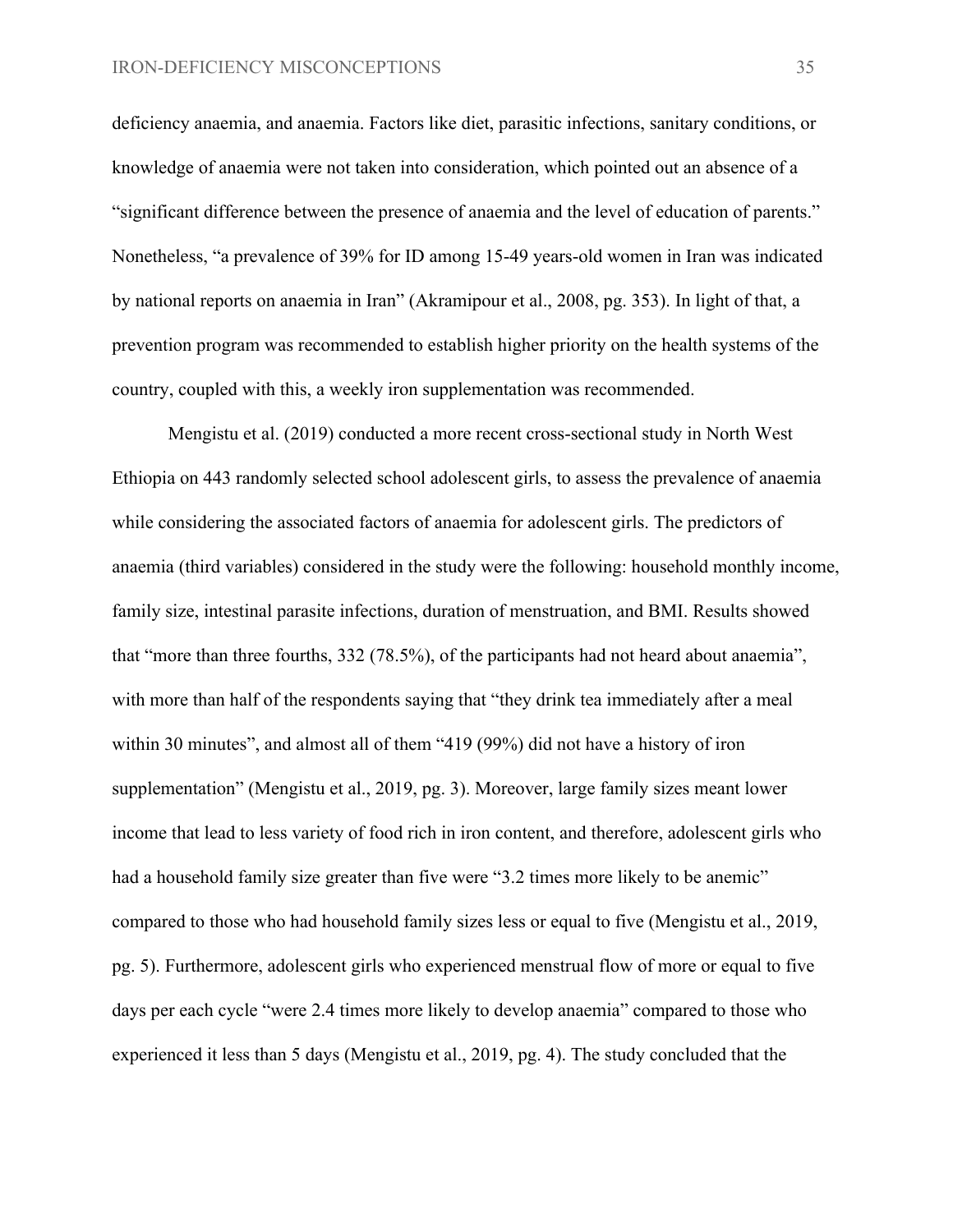intervention should focus on prevention and early treatment of intestinal parasites, nutritional education, screening, and iron supplementation programs.

#### e) ANAEMIA PERCEPTIONS

The view of anaemia "as a non-urgent maternal health problem compared to other serious illnesses" (Compaore et al., 2014, pg. 1977) is of great importance when introducing an intervention plan. The patient's lack of concern is reflected in the limited understanding of anaemia and the role of iron in the body. Studies of women in both developing and developed countries have shown that "women held a variety of concepts about anaemia and its treatment, including folk beliefs and biomedicine" (Ailinger et al., 2009, pg. 149), which are fueled by the absence of studies discussing "the detailed content of the educational messages used to describe anaemia" (Compaore et al., 2014, pg. 1981). As a matter of fact, "concepts of disease are influenced by education, economics and most importantly by culture" (Ailinger et al., 2009, pg. 148), and therefore a difference between patient and health providers' perspectives leads to misunderstandings and problems of non-adherence to prescribed treatments. In addition, Galloway et al. (2002) provided reasons for ineffective programs beyond the compliance of iron tablets, such as: inadequate supply, poor quality tablets, issues with delivery and distribution, poorly trained health providers, ineffective communication of materials to promote behavior change, lack of access to prenatal care, and very poor monitoring of the problem. In fact, women's perceptions of anaemia tend to go unnoticed, when in reality they should be central to any discussion trying to approach iron deficiency anaemia.

Commonly cited is an article by Galloway et al. (2002), which shares women's perceptions of iron deficiency and anaemia in eight developing countries. Qualitative research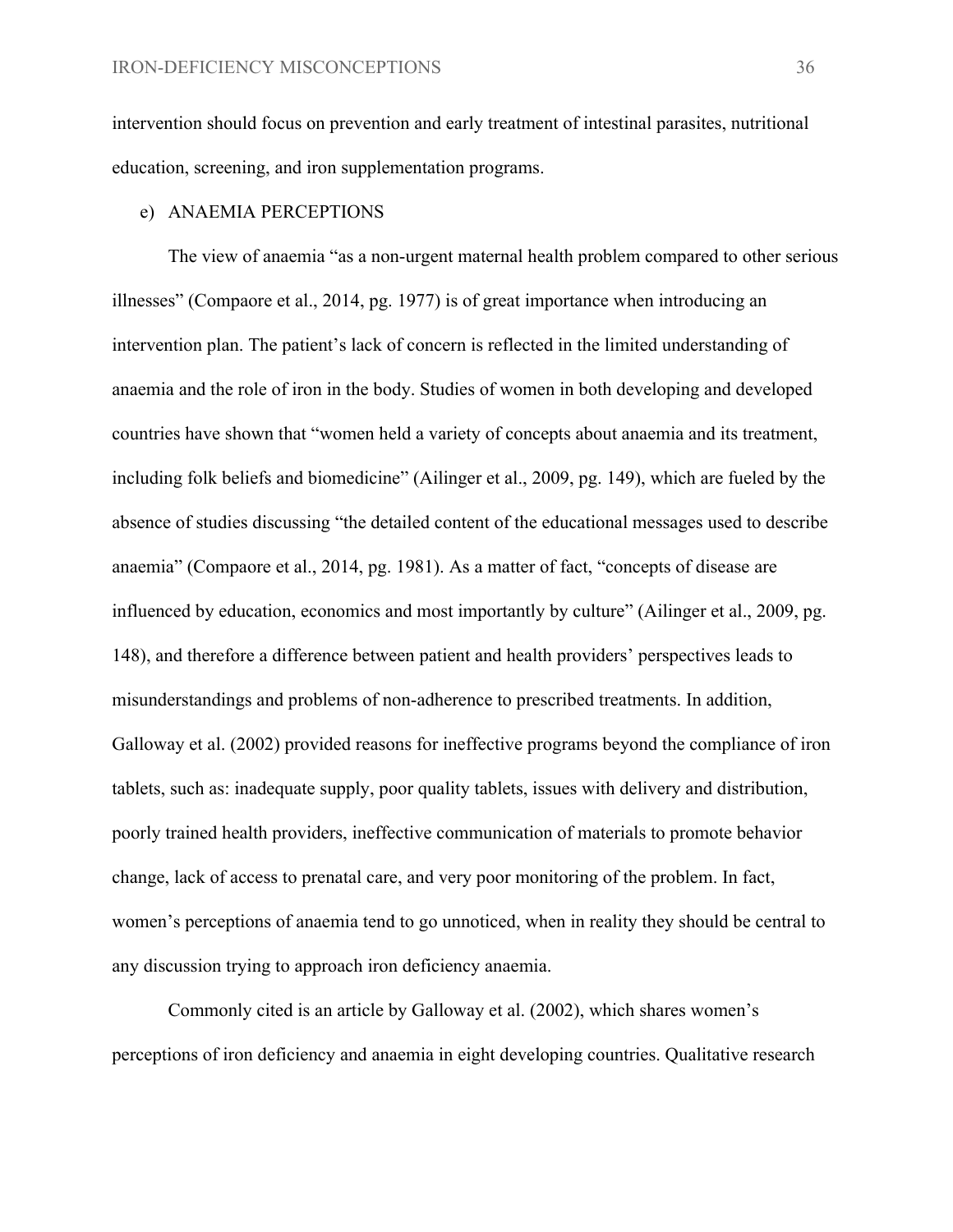under *The MotherCare Project* was conducted to determine the major barriers and facilitators of iron supplementation programs for pregnant women. Multiple barriers were identified during the study, one of them being in South India and Malawi, where iron supplements were understood to *increase blood*, and therefore, some women believed that "they will bleed more profusely during delivery if they consume iron during pregnancy" (Galloway et al., 2002, pg. 539). In another instance, although women of India recognized anaemia as a serious issue that could require blood transfusion, weakness and fatigue—indicators of anaemia—were considered to be normal during pregnancy, where the majority didn't seek treatment unless it was severe. Additionally, iron tablets were presumed to cure anaemia "but not to prevent the condition" (Galloway et al., 2002, pg. 540); hence, Bolivian women who attend prenatal care were familiar with iron supplements but few of them believe that it would alleviate anaemia symptoms. Alike, taking iron pills during pregnancy for Honduran women was associated with "cavities or spots on babies' teeth and face spots on mothers;" moreover, women from Bolivia and Honduras were "concerned that taking 'medicine' during pregnancy could harm their unborn baby" (Galloway et al., 2002, pg. 540, 542). Nonetheless, distribution and adequate supply of iron supplements were the major barriers; for instance, women in Latin American countries were reluctant to accept supplements outside of the government health system, compared to women in South India who were suspicious of the quality of government-supplied pharmaceuticals, and in Malawi, where only the women diagnosed with anaemia were eligible to receive iron tablets.

The cultural beliefs identified in the previous article are not the only barriers for iron consumption. A qualitative study design by Ailinger et al. (2009) aimed to examine the concepts of anaemia in low-income Nicaraguan women. The findings indicated that few women had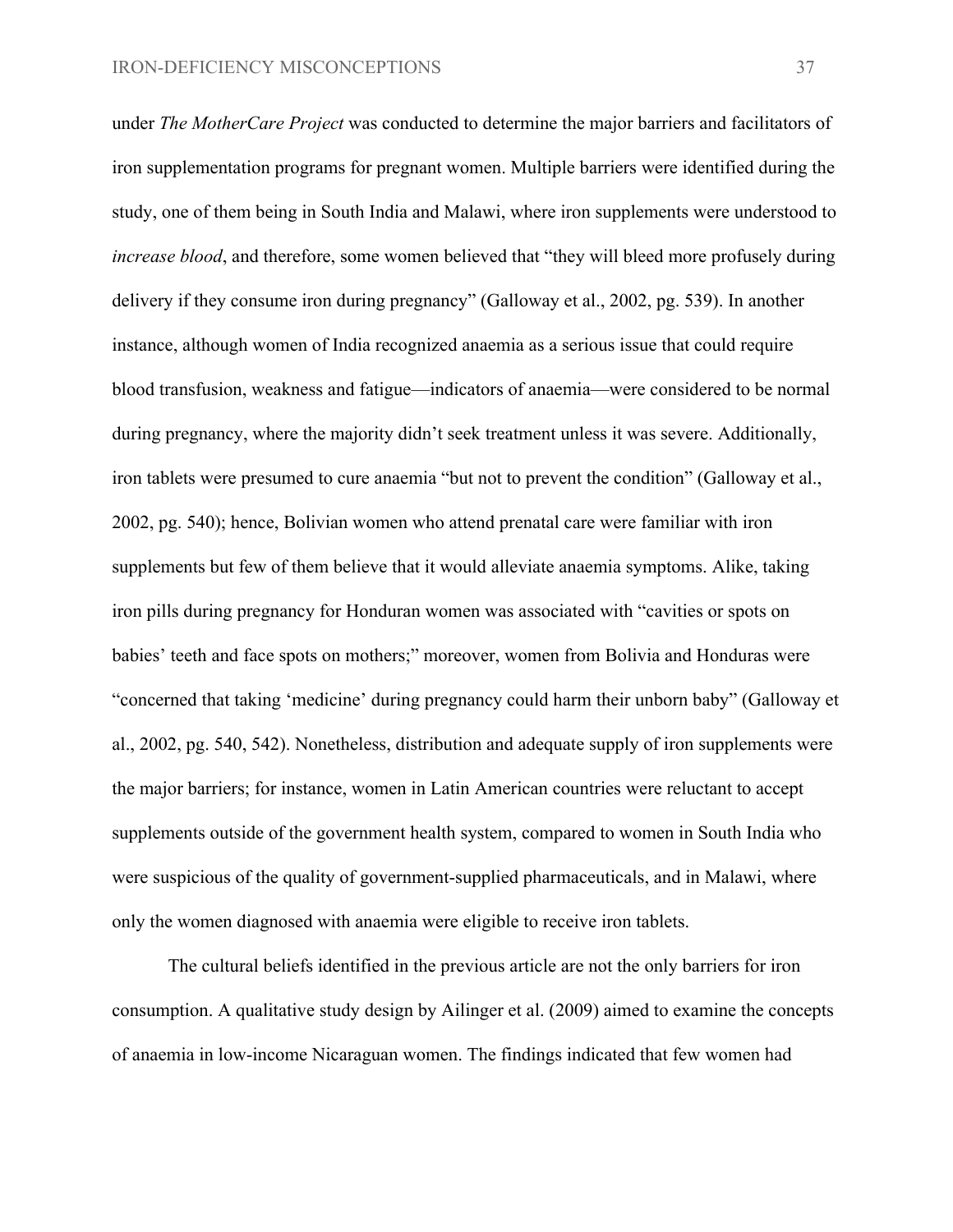biomedically accurate concepts of anaemia, due to the lack of iron from poor eating, while others held folk medical beliefs—home remedies—and appealed to certain diets to cure anaemia. When the women were asked how anaemia develops, "they responded with the themes of poor eating and lack of vitamins." However, none of them could "differentiate the various types of anaemia" (Ailinger et al., 2009, pg. 150). Home remedies consisted of habits of eating certain foods like bean soup—which was made from soaked beans and boiled in the same water which they were soaked— a cooking method that might lead to the opposite effect of absorbing iron from beans since the "soaking process allows for tannins found in the skin of the beans to be released in the soaking water". It was concluded that "identified cultural beliefs" (Ailinger et al., 2009, pg. 151) should be a factor to take into consideration when interacting with women from different cultures, and especially when wanting to mitigate the onset of a nutritional anaemia due to certain diet practices.

A more recent study by Compaore et al. (2014) on Burkinabe women's perceptions of iron supplementation communicated that anaemia was described in terms of blood volume: moderate blood loss or "diminished blood" was understood to be easily replaced by eating well was not considered serious, versus massive blood loss or "finished blood" which was rare but understood as a life-threatening illness. The participants described blood as "the key to good health" since blood prevented sickness from overwhelming you (Compaore et al., 2014, pg. 1980). Accordingly, losing blood was associated with weakness and loss of power. Surprisingly enough, however, menstruation was excluded from such interpretation, and instead was interpreted as a normal activity that couldn't cause anaemia. The same logic applied to short-lived infections, which were treated as a minor cause of blood loss or diminished blood,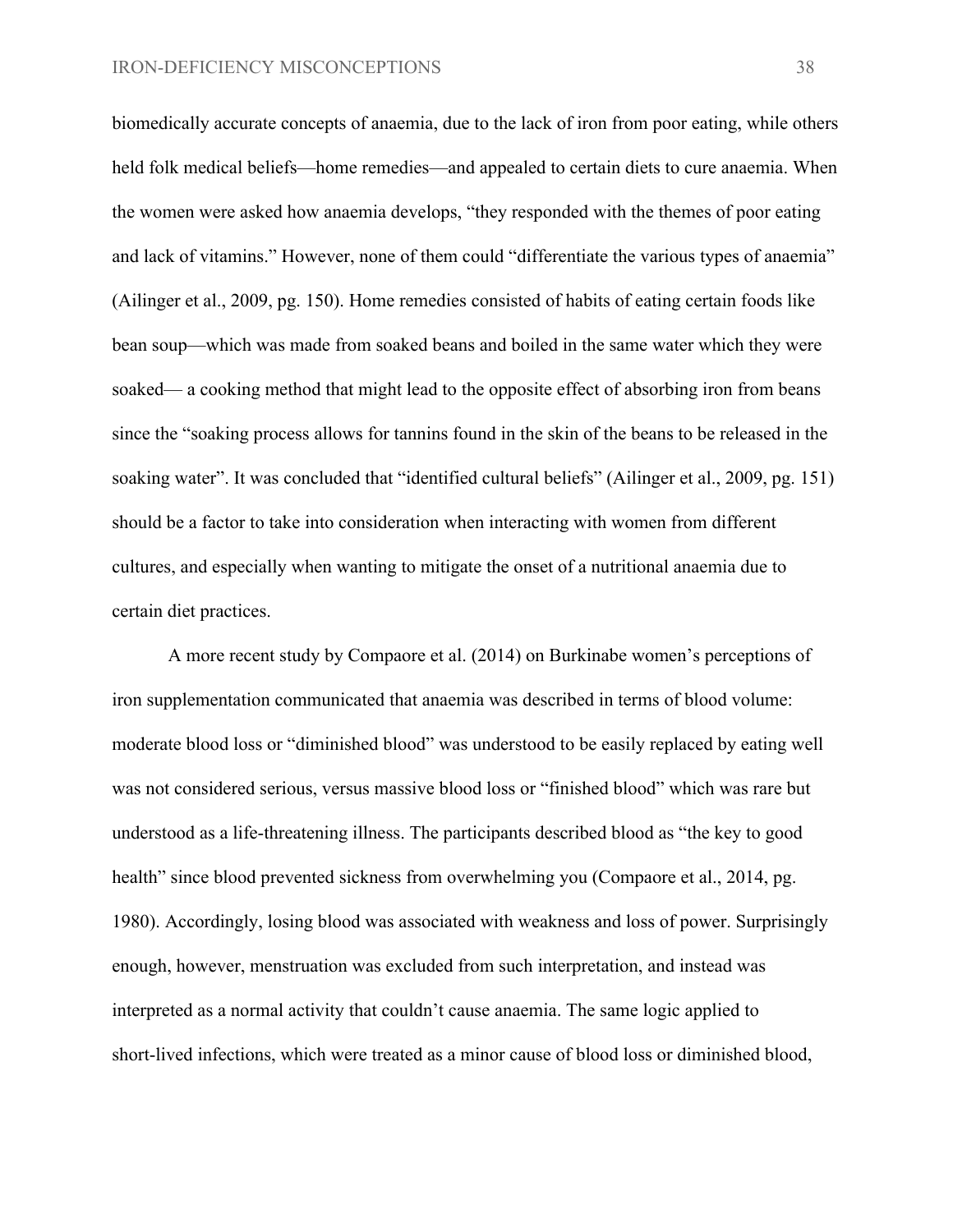and therefore never escalated to a major concern. Women had no knowledge of iron's role in the body and "it became clear that women used the term iron symbolically", making it difficult for them to conceive that iron supplements actually contained iron, and concern that taking iron could perforate the intestines (Compaore et al., 2014, pg. 1980). The study concluded that better clarity for "why even a small lack of iron can have detrimental effects" (Compaore et al., 2014, pg. 1982) should be addressed before it becomes a life-threatening issue. Furthermore, a concrete and understandable explanation of iron's role in the body is necessary when trying to move away from inaccurate perceptions of anaemia and its consequences.

#### **Case Study**

The following qualitative case study hopes to bring health professionals' perceptions and perspectives of iron-deficiency anaemia among the population that they served. Thirteen midwives were interviewed during their shifts, and in some particular occasions in between patient appointments. The interviews took place in first-and-second tier hospitals in Lima, Peru of low-income neighborhoods. First-tier hospitals refer to antenatal care places where the component of education and prevention of health is greatly emphasized; these are centers where the majority of pregnant women come for their check-ups, and in lower incidence they bring their children for health check-ups. Second-tier hospitals on the other hand, concentrate their services on more complicated procedures, related to assisting the births, and less emphasis is given to health consults or one-on-one sessions with a health professional. The purpose of carrying interviews among health professionals from a developing country will inform my thesis of a perceived general awareness of IDA among disadvantaged populations, and highlight the most immediate obstacles that enforces the onset of anaemia among pregnant women, and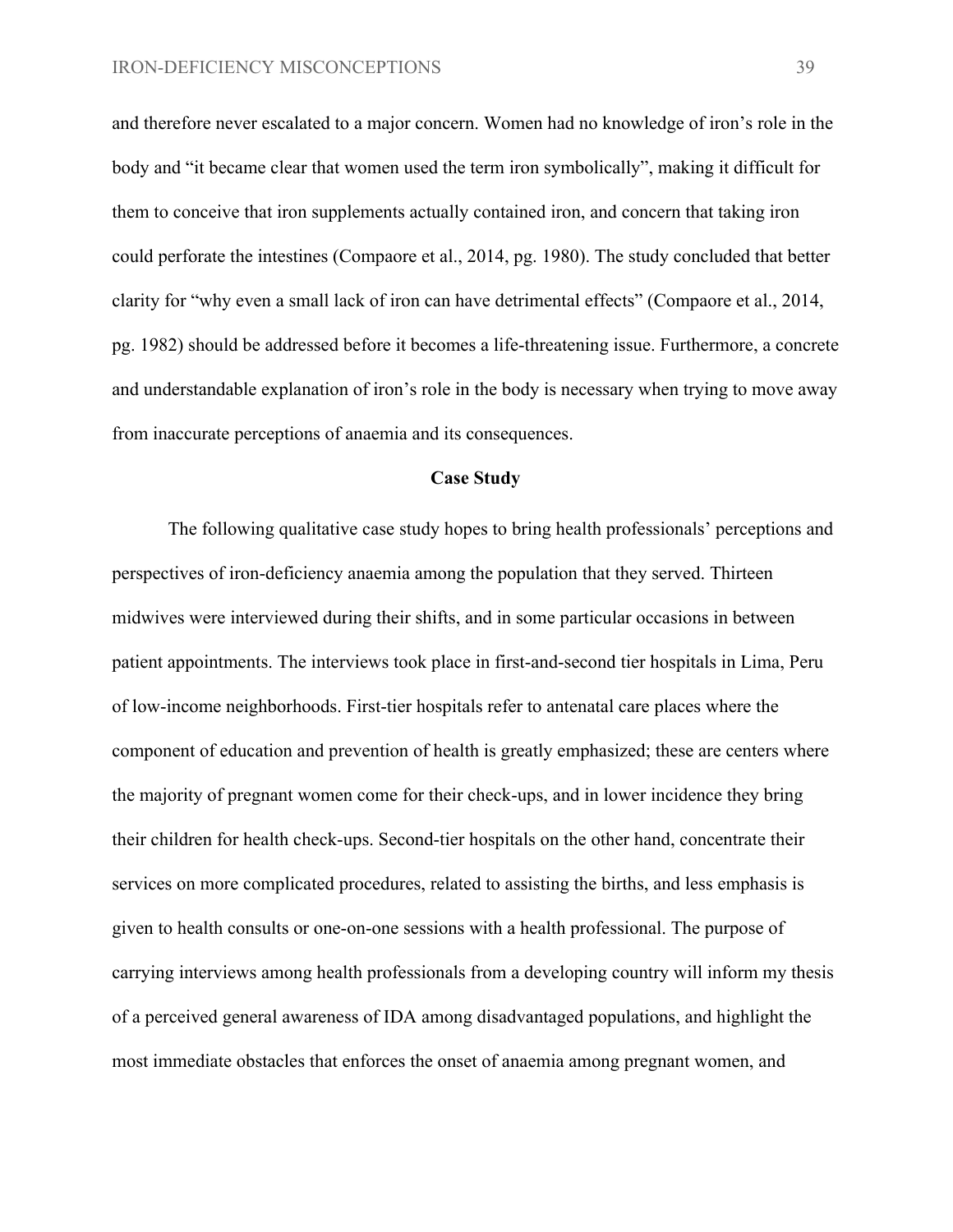consequently, their children. Lastly, Peru's multisectorial plan to defeat anaemia will be discussed, and midwives' impressions will be shared.

#### **ANAEMIA IN PERU**

In Peru, anaemia is a severe public health problem that affects around 43.5% of the population, mostly concentrated among children under 5 years of age (Quezada et al., 2018). As for pregnant women it is recorded to affect 29% (Ministerio de De sarrollo e Inclusión Social, 2018). The principal causes for anaemia in Peru are lower iron intake and poor bioavailability, since the majority of diets include non-heme iron and they are usually eaten with grains, coffee, or tea—iron inhibitors. Another principal cause of anaemia is the high presence of infectious diseases, concentrated among newborns and children under 3 years of age. Comparatively, only 27% of peruvian households have access to clean water (INEI, 2017).

Another factor that contributes to the onset of anaemia in the Peruvian population is the high incidence of pregnancies among adolescent girls. Between the years 2016 and 2017 an augmentation from 12.7% to 14.4% was recorded at a national level of adolescents girls between ages 15 and 17 who had been pregnant at least once (Ministerio de Desarrollo e Inclusión Social, 2018, pg. 38). Adolescent pregnancies lead to birth complications and lower birth weight among newborns, and in Peru 22.8% of newborns are preterm delivery, and 7.3% of newborns are born with low-birth weight (INEI, 2018).

One of the major obstacles to combat anaemia in Peru is the lack of understanding of the role of iron in the body, which then drives the non-compliance of pregnant women taking iron supplements, and further imposes obstacles to new measures taken by the Ministry of Health. Such was the case of 2013, where the State of Peru attempted to implement change by offering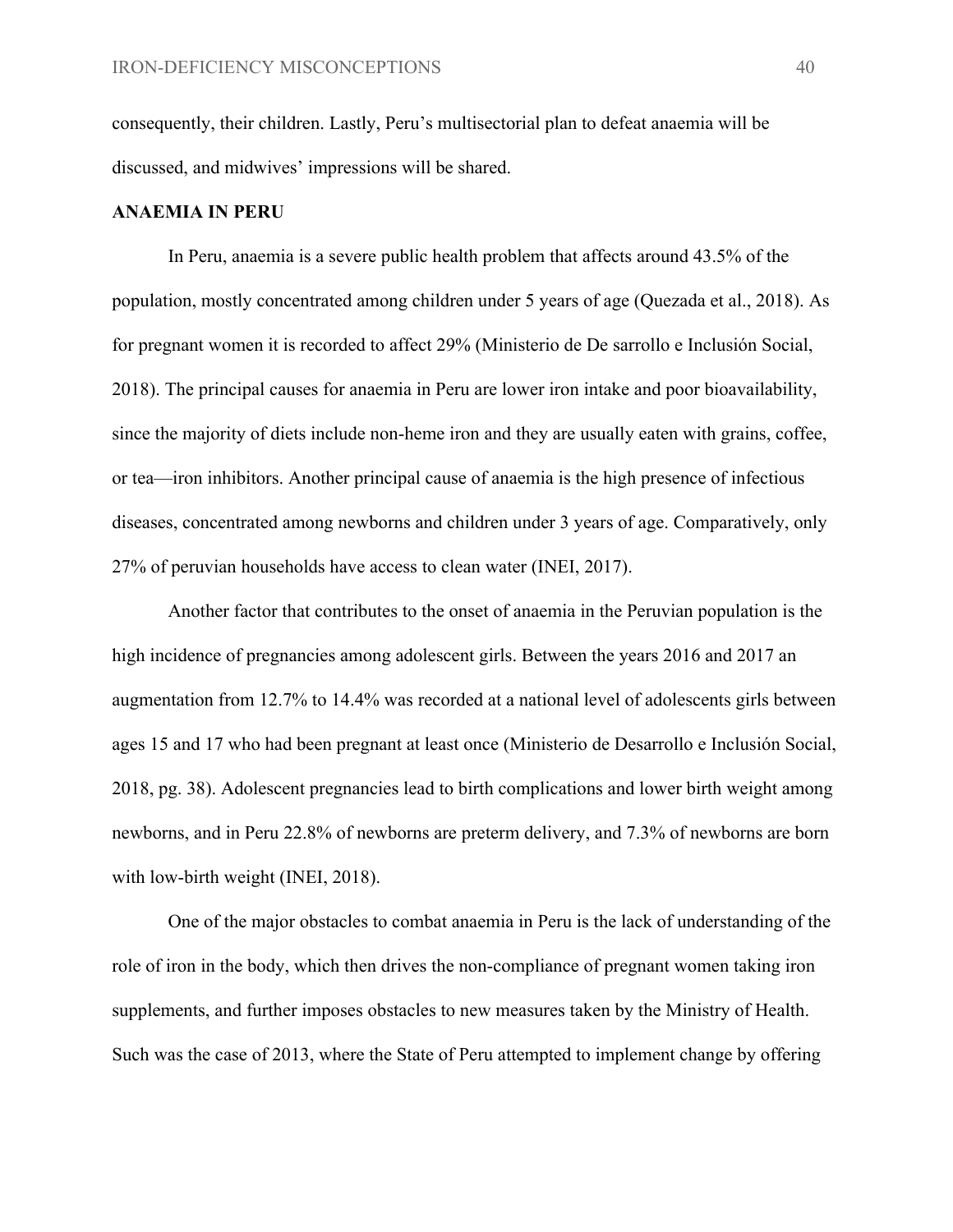powdered micronutrients, which contained iron, folic acid, sinc, and vitamins A and C; however, 70% of children under 36 months did not consume this form of iron. In other words, only three out of ten children under 3 years of age were consuming iron (Ministerio de Desarrollo e Inclusión Social, 2018). Further driving the curve of anaemia among children.

#### **Methods: Case Study**

Thirteen midwives were interviewed. Two midwives from "postas medicas" ("antenatal care'') in reference to first-tier hospitals. The first interview took place in Chacarilla's urbanization, and the second interview in San Fernando's urbanization. Both districts are considered to be low-income and the "postas medicas" are the primary healthcare source for the majority of the population of the zone. First tier hospitals are not large in size, but they are diverse in the resources they offer. For our purposes we only focused on the role of the midwife as the main consultant for pregnant women. Both midwives were interviewed during their shifts, since it was almost impossible to find another time to meet them outside of work.

The other eleven interviews took place in "San Juan de Lurigancho's Hospital", a second-tier hospital in the urbanization of Canto Grande. Second-tier hospitals concentrate their services on medical and surgical procedures. Even though their focus doesn't rely much on health education, they still get the majority of the influx of patients. Midwives in this hospital setting were even more busy going in and out of the surgical room. Therefore, our interviews took place in between short breaks, and some of them during vigilance of pregnant women about to give birth. It is important to recognize that all the interviews were carried out at healthcare centers located in the district of San Juan de Lurigancho, which is considered one of the most populated, and poorest, districts of Lima.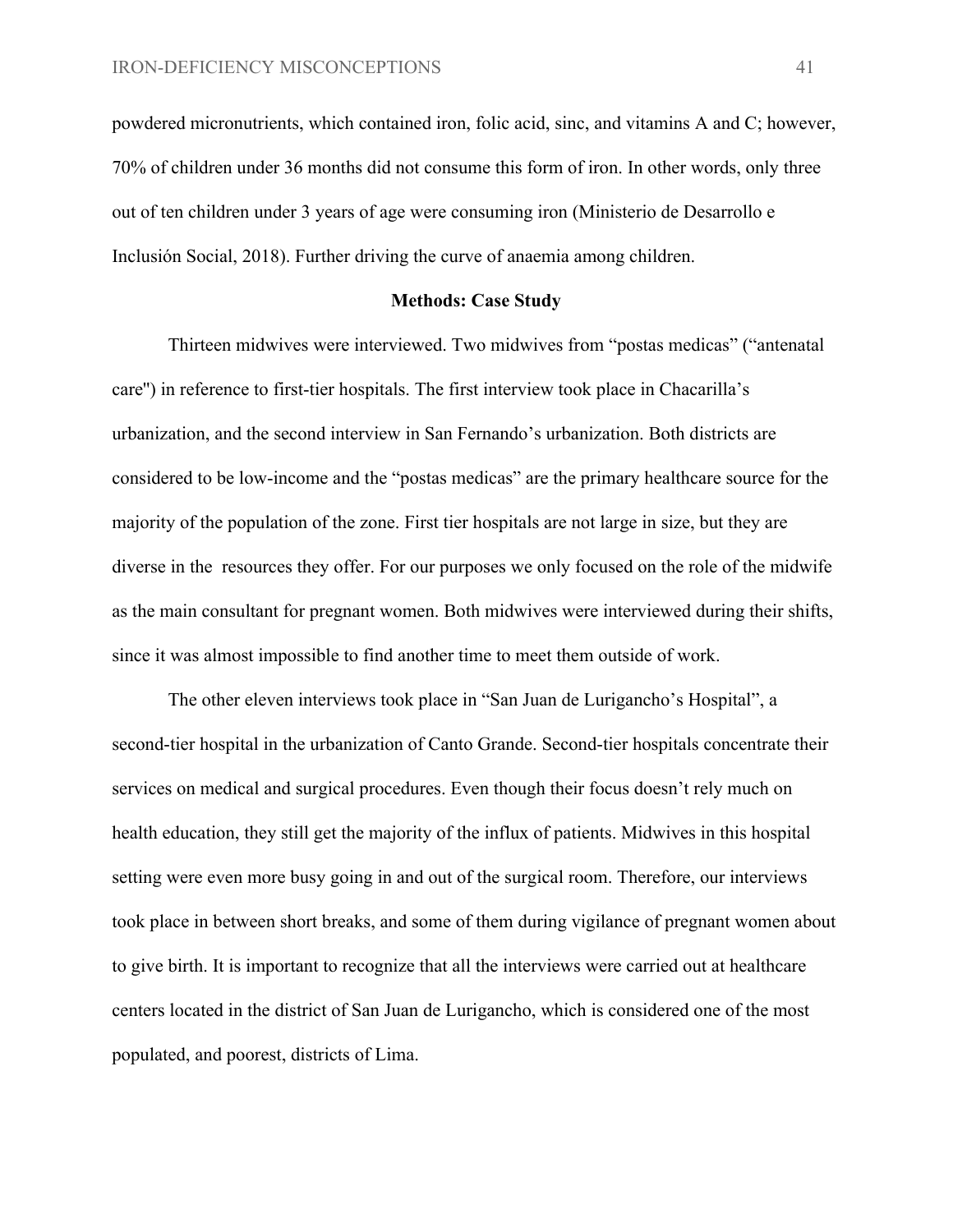All the midwives anonymously interviewed were administered the same set of eight questions (appendix B), which covered the following themes: incidence of patients with anaemia, differences of anaemia between rural and urban population, awareness and understanding of iron supplements during pregnancy, principal causes of anaemia of pregnant women, incidence of adolescent pregnancies and its complications, secondary effects of iron supplements and patient instructions, health practices to lower the risk of anaemia in newborns such as delayed clamping of the umbilical cord and its practice, and awareness of the multisectorial plan against anaemia lead by the federal government. All of these questions were asked and responded to within a window of 10 to 15 minutes per interview. All of the interviews were conducted in Spanish and translated into English by the researcher.

**Limitations and Privileges**: Originally, the project was to interview both health professionals and pregnant women, in order to get both perspectives and compare them. However, due to technical limitations I was only able to interview health professionals —midwives. The opportunity to interview midwives was possible due to my mother's line of work. Thanks to her being a midwife, I had the privilege to interview her colleagues. Otherwise, I would have not been able to get any interviews due to the lack of trust of outsiders of the community who want to research this particular population.

#### **Results: Case Study**

The thirteen midwives agreed to be interviewed in between and during their shifts. All of the eight questions asked were responded to partially or fully depending on the interviewee's knowledge and time given to the interview. No one dropped or partially stopped the interview, and the majority answered the questions from their personal experiences. Rough estimates of the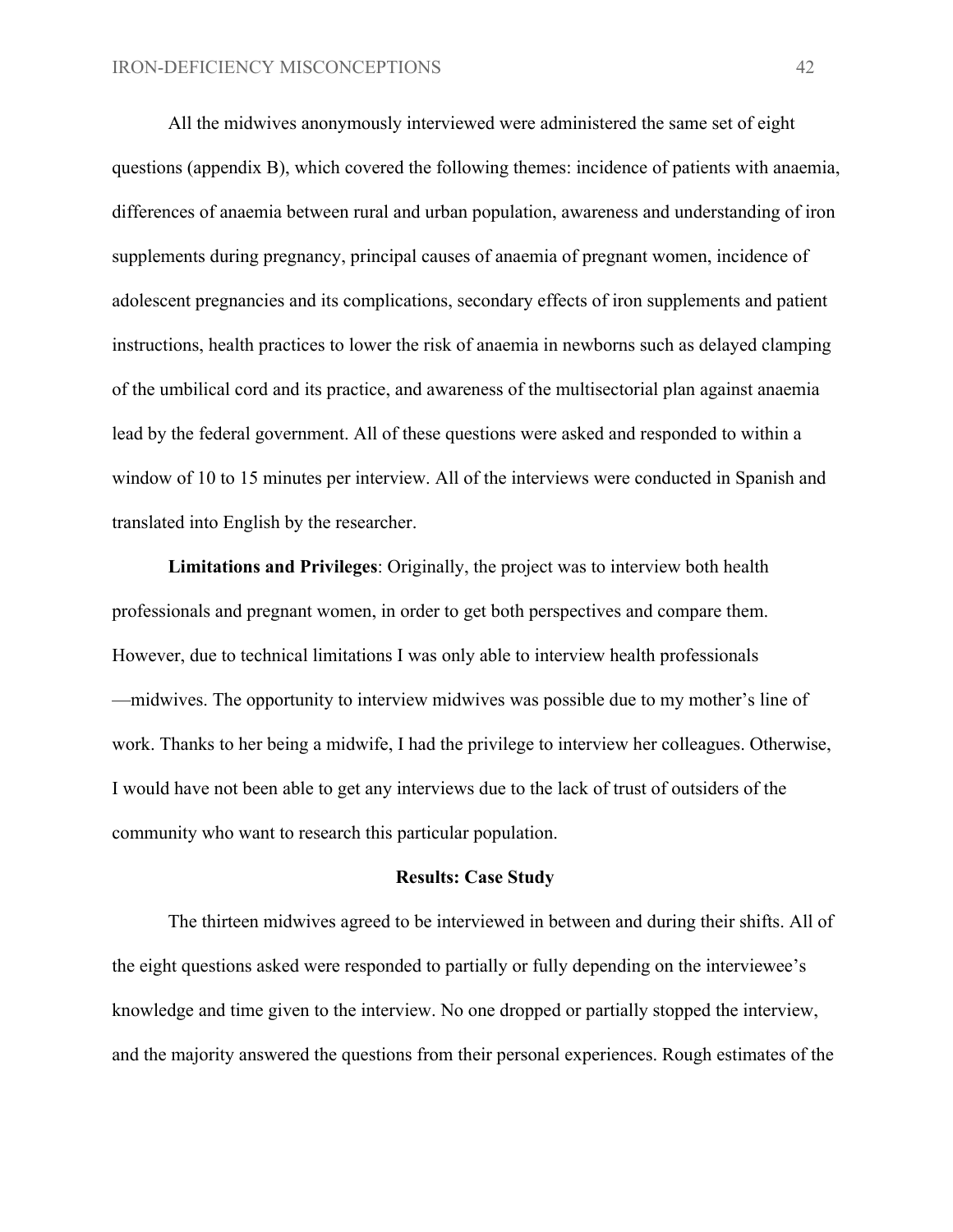incidence of anemia were provided, and answers to some of the questions agreed with other responders; however, different opinions for the principal causes of anaemia and the lack of compliance of iron supplements were recorded.

The following is a compilation of the midwives' answers for each of the questions asked during the interview(s): **Incidence of anaemia**. It was clear during the majority of the interviews that the incidence of anaemia was more prevalent among children than women of reproductive age. The fact that the interviews were carried out in a low-socioeconomic district, the majority of the answers pointed out the inaccessibility to foods rich in iron content, and that the majority of families ate processed food, or whatever was affordable ("*Al alcance de su bolsillo*"). Furthermore, due to the high incidence of adolescent pregnancies, complications during the birth are not uncommon. A couple of the midwives argued that pregnant women come already with bad eating practices, and besides having arrived at the hospital with low hemoglobin, bleeding during birth also gets out of control ("*Viene con mala alimentación, y a parte de ingresar con una hemoglobina baja, el sangrado se complica*"). A greater number of midwives articulated that pregnant women come to their first check up, sometimes having already developed severe anaemia, and there have been some patients that have arrived with 4g/dL ("*Han habido pacientes que han llegado hasta con cuatro de hemoglobina*"). Overall, the incidence of anaemia was understood to be an issue that pregnant women arrived with to the hospitals, or to their first check ups, and sometimes even when they were about to give birth. Due to the current issues, the sentiment among midwives is that correcting anaemia in pregnant women near childbirth is a hopeless task.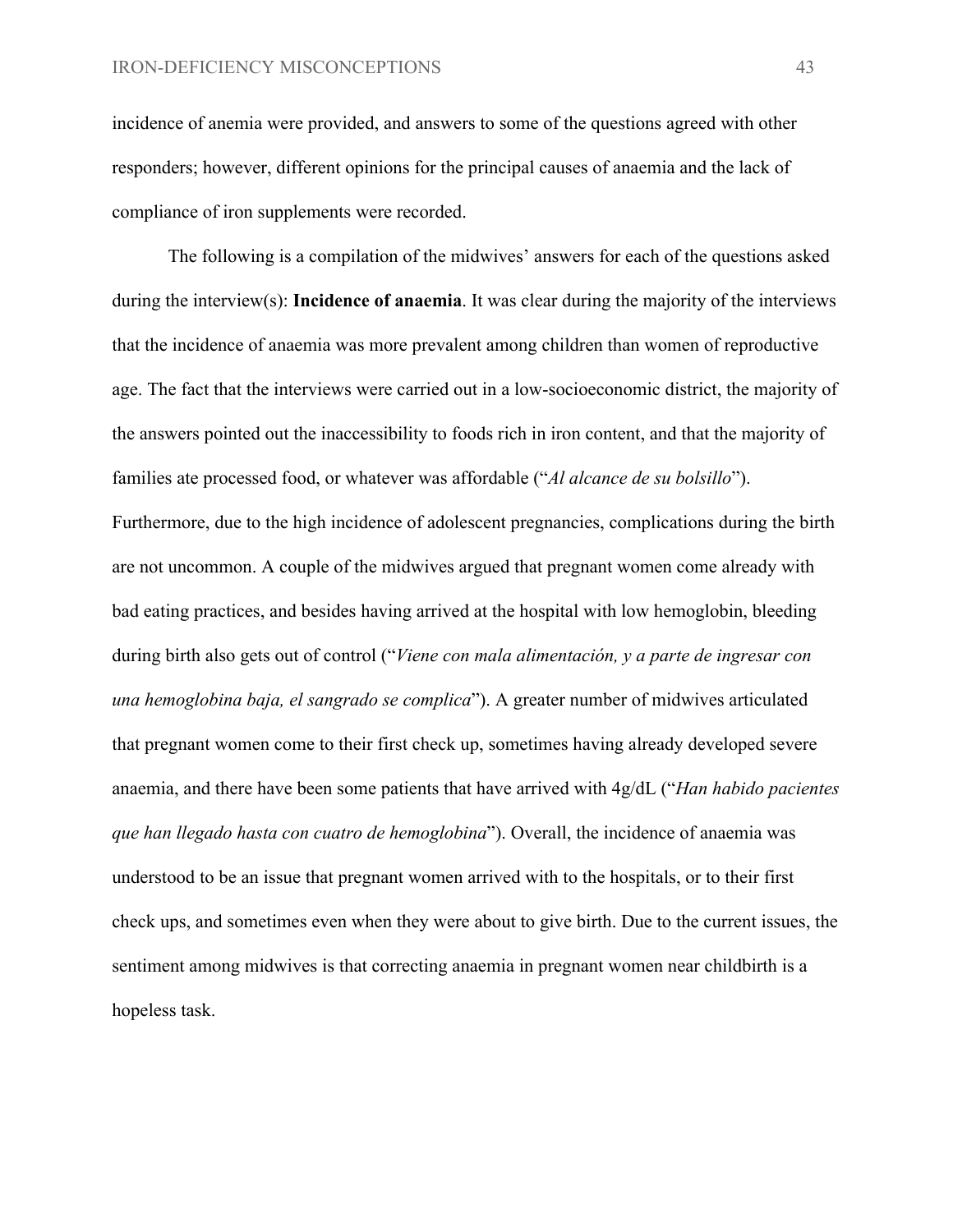**Iron Pills**. The majority of the answers revolved around two ideas; first they saved the iron pills ("*Lo tienen guardado*"), and second, they received the iron pills but they didn't take them ("*Lo reciben, pero no lo toman*"). The biggest issue with iron pills were the side effects, most commonly nausea for the most part, which lead to non-compliance. Midwives learn during check ups that pregnant women weren't taking the iron pills ("*Cuando vienen al mes, uno recién se entera que no está tomando*"). In other cases, midwives expressed their astonishment when it was time for the pregnant women to take the next dose of iron pills, and they replied that they still had them from the past month ("*A otras les toca llevarse su suplemento, y ellas responden no todavía tengo del mes pasado*"). The issue of non-compliance was associated with education levels. It was argued that even though midwives could explain how important it was to take iron supplements during pregnancy, if the pregnant women were not aware of the consequences of anaemia, they wouldn't comply ("*Dado al nivel educativo, por mas que tu les expliques, no lo aplican y no se concientizan*"). Finally, some of the midwives attributed the non-compliance factor to the quality of iron pills that the government provides to all medical centers; moreover, it was mentioned that some of the patients might already have previous gastritis, the side effects of which could be doubled by consuming iron pills.

**Prescription of Iron Pills**. This theme was sparked during the conversations around iron pills, and it deserved its own section since its prescription can be an important factor in preventing the onset of anaemia. In accordance with the Ministry of Health of Peru, health workers are in charge of prescribing folic acid and ferrous sulfate to any patient at 14 weeks of pregnancy ("*De acuerdo al ministerio de salud, nosotros tenemos encargado la entrega del ácido fólico a la paciente con 14 semanas de embarazo. Sulfato ferroso, también a partir de las*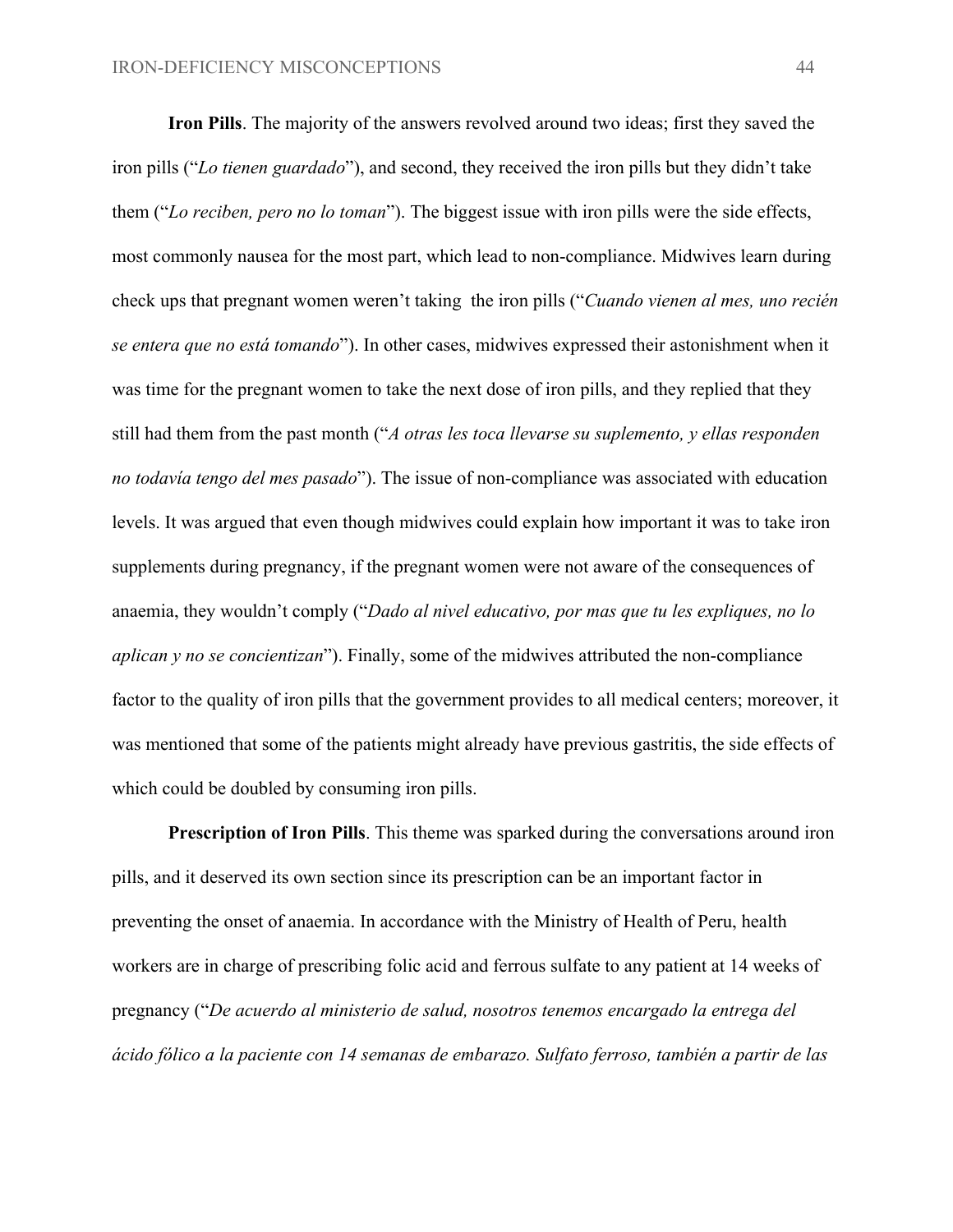*14 semanas*"). Despite the recommended prescription, it was highlighted that due to the amount of patients waiting to talk to a health professional consultation sessions were rushed. Therefore, the restricted time of interaction between the patient and the professional prescribing the pills wasn't sufficient to get the message across about the importance of the iron pills ("*Simplemente muchas veces aquí [hospital] se les da la receta*—*senora tiene que tomar esta pastilla*—*y es algo rápido por la cantidad de pacientes que hay*"). Further, there are other forms of iron that don't cause the well-known side effects. The Peruvian government, however, hasn't changed their supply to this other product. This product can be found in any pharmacy, but adding a socioeconomic lens reveals that many individuals are still unable to afford them. On a similar note, if the patient shows 8g/dL then an iron dextran injection must be administered. The issue is that not every patient is able to purchase the injection, therefore health workers are left to recommend drinking more water to decrease the side effects ("*Ahora que sucede, no todas las pacientes te van a poder comprar una ampolla. Entonces qué hacemos. Solo le podemos recomendar que tomen más líquido*").

**Rural vs. Urban**. Numerous scholars have highlighted the differences between rural and urban incidences of anaemia. Surprisingly, the concentration of anaemia is found in urban areas of the country, on the coast ("*En la costa, en Lima es más*") of the city of Lima. However, it was specified that a greater concentration occurs in marginalized zones, among individuals living in the hills where they face restricted access to basic services such as running water ("*Normalmente en la zona urbana, urbana marginal, que viven en los cerritos*"). The variable of higher elevation that is found in the highlands of the country was also a revised factor, since a higher elevation means higher hemoglobin levels. Therefore, an individual from the highlands that recently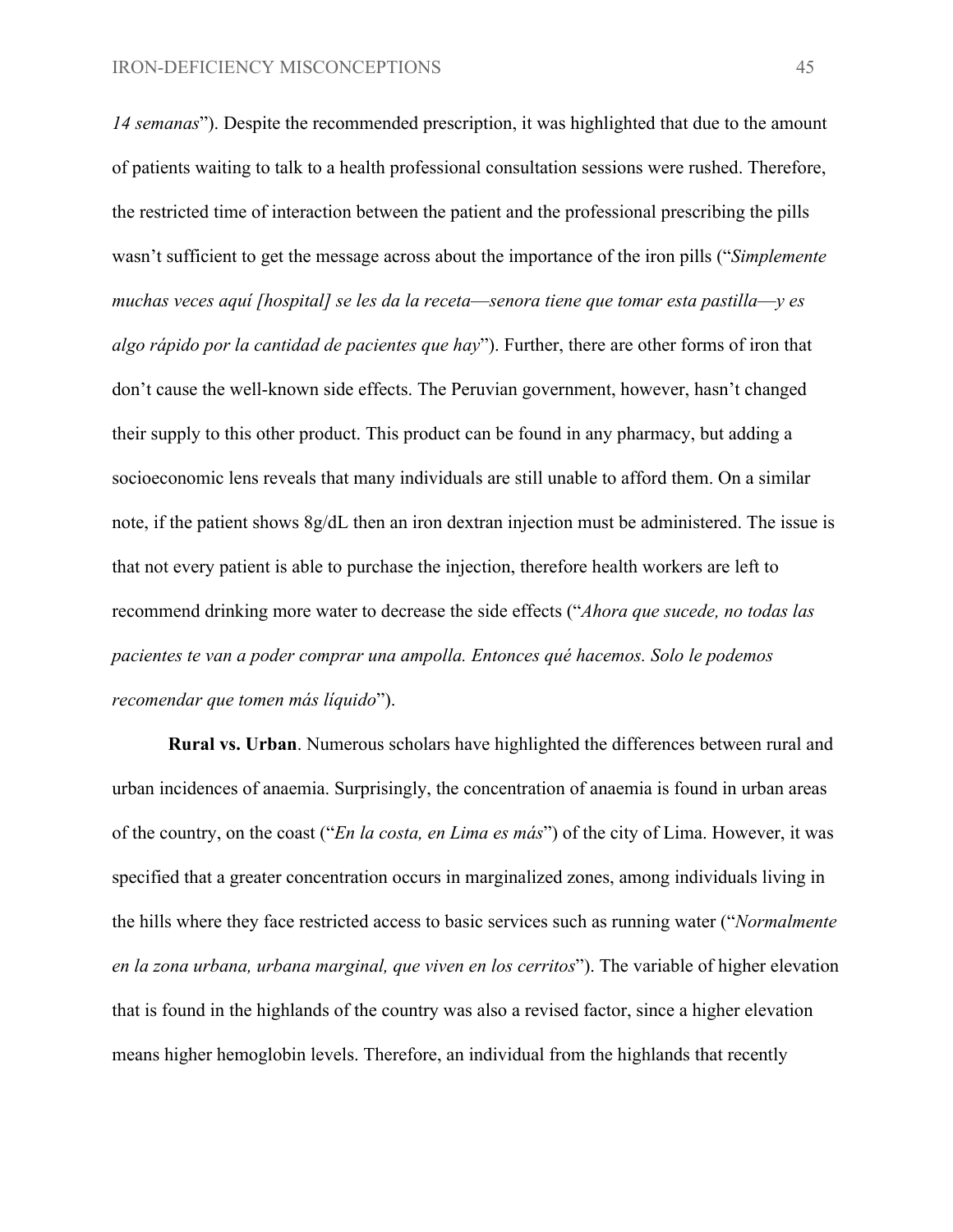migrated to the coast, can have higher levels of hemoglobin and not be considered anaemic ("*Cuando vienen de provincia suelen venir con ese tipo de hemoglobina, que allá lo que sería anaemia aca no lo es*"). A different concept is applied when treating patients from the jungle. In terms of elevation there is no difference from the coast, but infectious diseases have been recorded in higher numbers in these areas. Despite their balanced diet, they are also at a greater risk ("*Porque qué vale que pueden alimentar bien y todo, pero si es que tienen parásitos. Tampoco van a absorber bien los nutrientes que reciben*").

**Diet Practices**. It was previously mentioned that anaemia in Peru was attributed to the low bioavailability of iron in the diets of many women and children. One of the reasons being that diets of individuals from the highlands are composed of potatoes, wheat, and not many foods rich in iron content ("*En Puno, en Andahuaylas hay más anaemia porque solamente comen papa, trigo, no comen alimento ricos en hierro*"); furthermore, midwives expressed that women from the highlands eat meat only when celebrations take place ("*Carnes en días de fiesta*"), and if their chicken lays eggs, they sell them ("*No comen los huevos, los venden*"). The same practices can be attributed to individuals that have migrated from the rural areas to the city, who usually end up living in shanty towns or on top of the hills. On a related note, multiparous women were also at a greater risk of developing anaemia, due to the fact that quality food must be divided between so many, and therefore, nutritionally everyone gets less ("*Como tienen muchos hijos, la calidad de la comida debe ser menos para cada uno, así me diga que consume hígado o sangrecita, pero está repartido entre varios, entonces te dan menos*"). Moreover, one of the midwives conveyed that if food is available, the best portion goes for the father, then the kids, and lastly the mother, who is often pregnant ("*La mejor presa para el papa, luego los*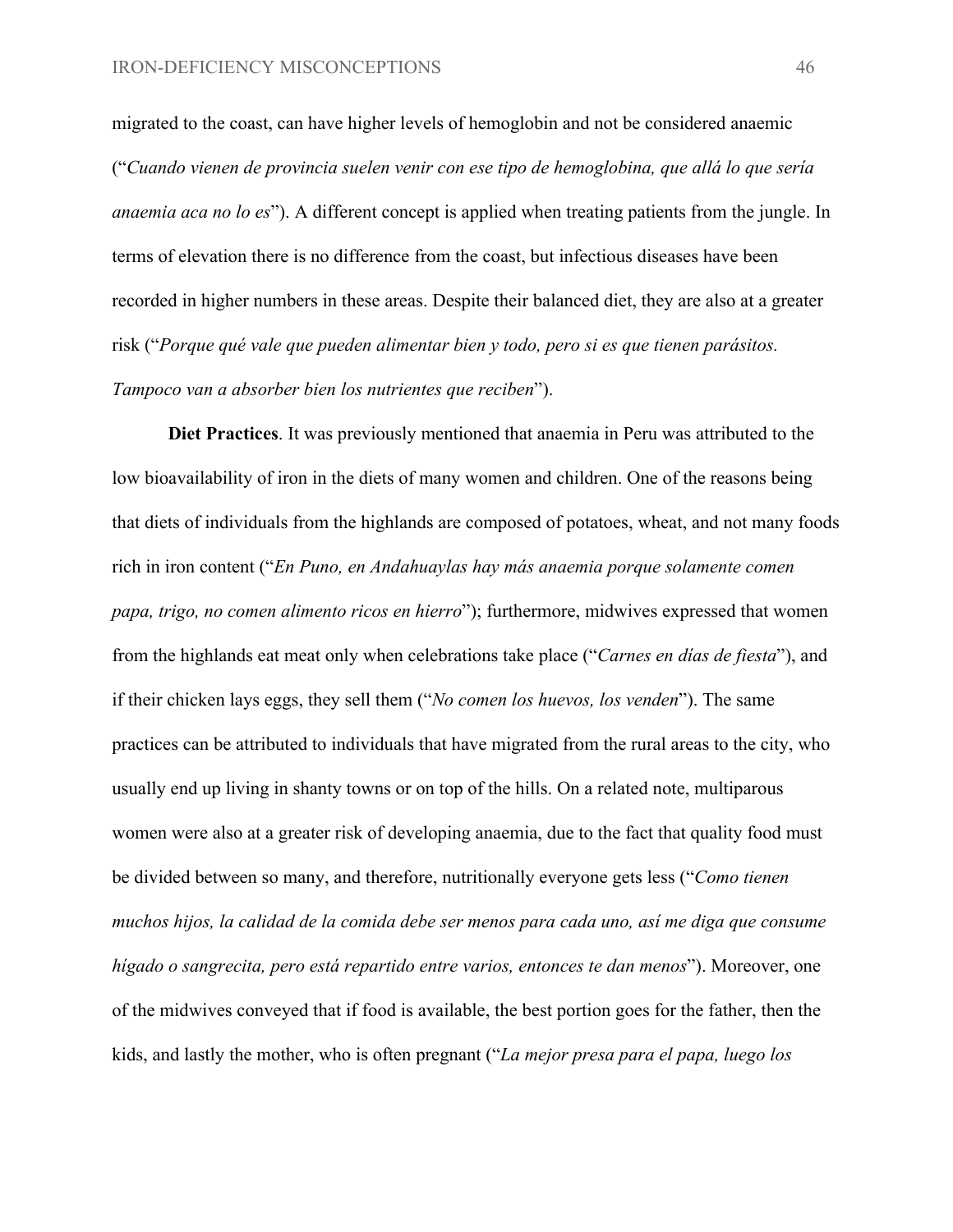*hijitos, y ella es última*"). Lack of information can play a role in women's diet practices; for instance, the concept of eating liver for its iron content is known, but many don't know how to prepare it. The same goes for other iron-rich foods that, if not cooked correctly, might lose some of their nutritional properties ("*Por ejemplo, el hígado está ahí pero no saben cómo prepararlo. También el vaso, que se tiene que hervir, y si tu lo cocinas mucho entonces ya no tiene las mismas propiedades*").

**Amplifiers of anaemia**. This section is dedicated to factors related to the onset of anaemia among women and children. It is a normal process for hemoglobin to drop during pregnancy, even for those who follow a diet rich in iron content and other nutrients. However, midwives point out that many women lack nutritional education and aren't aware of which foods contain iron. Additionally, iron supplements provided by the government cause secondary effects. The sum of all these factors makes anaemia a greater influence on this population. Similarly, it was highlighted that many women eat many foods that make them full, but are not necessarily nutrient dense ("*Comemos bastantes comidas que nos llenan, mas no nos nutren*"). Another amplifier is how soon women seek healthcare after menstruation has stopped. Midwives argued that the majority come after their first trimester, an ideal time where changes can be made to adjust hemoglobin levels ("*Hay poca gente que acude en cuanto tienen la falta de la menstruación a iniciar un descarte de control prenatal. Vienen pero cuando ya pasaron el primer trimestre*"). As for children, single mothers tend to leave their kids under the care of their grandparents, who are not aware of the need to give the child their multivitamins or "chispitas" (iron supplement for children). Information was recommended as one way to raise awareness among mothers, resulting in a decrease in anaemia levels among children.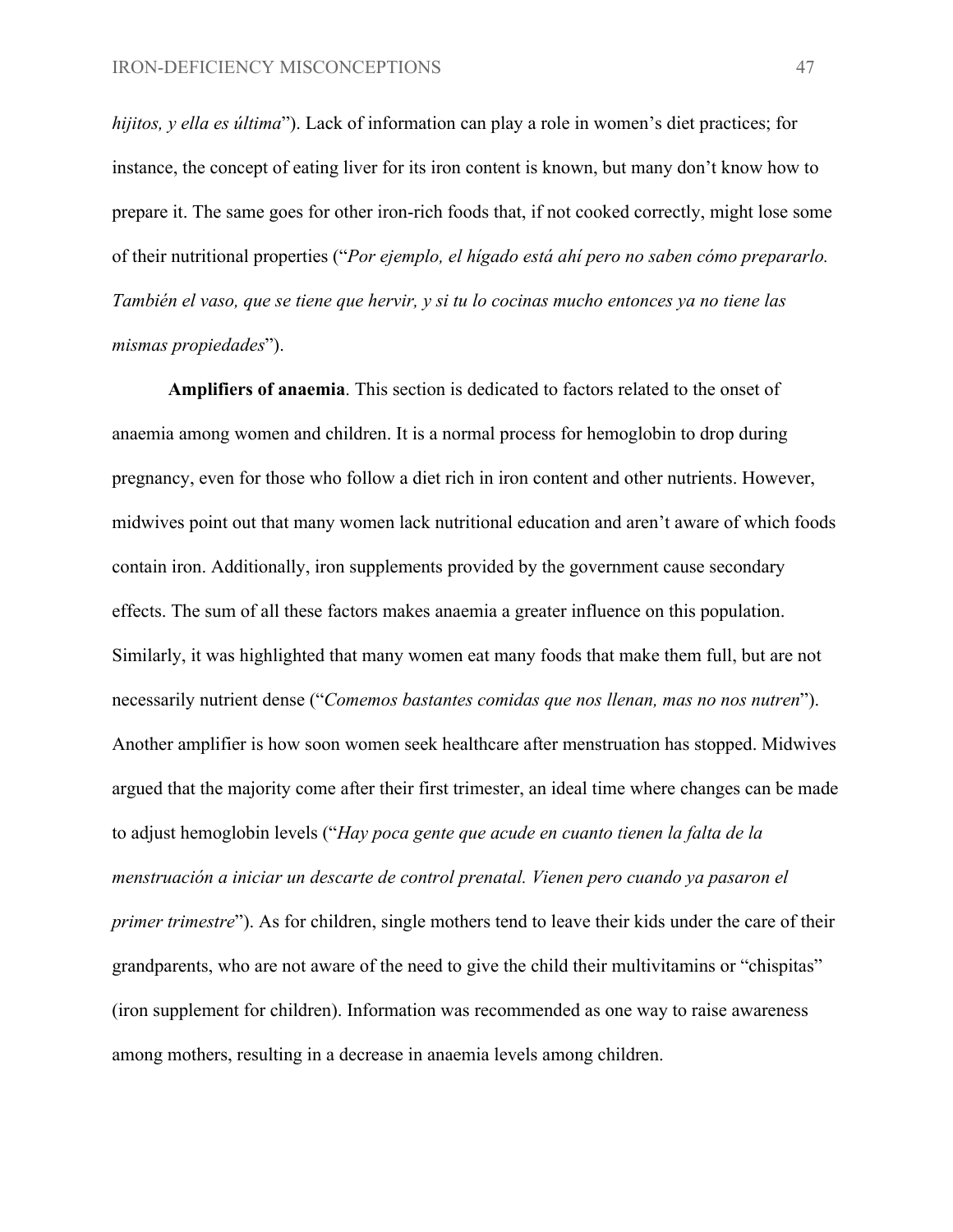**Knowledge of anaemia**. Many of the sentiments among interviewed midwives revolve around the fact that women were not aware of the consequences of anaemia, and the importance of iron for the cognitive development of children. One of the midwives mentioned that they see anaemia as simply a disease, and tolerate the fact that their children have it ("*Simplemente lo ven como una enfermedad, esta anemico pues, lo toleran, toleran a la anaemia*"). The midwife argued that if the mothers knew, however, they would do anything in their power to bring their children to health check ups and improve their diets ("*Entonces yo hago todo lo posible para llevarlo a su control del niño sano, ha hacer su chequeo de hemoglobina, a mejorar su alimentación*"). An emphasis on education and information, particularly on how to eat nutritious meals, was a shared sentiment. Furthermore, one of the midwives that had experience working in both the private and public sector voiced that it was easier to communicate the important properties of iron to patients of the private sector than to the public sector ("*A nivel particular no es tan difícil concientizarlos a ellos, a diferencia de concientizar a una paciente del estado, estar ahí una y otra, y otra vez*").

**Adolescent Pregnancy**. Pregnancy among adolescent women brings many complications. Adding factors such as an inadequate diet, their families thinking it is better for them to go live with their partners, results in greater incidence of anaemia among pregnant adolescents. Midwives expressed that adolescents are the demographic that place low importance on their pregnancy, and apart from physiological changes due to their own development, their reactions are quite different from those of women who hold bachelor's degrees. *("Las adolescentes son las que muchas veces le dan menos importancia al embarazo. Entonces, a parte de muchos otros problemas psicológicos y de desarrollo que ellas tienen, no toman la debida*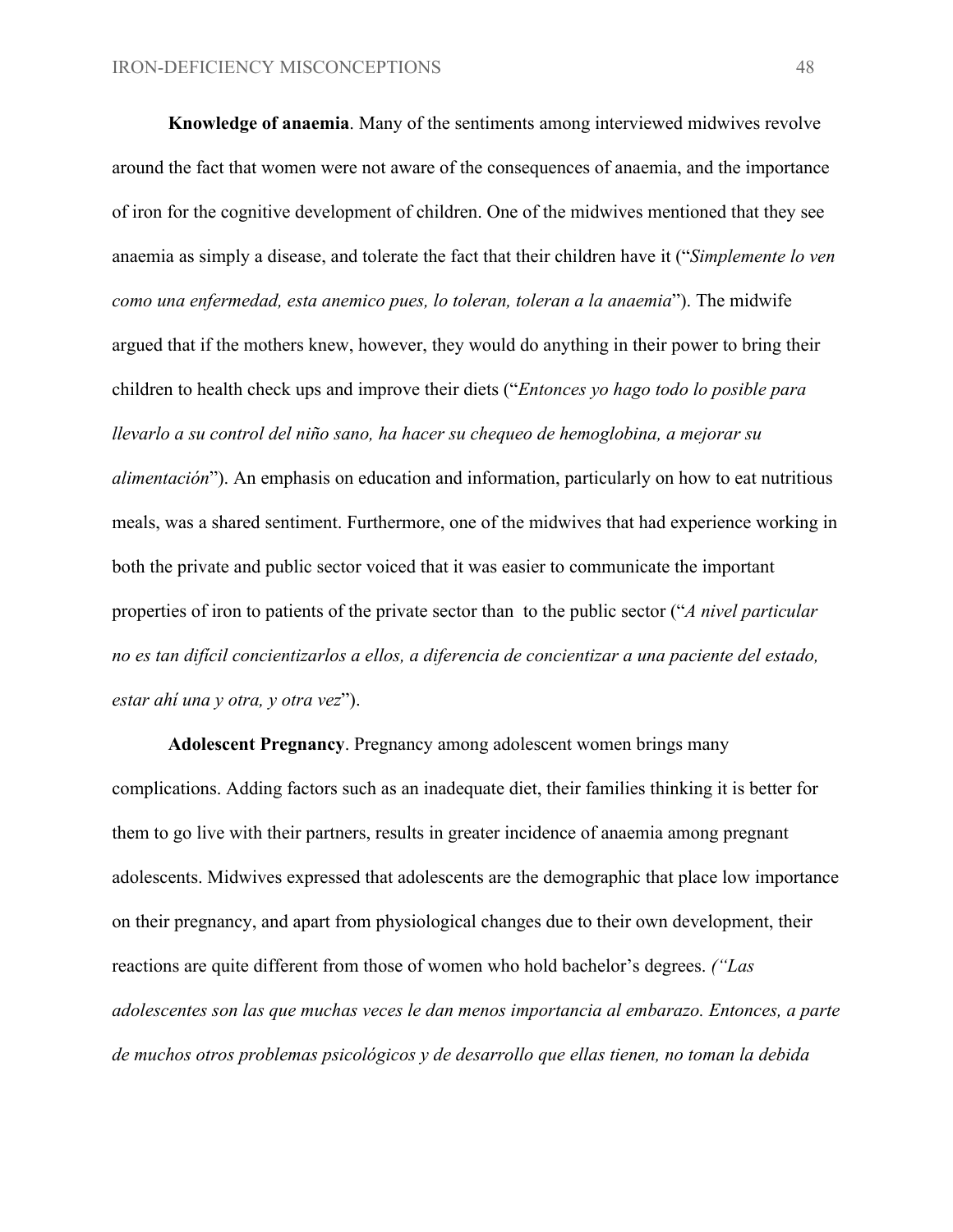*importancia como una madre que haya cursado estudios universitarios"*). This lack of responsibility prevents them from attending prenatal care check ups, leading to the onset of anaemia and requiring midwives to find a way to treat them ("*No empiezan el control cuando uno pudiera hacerle su control prenatal y medir su hemoglobina. Empiezan tarde. Más que nada por su entorno social, y después ya nosotros nos encontramos con una mamá con anaemia*").

**Health Practices**. Delayed clamping of the umbilical cord is practiced in the majority of births occurring in the San Juan de Lurigancho Hospital. This practice, however, only occurs if the baby is born without any major complications. If there are major complications during the birth, midwives are instructed to cut the umbilical cord as soon as possible, then give the patient to the neonatology team ("*Lo practicamos en la medida de lo posible, pero si por ejemplo, un bebé nace con falta de respiración, entonces lo cortamos rápidamente, para que el personal de neonatología se encargue*"). Midwives were asked how long this practice has been around, and many of them responded within a range of three to five years. Even so, midwives expressed hope in describing that there is something they could do to help flatten the curve of the incidence of anaemia.

**Multisectorial Plan**. A greater portion of the interviewees disclosed that they hadn't heard about this plan, however, they did acknowledge that the government was involved. Midwives agreed that there is a bigger budget that has brought more health personnel, and that the State of Peru have finally acknowledged a need to decrease anaemia among children, thus involving the entire country ("*Hay presupuesto, han contratado más enfermeras. El estado tiene que disminuir la anaemia en niños, entonces para eso hay un plan nacional. Y tienen a todo el Perú*"). There have been some initiatives to fortify foods. Iron-fortified cookies, for example,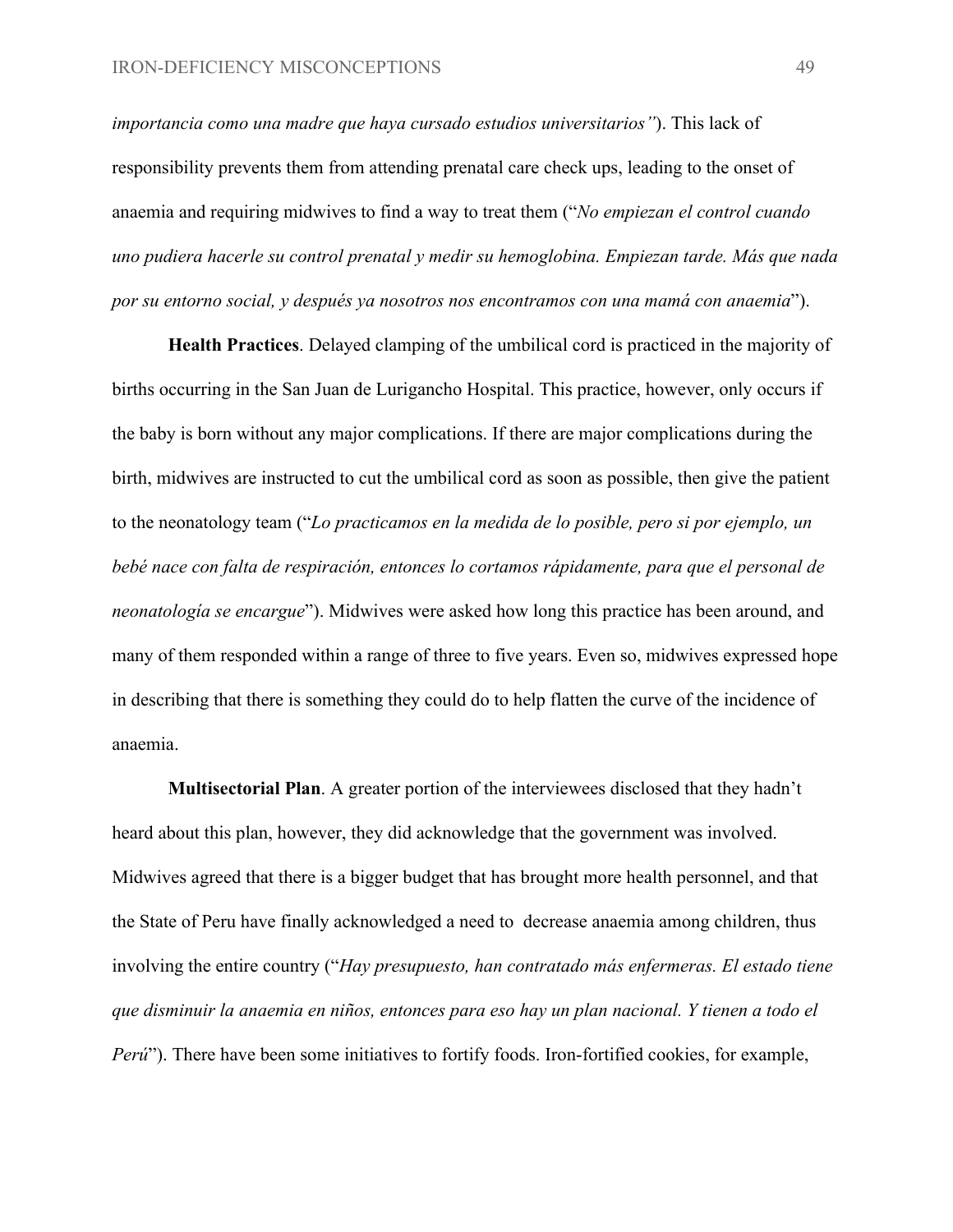have been developed. The Ministry of Health, however, has not approved these cookies, thus delaying the release of the cookies to the public ("*El Ministerio de Salud todavía no las aprueba*"). Cultural practices were recognized by some of the midwives when talking about the multisectorial plan; indeed, there are cultural differences between the three regions of the country. It is unreasonable to simply tell everyone to take ferrous sulfate ("*Tu puedes decir todos tienen que tomar sulfato, y aquí es diferente que en la sierra, diferente que en la selva, y a veces eso no se puede cumplir en diferentes maneras*"). Similarly, there are also instances in which women, previously having children without taking iron pills, do not understand why they should take them now ("*Las costumbres que una pueda tener. Hay pacientes que ya vienen con cinco o seis hijos anteriores, y nunca han tomado esto*").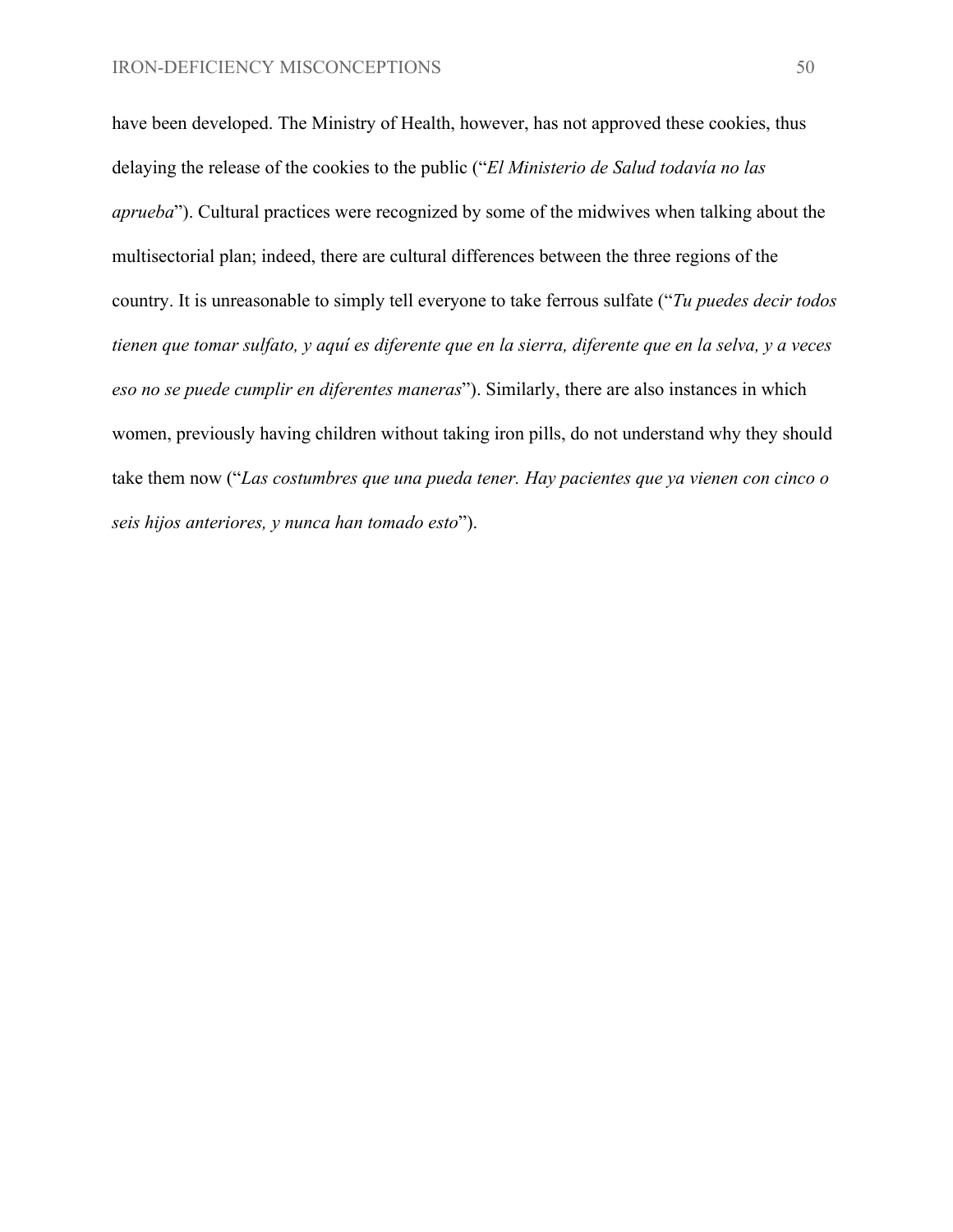#### **Discussion**

Iron-deficiency anaemia was sought to be treated by iron supplementation programs, yet the non-compliance factor identified in multiple studies and illustrated by the case study results, speak of a greater obstacle to overcome. As one of our interviewees pointed out, anaemia during pregnancy is the tip of the iceberg ("*La anaemia en el embarazo es la punta del iceberg*"). The iceberg being the underlying mechanisms of anaemia, which are better represented by genetic, economic, social and political spheres. Within the genetic sphere, it is important to understand that low hemoglobin levels during pregnancy is inevitable, but it can absolutely be treated in a way that doesn't end up in a mild or severe anemia. On a similar note, genetic hemoglobin disorders can also be the cause, and treatments are specific to each genetic health concern.

The economic sphere encompasses factors that are intrinsically related to the level of education of the target individuals; and therefore, pregnant women without the knowledge necessary to eat diets rich in iron, or understanding the benefits of taking iron supplements during their pregnancy, and further along, to bring their kids to health check ups; such individuals are still part of anaemia estimates. Similarly, economic disadvantages, greater in developing countries, dictate the availability of up-to-date equipment to accurately diagnose IDA, or time-restricted health consults provided by health workers to the uninstructed public.

The social sphere is better exemplified by personal choices and behaviors, which are in part influenced by the extent and accuracy of the information target individuals are aware of. Nutritional deficiencies established due to diet practices can be detrimental for iron stores, and even though we can argue that iron bioavailability is controversial, being aware of iron inhibitors and enhancers is crucially significant as well. Equivalently, misperceptions of anaemia and the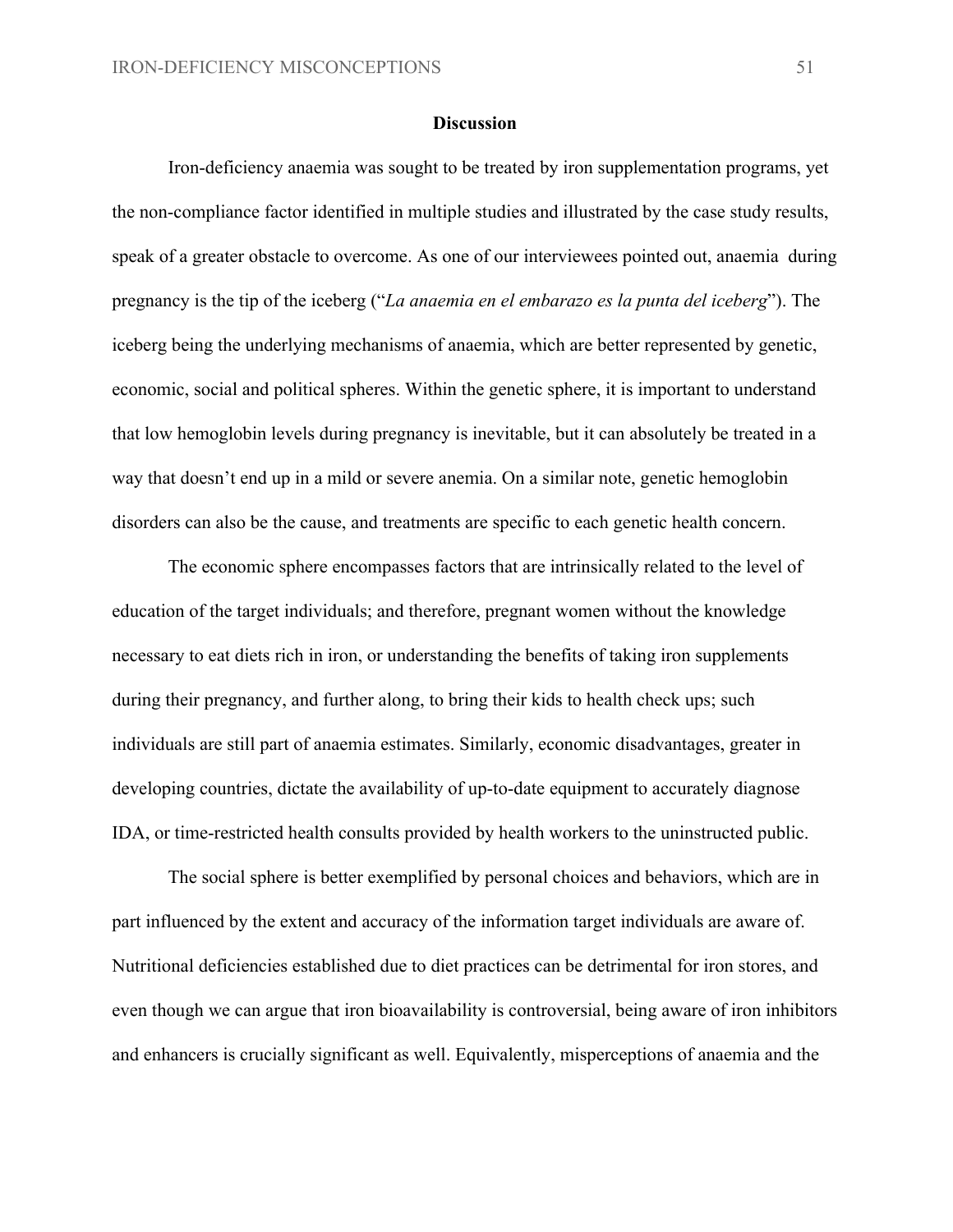erroneous awareness of iron in the body can drive many individuals to stop taking iron pills, or think that their ingestion might cause significant negative effects on their pregnancy, which is not necessarily the case.

It is within the political sphere that many aforementioned factors of anaemia arrive at a practical starting point. It is well-known that the responsibility for the health of citizens is for the most part relegated to the federal government. Access and quality of resources are at stake, and neither can decrease the incidence of anaemia alone. To illustrate, midwives in the case study discredited the quality of iron pills provided by the government, since their side-effects drove pregnant women to stop taking them. In the following paragraphs we will look at examples of fortification and its complications, how sociodemographic factors play a role in bringing a new array of anaemia components, and why culture-tailored programs might have a greater impact for vulnerable populations. Finally, highlights of Peru's Multisectorial Plan to Combat anaemia ("Plan Multisectorial de Lucha Contra la anaemia") will be shared, in order to bring an example of a current integrated program that involves further components, rather than just a usual supplementation procedure.

The extension of iron fortification programs in developing countries is confronted by several obstacles. For example, "the use of cereal-based programs depends not only on identifying a suitable vehicle but on a means of adding iron in a bioavailable form and in a manner that does not alter the color or taste of the food" (Cook, 1994, pg. 225), since if altered, people might not welcome the change. Additionally, the inhibiting effect of cereal-based diets on the absorption of nonheme dietary iron due to the presence of phytates. Furthermore, ascorbic acid is the most commonly added compound for the enhancement of iron absorption. However,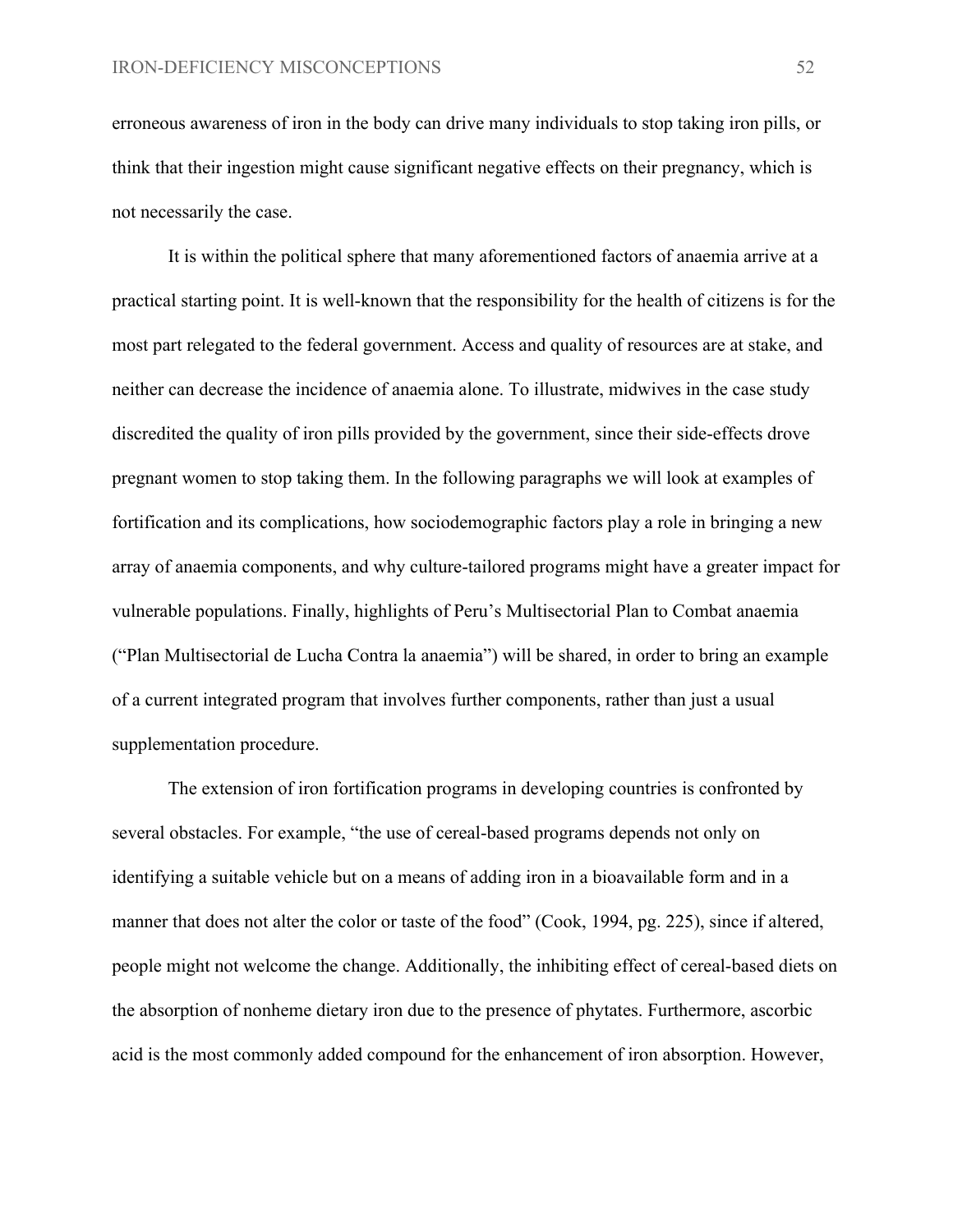"its sensitivity to heat (prolonged boiling, baking, and frying temperatures), water, and oxygen must be taken into consideration" (Hurrell et. al, 2004, pg. 390), signaling that proper packaging will have to be administered, which adds a significant cost for the final product. Researcher Lynch (2005) highlights that specific laboratory indicators of iron status should be implemented in developing countries to monitor the impact of interventions.

Sociodemographic status influences all aspects of a healthy lifestyle. If we recall the social determinants of health, access to either nutrition, health, education, or sanitary services is often restricted, especially for the most vulnerable. Economist Chong (2016) categorized IDA as part of a "nutrition-based poverty" trap, which is an economic model arguing that poverty plays an important role in how you feed yourself depending on what you have access to. Research done in periurban areas of Peru concluded that school attainment was based on the student's diet, where more anaemic students performed worse than their less anaemic counterparts. Correspondingly, another study by Gyorkos et al. (2004) identified that in order to improve iron intakes of pregnant women in the jungle region of Peru, "one should consider the causes of their dietary insufficiency" (Gyorkos et al., 2004, pg. 513). For these women, it was common to leave the nutritional parts for her husband and children, leaving her with the wings or feet of the poultry. Furthermore, in a different study by Chakrabarti et al. (2018), public health interventions to combat anaemia in pregnant women would be best approached from "a holistic perspective that simultaneously accounts for factors at multiple levels" (Chakrabarti et al., 2018, pg. 2424). These levels may include targeting women's education, the promotion of delayed marriage, construction and use of toilets, and measures that facilitate adoption of nutrient rich diets.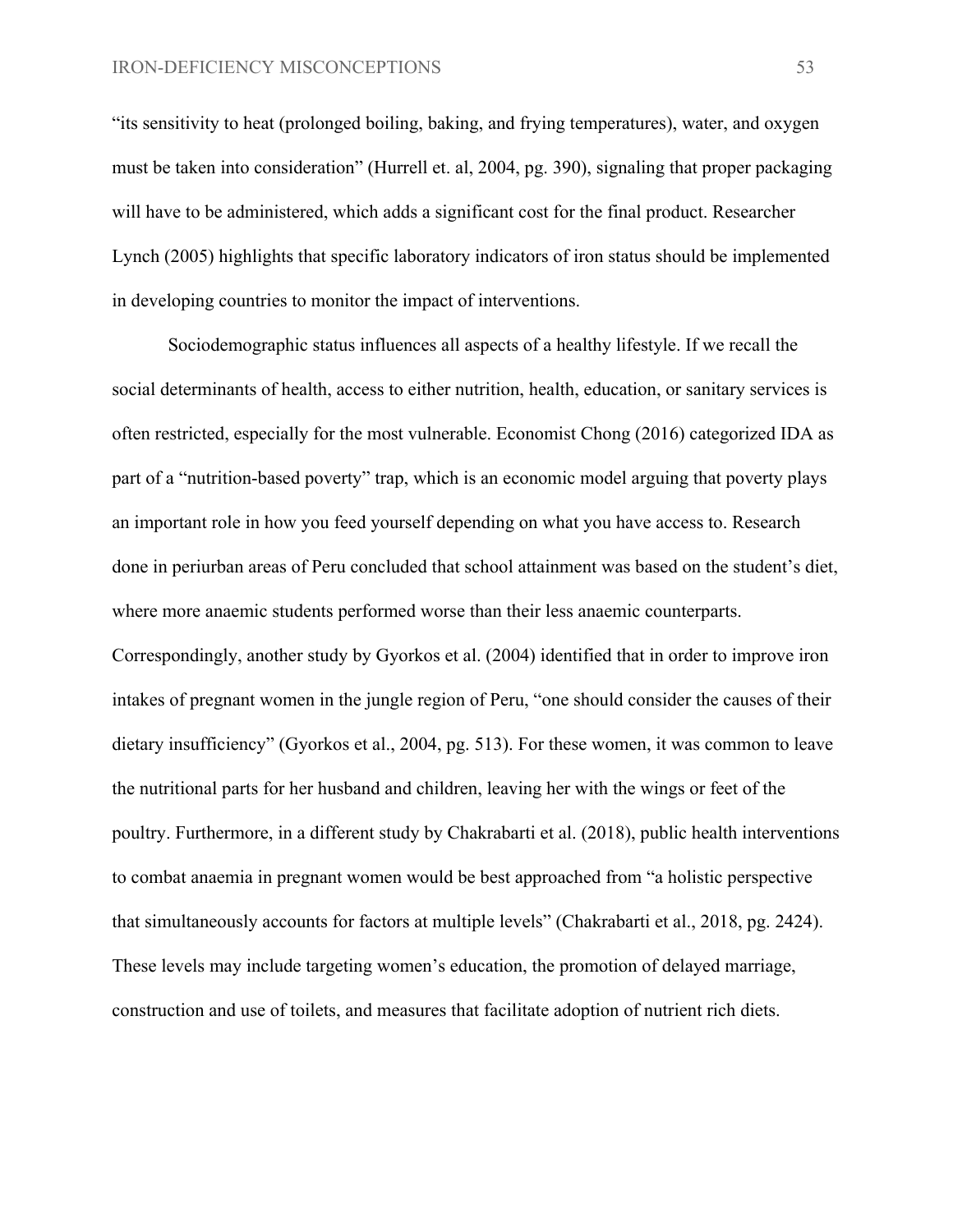The formative research by Galloway et al. (2002) identified an array of cultural beliefs across developing countries that act as barriers to iron supplementation. A culturally tailored approach was suggested to appeal to all kinds of populations. In the study by Seshan et al. (2018), a culturally-tailored nutrition education intervention program was designed to encourage behavior change through awareness of gestational anaemia, its risks, and the benefits of healthy food habits. The study revealed "a lack of culturally-sensitive antenatal educational sessions for antenatal women in developed and developing countries" (Seshan et al., 2018, pg. 328). To the contrary, having antenatal education units in hospitals will motivate mothers' response of care during pregnancy.

#### **"Plan Multisectorial de Lucha contra la anaemia" (2018)**

 The "multisectorial plan to combat anaemia" proposes to articulate intersectorial and intergovernmental effective interventions, focusing primarily on involving the departments of Health, Education, Housing, Farming, Production, Culture, Women and Vulnerable Populations, Development and Social Inclusion, Finance and Economy, and Environment. The plan emphasizes that interventions should be strategically placed during the first year of life, given that it is a critical stage to intervene and achieve positive results against anaemia.

However, despite previous efforts in promoting vaccines for children that can prevent diarrhea, which also included health check ups for an effective development, only "15% of children under 36 months have been recorded to take part on this program, and in the case of children less than one year, it's 26%" (MEF, 2018). Similarly, many pregnant women have been offered the opportunity of a program where they receive four laboratory exams during the first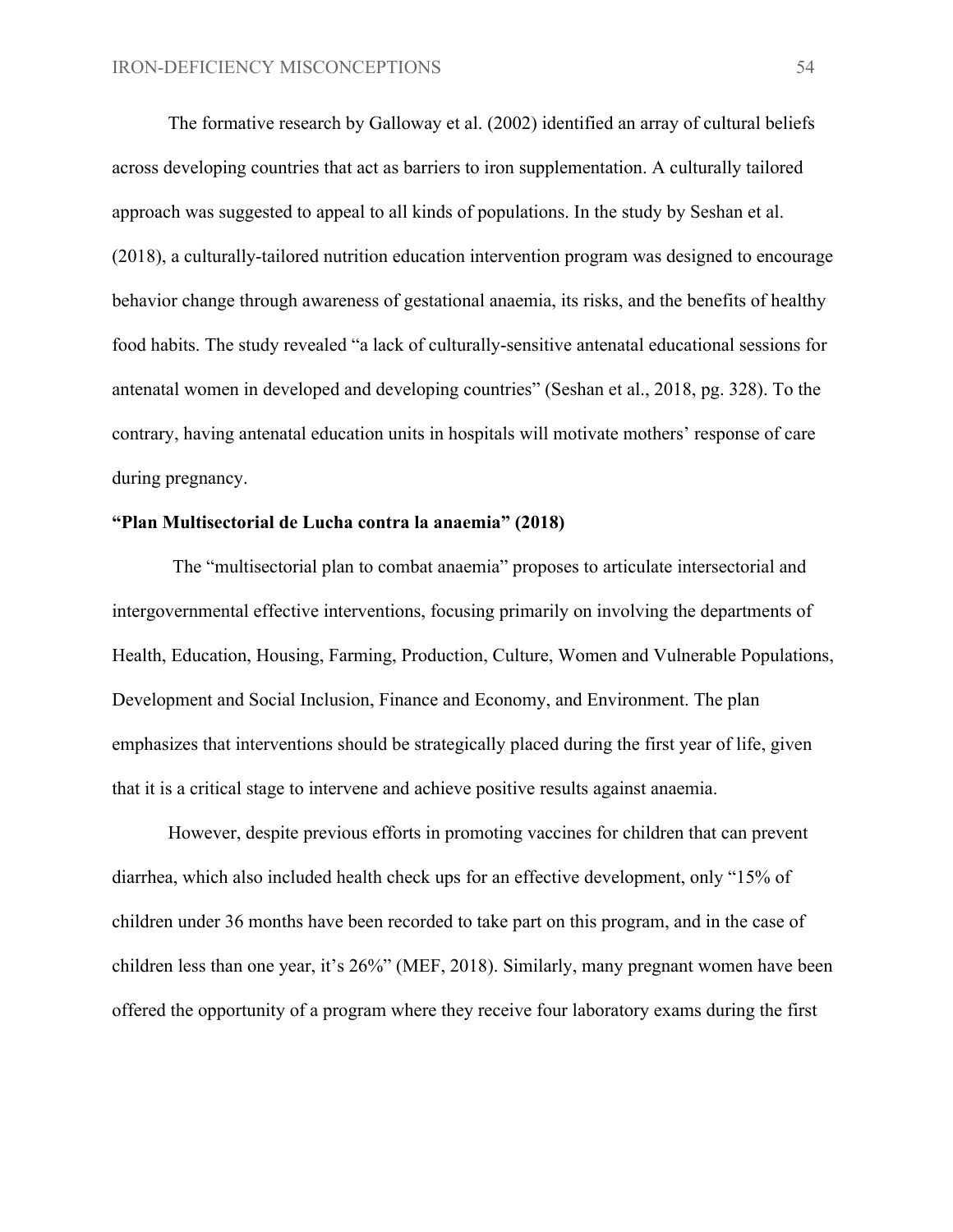trimester of pregnancy, four prenatal care appointments, and iron supplements, but only "21% of pregnant women receive those services" (MEF, 2018).

Health resources have been offered, but not even 50% of children or pregnant women use them according to the shared statistics. One explanation is that in order to register for health services the individual has to have a valid ID, and many don't. Systemic barriers like this one can be overcome with a change in policy. Peru is culturally diverse, and problems that might exist on the coast may very well differ from those found in the highlands, or in various regions of the jungle. It is through this culturally diverse lense which public health must work to achieve a holistic and personalized approach for each of the targeted populations. I value the effort that the multisectorial plan of anaemia has put into involving multiple actors per contra relying on only iron supplementation. We cannot address iron-deficiency anaemia successfully under the one-size fits all model.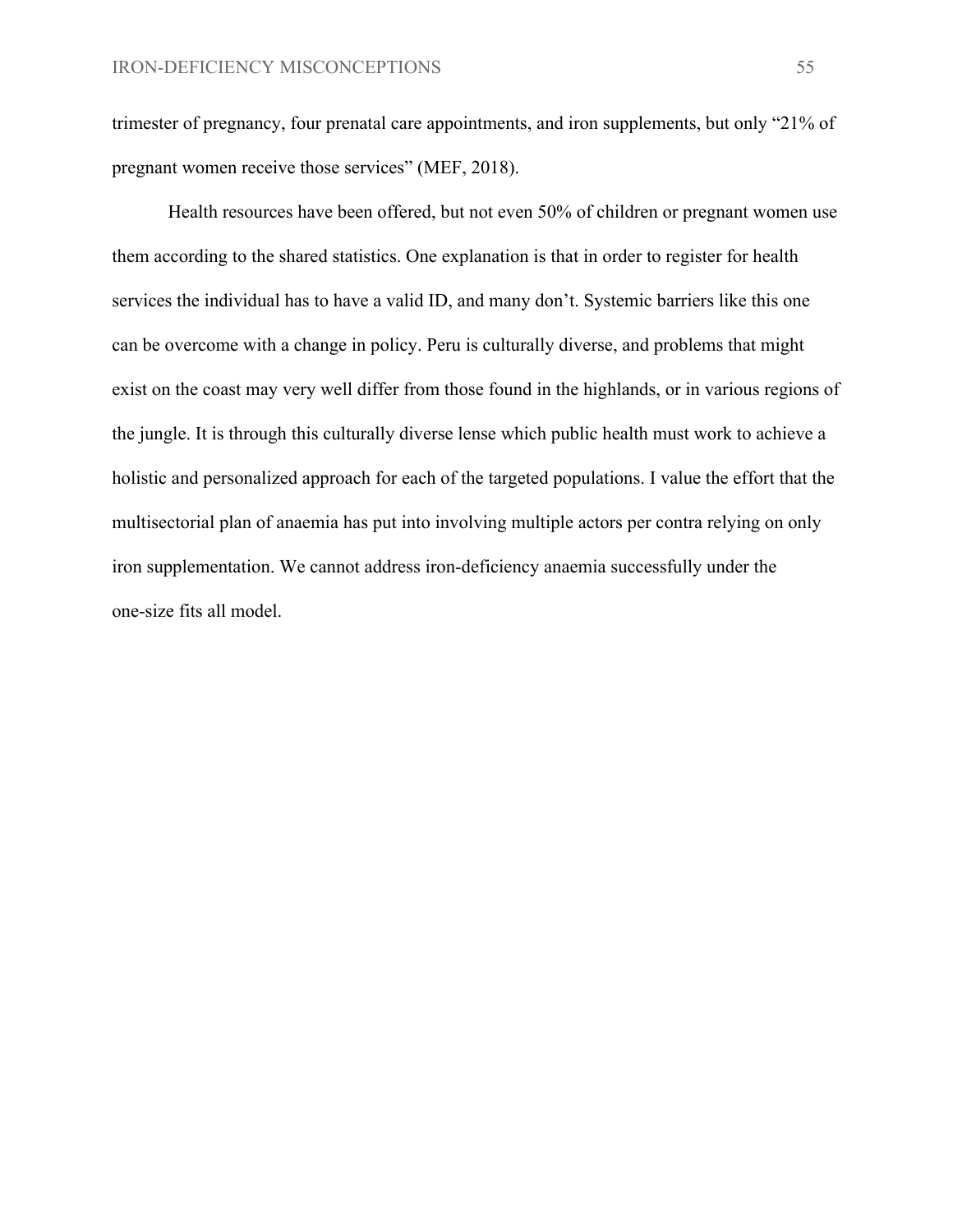#### **Conclusion**

It is important to recognize that iron-deficiency anaemia can be preventable, but current practices are failing in identifying the social conditions of anaemia. The use of iron supplements has illuminated a number of secondary effects contributing to non-compliance. Consumption of tea, coffee, and grain-based diets in most of the developing world means lower absorption of nonheme iron, in addition to low consumption of heme iron. What's more, access to antenatal care, complete consultations, and up-to-date equipment to accurately diagnose anaemia are pertinent factors when drafting an intervention. Likewise, adolescent pregnancy should be tackled from a more proactive angle than letting new inexperienced mothers decide when to seek care. Furthermore, multiparous women should be given personalized care and concrete information that their pregnancies are not going to have the same outcome, and they are at greater risk of developing iron-deficiency anaemia, especially if they are economically restricted. On top of everything, misconceptions of anaemia seem to be the biggest challenge, because women across cultures don't share a common understanding of anaemia, and therefore, it is not ascribed the significance it deserves.

Given the multiple determinants of anaemia in developing countries, I argued that analyzing iron deficiency under the lense of the social determinants of health leads us to an intervention that doesn't rely solely on iron supplementation, but is holistically and culturally sensitive. This is precisely what is needed to target sociodemographic factors, education, dietary factors, quality and prescription of iron supplements, and better direct cultural practices and understandings of anaemia. Equivalently, one of the midwives mentioned that to treat anaemia, a multisectorial plan that encompass all neonates, children under five years of age, adolescent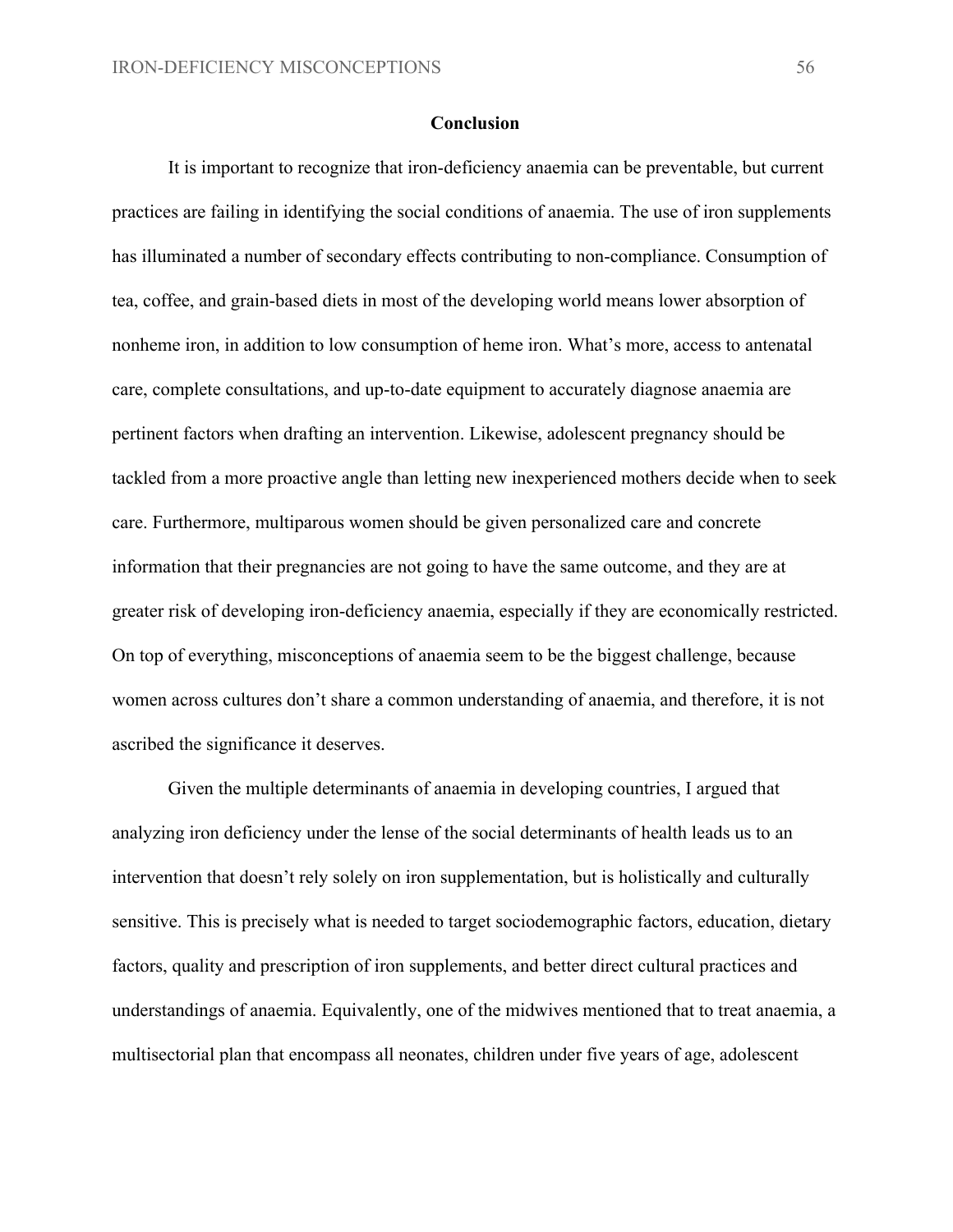women, and a rigorous prenatal control for pregnant women is necessary ("*Que abarque a los niños recién nacidos, a los niños menores de cinco años, que incluya a los adolescentes, y que haga un control estricto en las mujeres embarazadas*") . Only then we will be walking in the right direction toward a decrease in the incidence of anaemia.

Generally speaking, there is not an overarching protocol to diagnose or treat anaemia. For instance, hemoglobin measurements can be counterfeited by other bodily processes and therefore they are not accurate. Comparatively, fortification efforts for food staples are controversial, since every country has unique diet practices, and a change for one country cannot be expected to work effectively for everyone. A midwife argued that iron supplements should be given to all children and pregnant women, hemoglobin exam results notwithstanding, since a child is always going to need a multivitamin supplement, especially since we don't know how they are being fed at home ("*No dependiendo de un examen de hemoglobina, porque tu sabes que, un niño siempre va a requerir un suplemento vitamínico, porque no sabemos cual es la alimentación en casa*"). Indeed, a culturally sensitive approach that involves all social conditions of anaemia can guarantee the establishment of new ways of practicing health counseling and delivering important information, as well as improving follow-up for iron pills intake, revising guidelines of access to food and health services, and enhancing diet practices adjusted to the individual's budget, time, and location. Further research is necessary to identify the social conditions of anaemia innate of any targeted population, to then design a culturally-sensitive intervention protocol.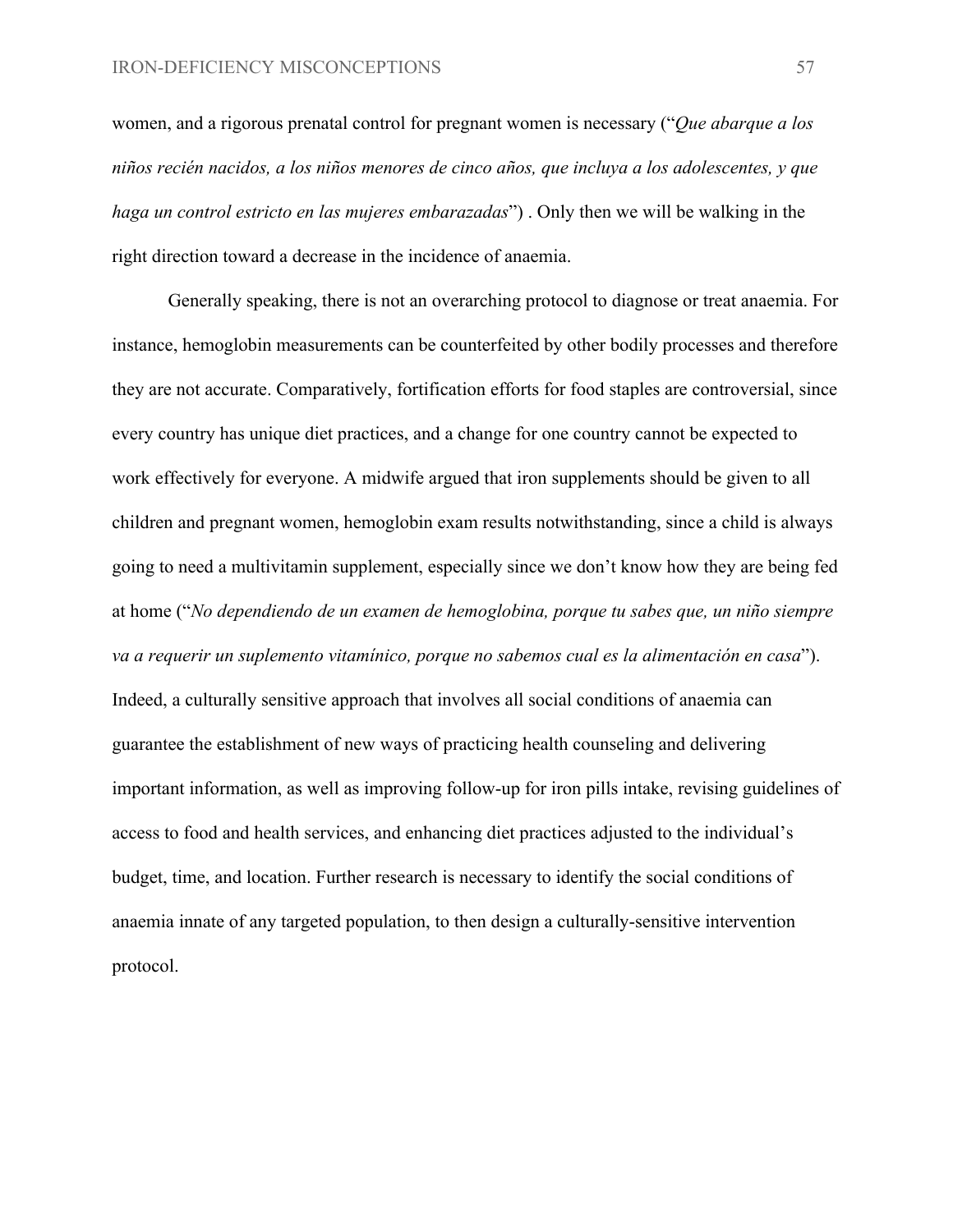#### **References**

- Ailinger, R. L., Moore, J. B., Pawloski, L., & Cortés, L. R. Z. (2009). Concepts of anemia among low income Nicaraguan women. Revista latino-Americana de enfermagem, 17(2), 147-152.
- Akramipour, R., Rezaei, M., & Rahimi, Z. (2008). Prevalence of iron deficiency anemia among adolescent schoolgirls from Kermanshah, Western Iran. Hematology, 13(6), 352-355.
- Balarajan, Y., Ramakrishnan, U., Özaltin, E., Shankar, A. H., & Subramanian, S. V. (2011). Anaemia in low-income and middle-income countries. The lancet, 378(9809), 2123-2135.
- Breymann, C. (2015, October). Iron deficiency anemia in pregnancy. In Seminars in hematology (Vol. 52, No. 4, pp. 339-347). WB Saunders.
- Chakrabarti, S., George, N., Majumder, M., Raykar, N., & Scott, S. (2018). Identifying sociodemographic, programmatic and dietary drivers of anaemia reduction in pregnant Indian women over 10 years. Public health nutrition, 21(13), 2424-2433.
- Chong, A., Cohen, I., Field, E., Nakasone, E., & Torero, M. (2016). Iron deficiency and schooling attainment in peru. American Economic Journal: Applied Economics, 8(4), 222-55.
- Chung, M., Chan, J. A., Moorthy, D., Hadar, N., Ratichek, S. J., Concannon, T. W., & Lau, J. (2013). Biomarkers for Assessing and Managing Iron Deficiency Anemia in Late-Stage Chronic Kidney Disease: Future Research Needs: Identification of Future Research Needs From Comparative Effectiveness Review No. 83.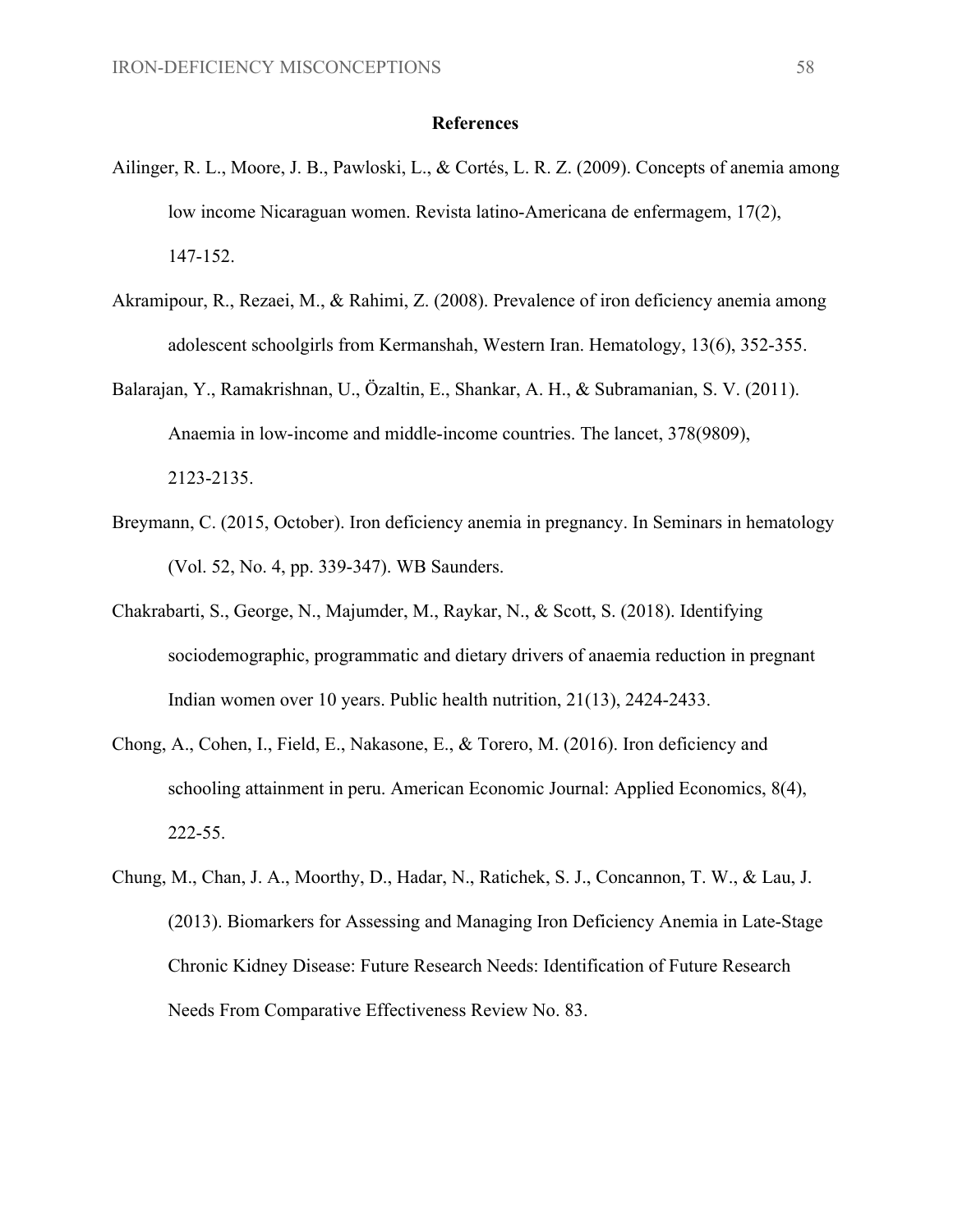- Compaore, A., Gies, S., Brabin, B., Tinto, H., & Brabin, L. (2014). "There is Iron and Iron…" Burkinabè Women's Perceptions of Iron Supplementation: A Qualitative Study. Maternal and child health journal, 18(8), 1976-1984.
- Cook, J. D., Skikne, B. S., & Baynes, R. D. (1994). Iron deficiency: the global perspective. In Progress in iron research(pp. 219-228). Springer, Boston, MA.
- Denic, S., & Agarwal, M. M. (2007). Nutritional iron deficiency: an evolutionary perspective. Nutrition, 23(7-8), 603-614.
- Galloway, R., Dusch, E., Elder, L., Achadi, E., Grajeda, R., Hurtado, E., ... & Moore, K. M. (2002). Women's perceptions of iron deficiency and anemia prevention and control in eight developing countries. Social science & medicine, 55(4), 529-544.
- Gyorkos, T. W., Shenker, H., Larocque, R., UGAZ, M. D. R., & Gotuzzo, E. (2004). Sociodemographic and dietary correlates of anemia in pregnant women in Peru. Ecology of food and nutrition, 43(6), 497-516.
- Hassan, R., Abdullah, W. Z., & Hussain, N. H. N. (2005). Anemia and iron status of Malay women attending an antenatal clinic in Kubang Kerian, Kelantan, Malaysia. Southeast Asian journal of tropical medicine and public health, 36(5), 1304.
- Hurrell, Lynch, Bothwell, Cori, Glahn, Hertrampf, ... & Yeung. (2004). Enhancing the absorption of fortification iron: A SUSTAIN task force report. International journal for vitamin and nutrition research, 74(6), 387-401.
- Instituto Nacional de Estadística e Informática (INEI). (2017b). Encuesta Nacional de Hogares ENAHO. Lima: INEI.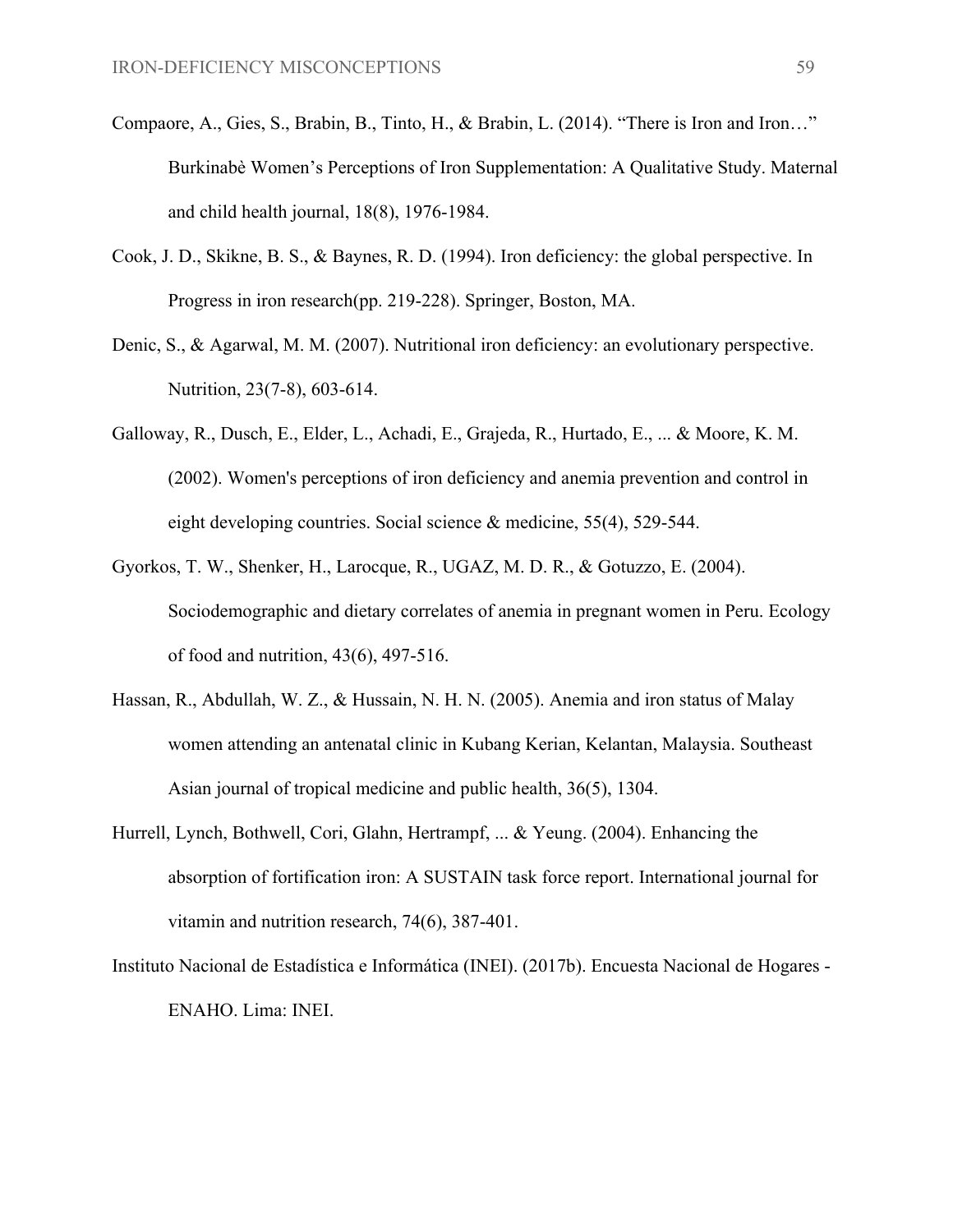- Instituto Nacional de Estadística e Informática (INEI). (2018). Indicadores de resultados de los programas presupuestales 2012-2017. Lima: INEI.
- Kadivar, M. R., Yarmohammadi, H., Mirahmadizadeh, A. R., Vakili, M., & Karimi, M. (2003). Prevalence of iron deficiency anemia in 6 months to 5 years old children in Fars, Southern Iran. Medical Science Monitor, 9(2), CR100-CR104.
- Lozoff, B., Beard, J., Connor, J., Barbara, F., Georgieff, M., & Schallert, T. (2006). Long-lasting neural and behavioral effects of iron deficiency in infancy. Nutrition Reviews,64(5 Pt 2), S34-43.
- Lynch, S. R. (2005). The impact of iron fortification on nutritional anaemia. Best Practice & Research Clinical Haematology, 18(2), 333-346.
- Lynch, S. R. (2011). Why nutritional iron deficiency persists as a worldwide problem. The Journal of nutrition, 141(4), 763S-768S.
- Marmot, M., & Allen, J. J. (2014). Social determinants of health equity.
- Mengistu, G., Azage, M., & Gutema, H. (2019). Iron Deficiency Anemia among In-School Adolescent Girls in Rural Area of Bahir Dar City Administration, North West Ethiopia. Anemia, 2019.
- Menon, K. C., Ferguson, E. L., Thomson, C. D., Gray, A. R., Zodpey, S., Saraf, A., ... & Skeaff, S. A. (2016). Effects of anemia at different stages of gestation on infant outcomes. Nutrition, 32(1), 61-65.
- Miller, J. L. (2013). Iron deficiency anemia: a common and curable disease. Cold Spring Harbor perspectives in medicine, 3(7), a011866.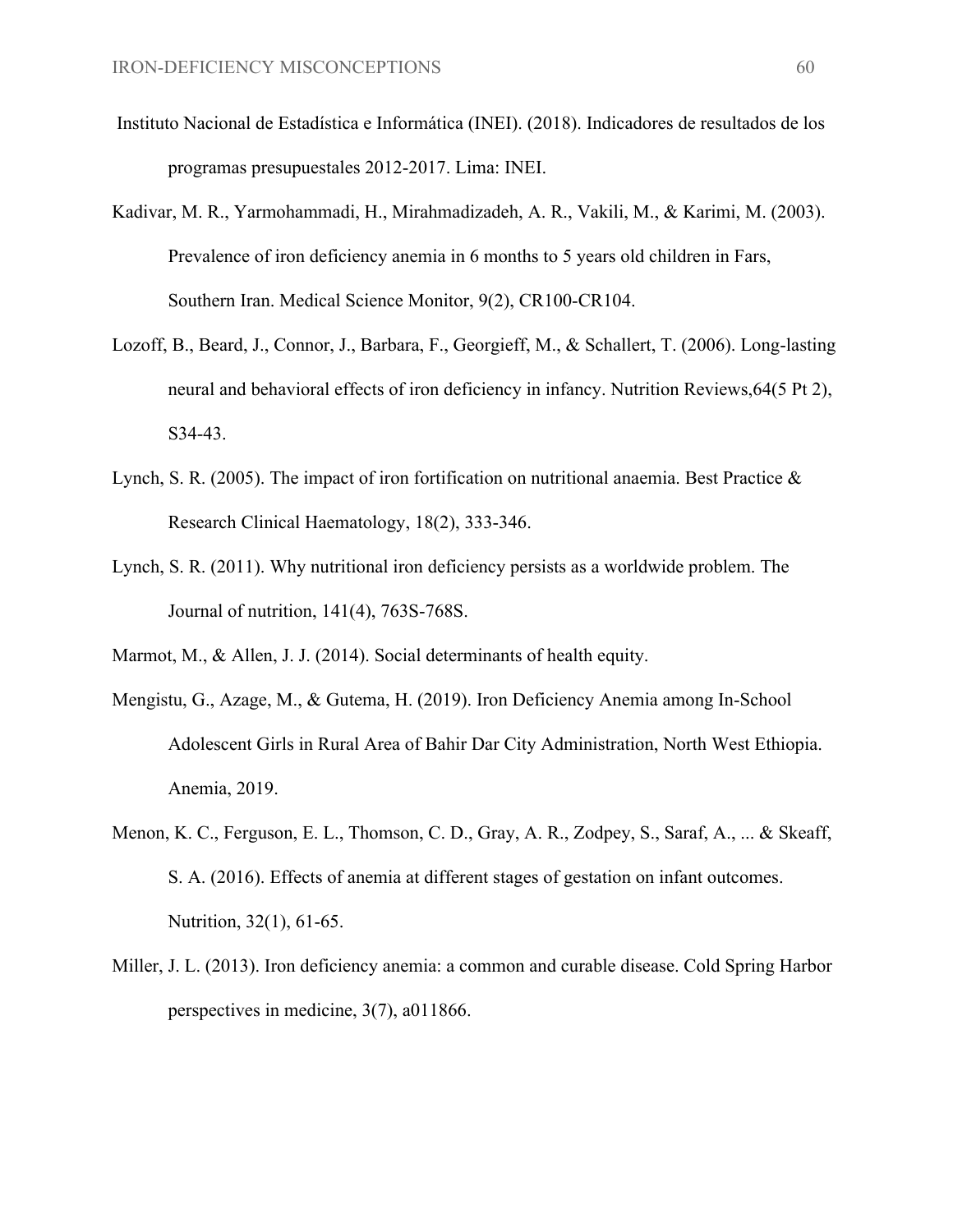Milman, N. (2011). Anemia—still a major health problem in many parts of the world!. Annals of hematology, 90(4), 369-377.

Ministerio de Economía y Finanzas (MEF). (2018). Base de datos analitica del Cubo Infant-SIS.

Ministerio de Desarrollo e Inclusión Social. (2018). Plan Multisectorial de lucha contra la

Anemia. Hecho en el depósito legal en la Biblioteca Nacional del Perú N.° 2018-13980.

National Heart, Lung and Blood Institute (NHLBI). (2011). In brief: Your Guide to Anemia. *U.S. Department of Health and Human Services*. Retrieved from

[https://www.nhlbi.nih.gov/files/docs/public/blood/anemia-inbrief\\_yg.pdf](https://www.nhlbi.nih.gov/files/docs/public/blood/anemia-inbrief_yg.pdf)

National Institutes of Health. (2019). Iron [Fact Sheet for Consumers]. U.S. Department of Health & Human Services. Retrieved from

<https://ods.od.nih.gov/factsheets/Iron-Consumer/>

- Ohri-Vachaspati, P., & Swindale, A. J. (1999). Iron in the diets of rural Honduran women and children. Ecology of food and nutrition, 38(3), 285-306.
- Quezada Reyes, E. D., Pérez Ramírez, M. D. P., Huamán Mujica, K., Serrano Goicochea, A. I., & Raza Vásquez, L. E. (2018). Conductas alimentarias de la madre relacionadas con prevalencia de anemia en menores de 5 años.
- Ramírez-Luzuriaga, M. J., Larson, L. M., Mannar, V., & Martorell, R. (2018). Impact of double-fortified salt with iron and iodine on hemoglobin, anemia, and iron deficiency anemia: a systematic review and meta-analysis. *Advances in Nutrition*, *9*(3), 207-218.
- Ru, Y., Pressman, E. K., Cooper, E. M., Guillet, R., Katzman, P. J., Kent, T. R., ... & O'Brien, K. O. (2016). Iron deficiency and anemia are prevalent in women with multiple gestations. The American journal of clinical nutrition, 104(4), 1052-1060.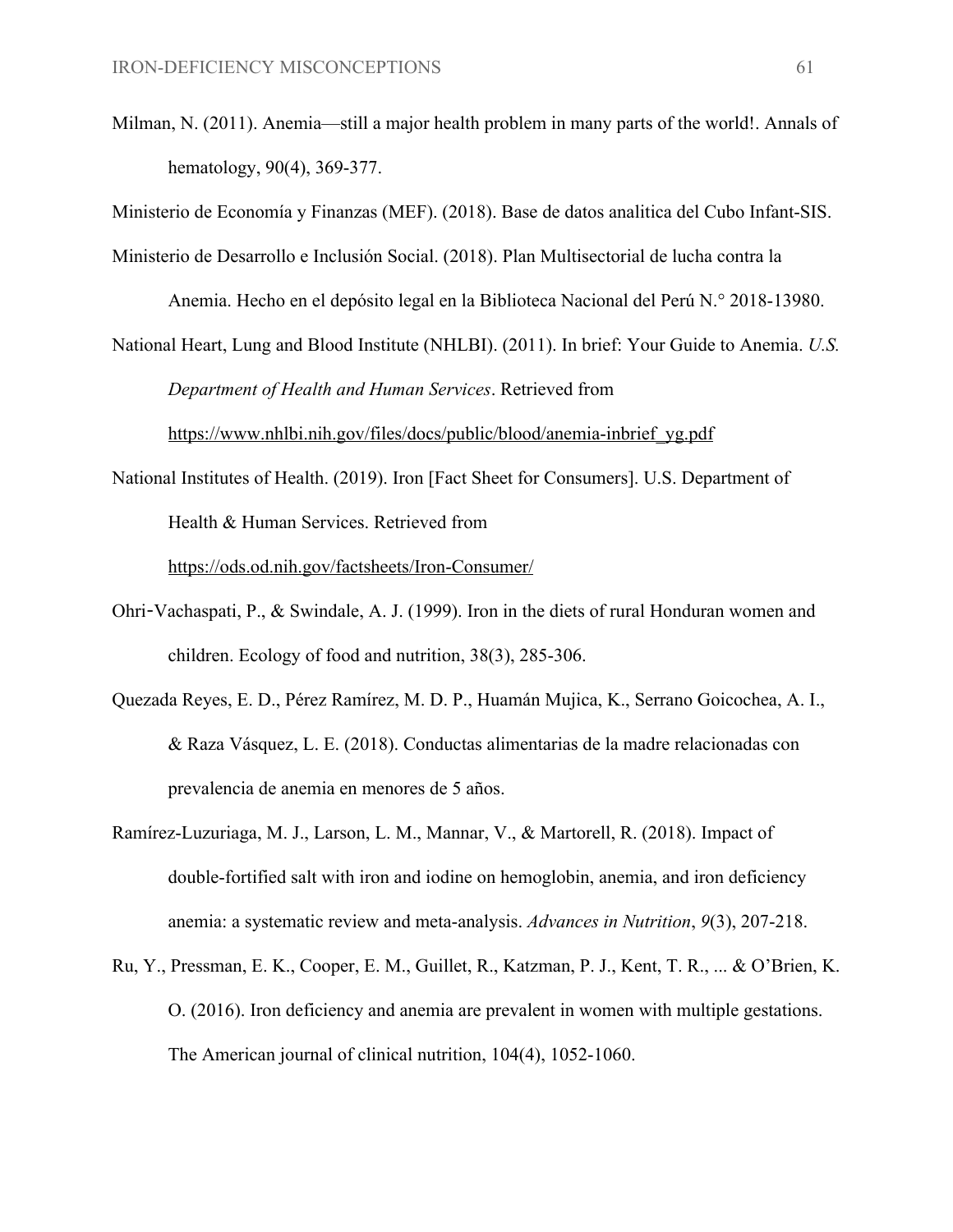- Saha, L., Pandhi, P., Gopalan, S., Malhotra, S., & Saha, P. K. (2007). Comparison of efficacy, tolerability, and cost of iron polymaltose complex with ferrous sulphate in the treatment of iron deficiency anemia in pregnant women. *MedGenMed : Medscape general medicine*, *9*(1), 1.
- Samuel, T. M., Thomas, T., Finkelstein, J., Bosch, R., Rajendran, R., Virtanen, S. M., ... & Duggan, C. (2013). Correlates of anaemia in pregnant urban South Indian women: a possible role of dietary intake of nutrients that inhibit iron absorption. Public health nutrition, 16(2), 316-324.
- Scholl, T. O. (2005). Iron status during pregnancy: setting the stage for mother and infant. The American journal of clinical nutrition, 81(5), 1218S-1222S.
- Seshan, V., Alkhasawneh, E., Al Kindi, S., Al Simadi, F. A. M., & Arulappan, J. (2018). Can gestational anemia be alleviated with increased awareness of its causes and management strategies? implications for health care services. Oman medical journal, 33(4), 322.
- Stephen, G., Mgongo, M., Hussein Hashim, T., Katanga, J., Stray-Pedersen, B., & Msuya, S. E. (2018). Anaemia in pregnancy: Prevalence, risk factors, and adverse perinatal outcomes in Northern Tanzania. Anemia, 2018.
- Susanti, A. I., Sahiratmadja, E., Winarno, G., Sugianli, A. K., Susanto, H., & Panigoro, R. (2017). Low hemoglobin among pregnant women in midwives practice of primary health care, Jatinangor, Indonesia: iron deficiency anemia or β-thalassemia trait?. Anemia, 2017.
- WHO. (2020). Graph of prevalence of anaemia in children under 5 years (%) in 2015. "Reprinted from the Global Health Observatory,"*Geneva: World Health Organization.* Retrieved from [https://www.who.int/data/gho/data/indicators.](https://www.who.int/data/gho/data/indicators)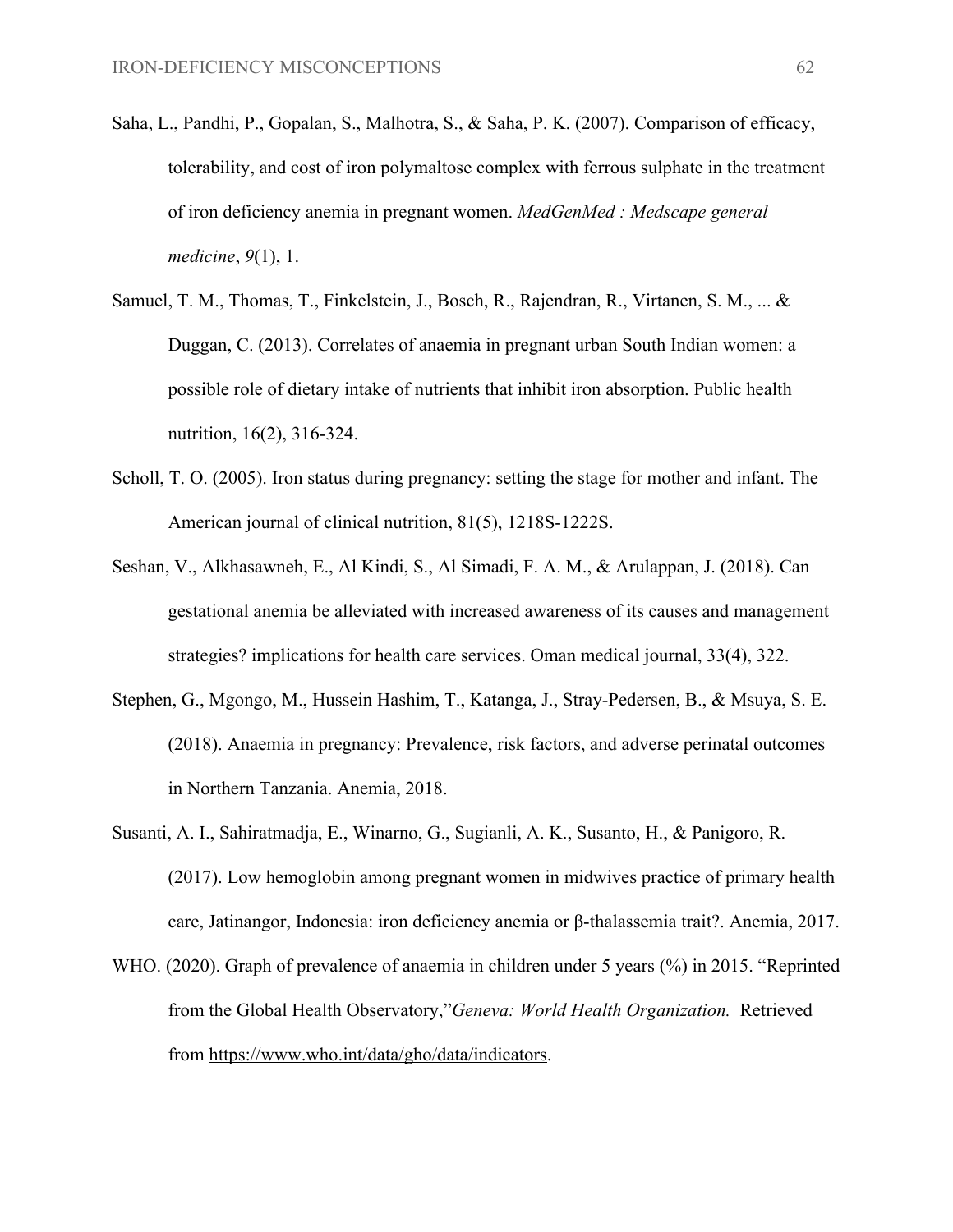- WHO. (2020). Graph of prevalence of anaemia in women of reproductive age (%) in 2015. "Reprinted from the Global Health Observatory," *Geneva: World Health Organization.* Retrieved from <https://www.who.int/data/gho/data/indicators>.
- WHO. (2020). Graph of prevalence of anaemia in non-pregnant women (%) in 2015. "Reprinted from the Global Health Observatory," *Geneva: World Health Organization.* Retrieved from <https://www.who.int/data/gho/data/indicators>
- WHO. (2020). Graph of prevalence of anaemia among pregnant women (%) in 2015. "Reprinted from the Global Health Observatory," *Geneva: World Health Organization.* Retrieved from [https://www.who.int/data/gho/data/indicators.](https://www.who.int/data/gho/data/indicators)
- WHO. (2020). Social determinants of health: About social determinants of health. *Geneva: World Health Organization.* Retrieved from [https://www.who.int/social\\_determinants/sdh\\_definition/en/](https://www.who.int/social_determinants/sdh_definition/en/)
- WHO. (2015). The global prevalence of anaemia in 2011. *Geneva: World Health Organization*, (NLM classification: WH 155).
- Wilunda, C., Yoshida, S., Blangiardo, M., Betran, A. P., Tanaka, S., & Kawakami, K. (2018). Caesarean delivery and anaemia risk in children in 45 low-and middle-income countries. Maternal & child nutrition, 14(2), e12538.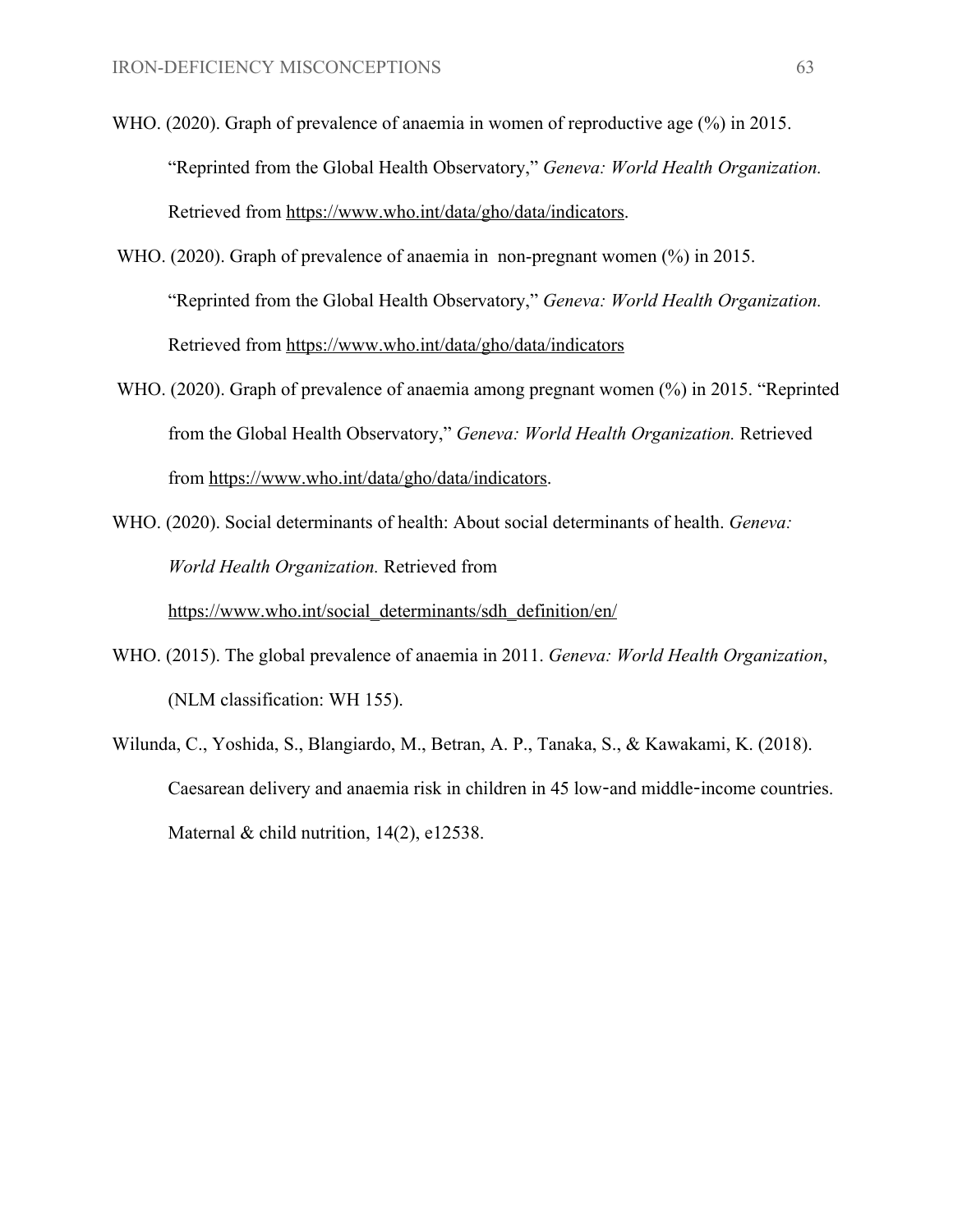#### **Appendix A**

| <b>Regions</b>        | (%)   |
|-----------------------|-------|
| Africa                | 59.71 |
| Americas              | 22.26 |
| South-East Asia       | 51.61 |
| Europe                | 21.45 |
| Eastern Mediterranean | 45.32 |
| Western Pacific       | 21.29 |

*Table 3.* Prevalence of anaemia in children under 5 years (%) in 2015

*Note*: Graph of prevalence of anaemia in children under 5 years (%) in 2015. "Reprinted from the Global Health Observatory," by WHO, 2020. Retrieved from [https://www.who.int/data/gho/data/indicators.](https://www.who.int/data/gho/data/indicators) Reprinted with permission.

*Table 4*. Prevalence of anaemia in women of reproductive age (%) in 2015

| <b>Regions</b>               | (%)   |
|------------------------------|-------|
| Africa                       | 38.8  |
| Americas                     | 18.44 |
| South-East Asia              | 45.3  |
| Europe                       | 21.8  |
| <b>Eastern Mediterranean</b> | 39.09 |
| Western Pacific              | 23.93 |

*Note*: Graph of prevalence of anaemia in women of reproductive age (%) in 2015. "Reprinted from the Global Health Observatory," by WHO, 2020. Retrieved from [https://www.who.int/data/gho/data/indicators.](https://www.who.int/data/gho/data/indicators) Reprinted with permission.

*Figure 5*. Prevalence of anaemia in non-pregnant women  $(\%)$  in 2015

| <b>Regions</b>        | (%)   |
|-----------------------|-------|
| Africa                | 37.99 |
| Americas              | 18.17 |
| South-East Asia       | 45.17 |
| Europe                | 21.66 |
| Eastern Mediterranean | 38.98 |
| Western Pacific       | 23.68 |

*Note*: Graph of prevalence of anaemia in non-pregnant women  $\left(\frac{\%}{\%}\right)$  in 2015. "Reprinted from the Global Health Observatory," by WHO, 2020. Retrieved from [https://www.who.int/data/gho/data/indicators.](https://www.who.int/data/gho/data/indicators) Reprinted with permission.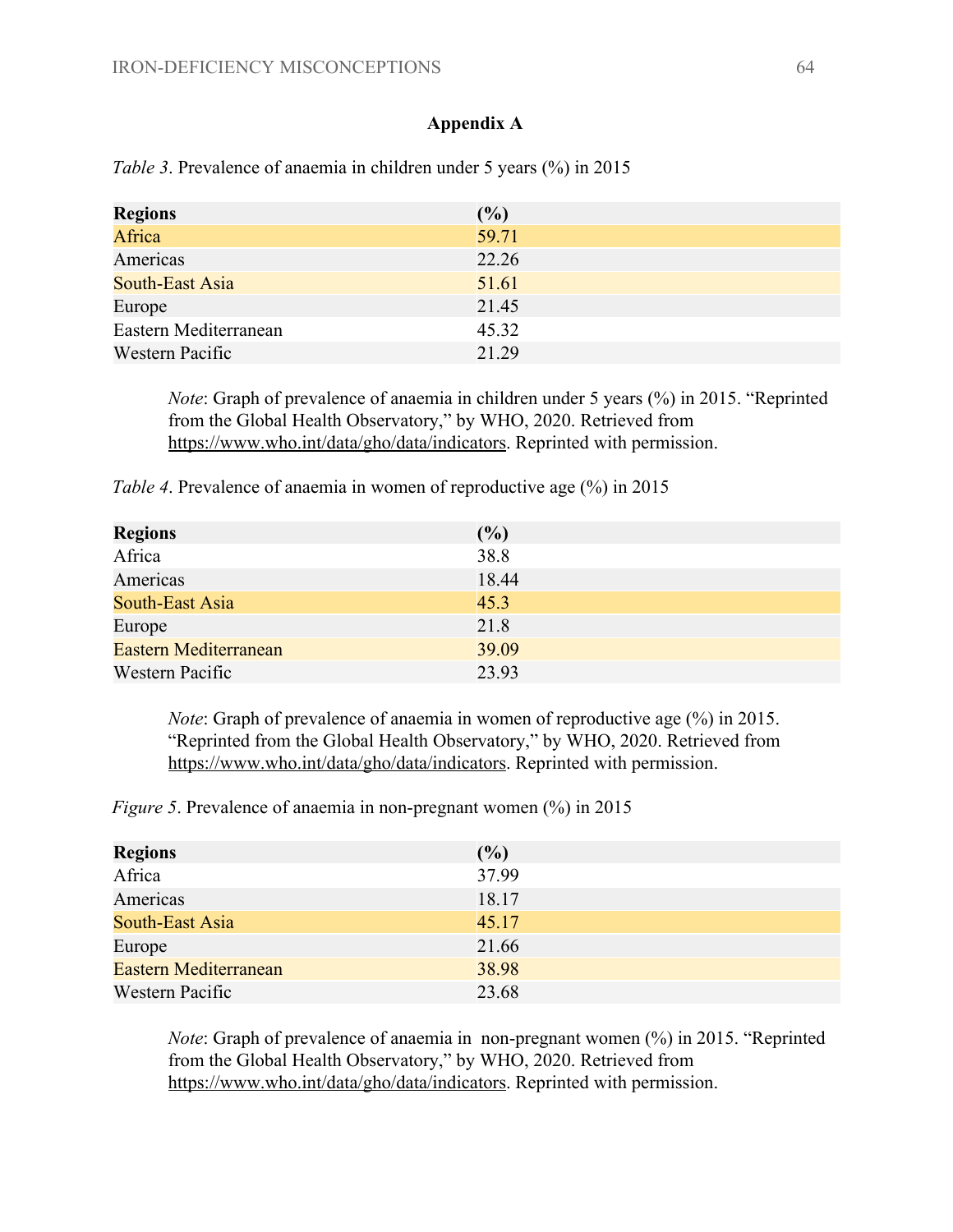| <b>Regions</b>        | (%)   |
|-----------------------|-------|
| Africa                | 46.34 |
| Americas              | 25.28 |
| South-East Asia       | 47.92 |
| Europe                | 26.15 |
| Eastern Mediterranean | 40.57 |
| Western Pacific       | 32    |

*Table 6*. Prevalence of anaemia in pregnant women (%) in 2015

*Note*: Graph of prevalence of anaemia among pregnant women (%) in 2015. "Reprinted from the Global Health Observatory," by WHO, 2020. Retrieved from [https://www.who.int/data/gho/data/indicators.](https://www.who.int/data/gho/data/indicators) Reprinted with permission.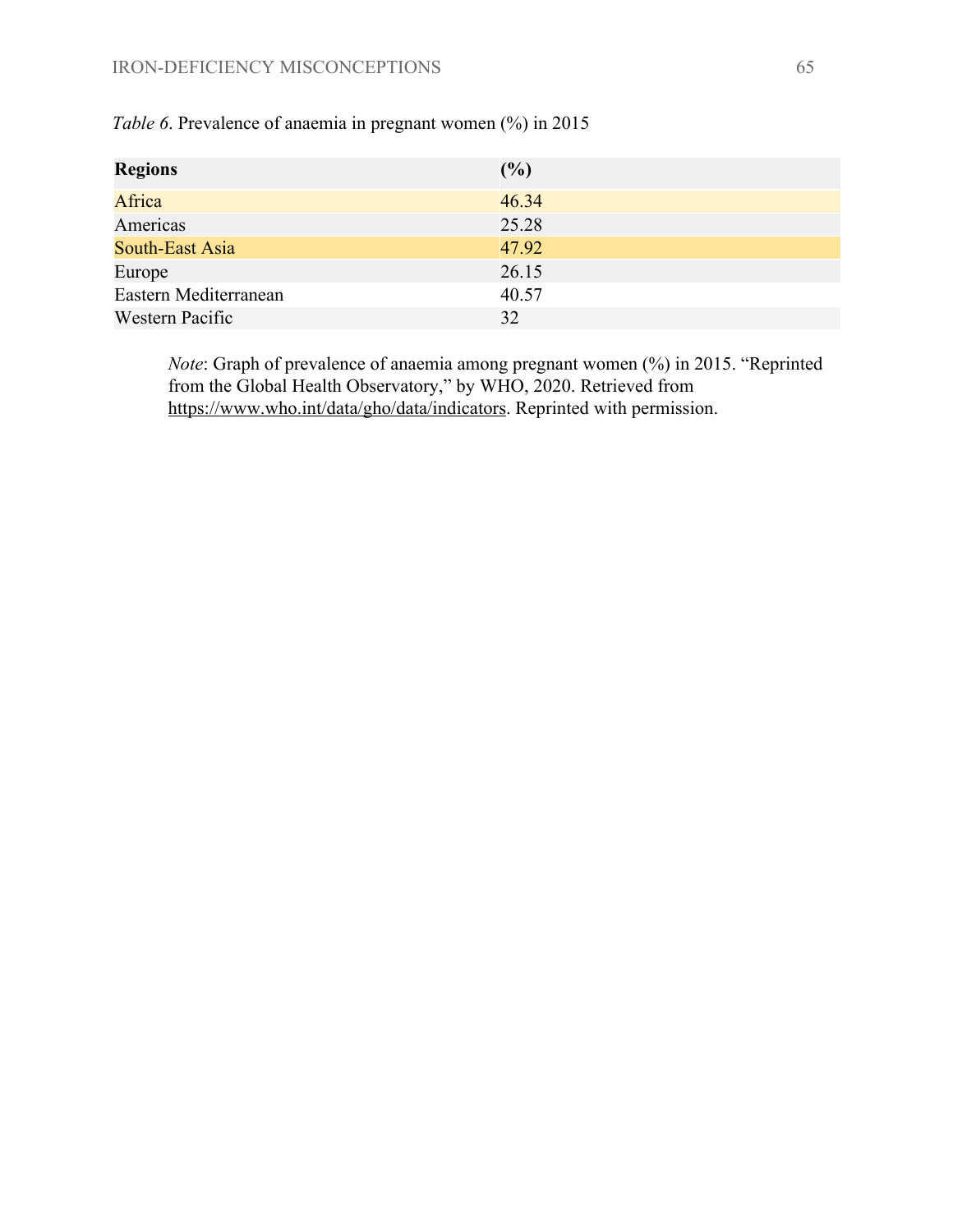#### **Appendix B**

Location: *First and Second Tier Hospitals*

#### Interview Questions for Midwives in Peru

#### **Questions:**

- 1. **Anaemia in women of reproductive age (15-49) is associated with complications such as hemorragies, placental abruption, preterm birth, and low birth-weight. What is the incidence of anaemia in patients that you have attended or treated?** [La anemia en mujeres de edad reproductiva (15-49) están asociadas con complicaciones como hemorragias, desprendimiento prematuro de la placenta o placenta abrupta, nacimiento prematuro, y bajo peso del recién nacido. Cuál es la incidencia de pacientes con anemia que usted ha tratado o atendido?]
- 2. **Have you noticed that the incidence of anemia among pregnant women that come from the rural part of the country is higher than their counterparts that lived in the urban areas?** [Ha notado más incidencia de anemia en mujeres que vienen de la parte interior del país?]
- 3. **Have pregnant women that have been treated in this hospital been informed about taking folic acid or iron supplements? Do you know the percentage of pregnant women that are aware of such supplements?** [Pacientes gestantes que se atienden en este hospital han sido aconsejados de tomar ácido fólico o suplementos de hierro durante los meses de embarazo? Y cuál es el porcentaje de mujeres embarazadas que saben que tienen tomar estos suplementos?]
- 4. **Which one will you say is the primary cause of anaemia in pregnant women (general estimate or from the hospital)?** [Cuál diría usted es la causa principal de anemia en madres gestantes (en general o del hospital)?]
- 5. **Are adolescent pregnancies at a higher risk of being anaemic than non-adolescent? Why is that? Does the number compare to the rest of the pregnant women who are not adolescents?** [Cuántos embarazos adolescentes tienden a correr el riesgo de ser anémicos? Y por qué? Se compara con el resto de gestantes no adolescentes?]